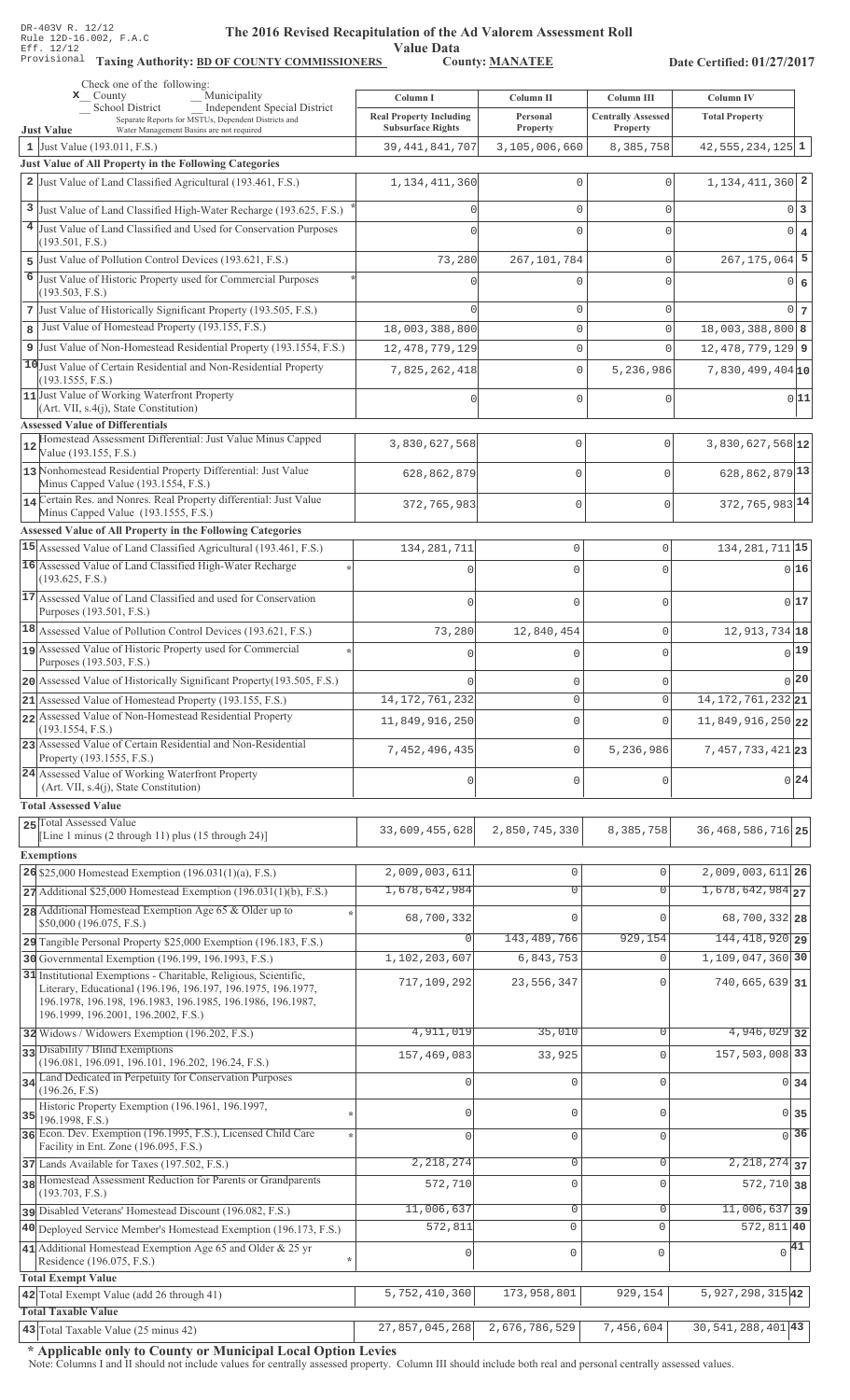# County: **MANATEE**

# Taxing Authority: **BD OF COUNTY COMMISSIONERS**

#### Reconciliation of Preliminary and Final Tax Roll

|   | conciliation of Preliminary and Final Tax Roll                              | <b>Taxable Value</b> |
|---|-----------------------------------------------------------------------------|----------------------|
|   | Operating Taxable Value as Shown on Preliminary Tax Roll                    | 30,561,623,530       |
| 2 | Additions to Operating Taxable Value Resulting from Petitions to the VAB    | $\left( \right)$     |
| 3 | Deductions from Operating Taxable Value Resulting from Petitions to the VAB | 673,940              |
| 4 | Subtotal $(1 + 2 - 3 = 4)$                                                  | 30,560,949,590       |
| 5 | Other Additions to Operating Taxable Value                                  | 161, 724, 974        |
| 6 | Other Deductions from Operating Taxable Value                               | 181, 386, 163        |
| 7 | Operating Taxable Value Shown on Final Tax Roll $(4 + 5 - 6 = 7)$           | 30,541,288,401       |

# **Selected Just Values**

|    | Just Value of Subsurface Rights (this amount included in Line 1, Column I, Page One) 193.481, F.S. | 973.734   |
|----|----------------------------------------------------------------------------------------------------|-----------|
|    | Just Value of Centrally Assessed Railroad Property Value                                           | 6,520,692 |
| 10 | Just Value of Centrally Assessed Private Car Line Property Value                                   | 1,865,066 |

Note: Sum of items 9 and 10 should equal centrally assessed just value on page 1, line 1, column III.

### Homestead Portability

|    | 11   # of Parcels Receiving Transfer of Homestead Differential | 2.077        |
|----|----------------------------------------------------------------|--------------|
| 12 | Value of Transferred Homestead Differential                    | 75,840,612 ' |

|                                  |                                        | Column 1             | Column 2                 |  |
|----------------------------------|----------------------------------------|----------------------|--------------------------|--|
| <b>Total Parcels or Accounts</b> |                                        | <b>Real Property</b> | <b>Personal Property</b> |  |
|                                  |                                        | Parcels              | Accounts                 |  |
|                                  | 13<br><b>Total Parcels or Accounts</b> | 178,233              | 27,368                   |  |

#### **Property with Reduced Assessed Value**

| 14 | Land Classified Agricultural (193.461, F.S.)                                                    | 2,356    | 0  |
|----|-------------------------------------------------------------------------------------------------|----------|----|
| 15 | *<br>Land Classified High-Water Recharge (193.625, F.S.)                                        | 0        | 0  |
| 16 | Land Classified and Used for Conservation Purposes (193.501, F.S.)                              | $\Omega$ | 0  |
| 17 | Pollution Control Devices (193.621, F.S.)                                                       |          | 22 |
| 18 | Historic Property used for Commercial Purposes (193.503, F.S.) *                                | $\Omega$ | 0  |
| 19 | Historically Significant Property (193.505, F.S.)                                               | $\Omega$ | 0  |
| 20 | Homestead Property; Parcels with Capped Value (193.155, F.S.)                                   | 74,225   |    |
| 21 | Non-Homestead Residential Property; Parcels with Capped Value (193.1554, F.S.)                  | 36,068   |    |
| 22 | Certain Residential and Non-Residential Property; Parcels with Capped Value<br>(193.1555, F.S.) | 3,599    | 0  |
| 23 | Working Waterfront Property (Art. VII, s.4(j), State Constitution)                              | $\Omega$ |    |

#### **Other Reductions in Assessed Value**

| 24 | Lands Available for Taxes (197.502, F.S.)                                  |     |  |
|----|----------------------------------------------------------------------------|-----|--|
| 25 | Homestead Assessment Reduction for Parents or Grandparents (193.703, F.S.) |     |  |
| 26 | Disabled Veterans' Homestead Discount (196.082, F.S.)                      | 126 |  |

\* Applicable only to County or Municipal Local Option Levies

### Date Certified: 01/27/2017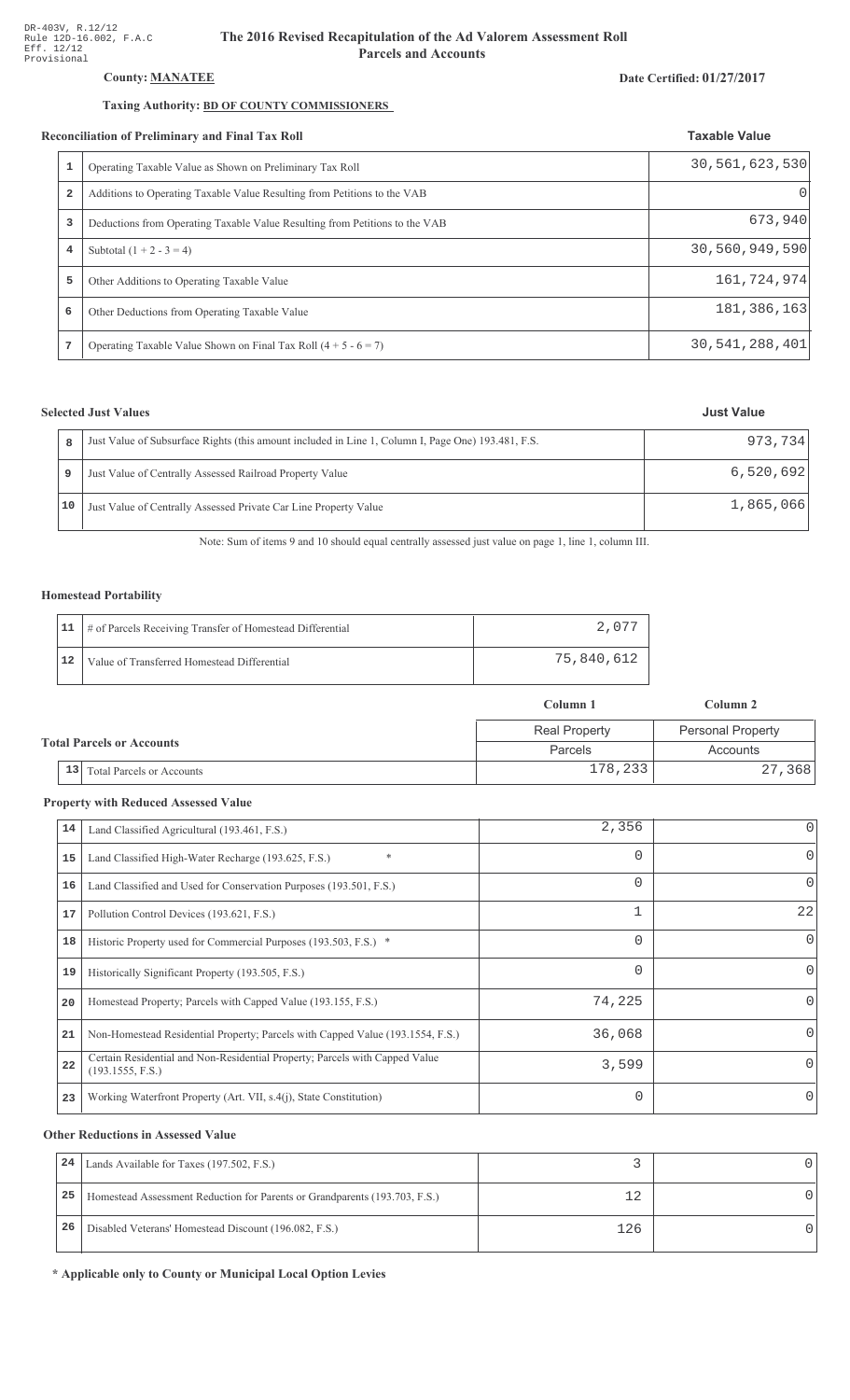Value Data<br>County: MANATEE

Taxing Authority: BD OF COUNTY COMM-UNINCORP County: MANATEE

Date Certified: 01/27/2017

| Check one of the following:<br>$\mathbf{x}$ County                                                                               | Municipality                                        |                                            |                                    |                                         |                                    |                  |
|----------------------------------------------------------------------------------------------------------------------------------|-----------------------------------------------------|--------------------------------------------|------------------------------------|-----------------------------------------|------------------------------------|------------------|
| <b>School District</b>                                                                                                           | <b>Independent Special District</b>                 | Column I<br><b>Real Property Including</b> | Column II<br>Personal              | Column III<br><b>Centrally Assessed</b> | Column IV<br><b>Total Property</b> |                  |
| Water Management Basins are not required<br><b>Just Value</b>                                                                    | Separate Reports for MSTUs, Dependent Districts and | <b>Subsurface Rights</b>                   | Property                           | Property                                |                                    |                  |
| 1 Just Value (193.011, F.S.)                                                                                                     |                                                     | 28,612,766,420                             | 2,704,180,837                      | 7,174,537                               | $31,324,121,794$ $1$               |                  |
| Just Value of All Property in the Following Categories                                                                           |                                                     |                                            |                                    |                                         |                                    |                  |
| 2 Just Value of Land Classified Agricultural (193.461, F.S.)                                                                     |                                                     | 1, 127, 874, 477                           | $\mathbf 0$                        | $\Omega$                                | $1, 127, 874, 477$ 2               |                  |
| 3 Just Value of Land Classified High-Water Recharge (193.625, F.S.)                                                              |                                                     |                                            | $\mathbf{0}$                       | $\Omega$                                |                                    | 0 3              |
| 4 Just Value of Land Classified and Used for Conservation Purposes                                                               |                                                     |                                            | $\mathbf{0}$                       | $\Omega$                                |                                    | $0 \mid 4$       |
| (193.501, F.S.)                                                                                                                  |                                                     |                                            |                                    |                                         |                                    |                  |
| 5 Just Value of Pollution Control Devices (193.621, F.S.)                                                                        |                                                     | 73,280                                     | 262,621,180                        | $\circ$                                 | $262,694,460$ 5                    |                  |
| 6<br>Just Value of Historic Property used for Commercial Purposes<br>(193.503, F.S.)                                             |                                                     |                                            | 0                                  | $\cap$                                  |                                    | 0 6              |
| 7 Just Value of Historically Significant Property (193.505, F.S.)                                                                |                                                     |                                            | $\mathbf{0}$                       | $\Omega$                                |                                    | $0\vert$ 7       |
| Just Value of Homestead Property (193.155, F.S.)<br>8                                                                            |                                                     | 14, 543, 588, 298                          | $\mathsf{O}\xspace$                | $\mathbf 0$                             | 14, 543, 588, 298 8                |                  |
| 9 Just Value of Non-Homestead Residential Property (193.1554, F.S.)                                                              |                                                     | 7,475,658,861                              | $\mathsf{O}\xspace$                | $\Omega$                                | $7,475,658,861$ 9                  |                  |
| 10 Just Value of Certain Residential and Non-Residential Property                                                                |                                                     | 5,465,644,784                              | $\mathbb O$                        | 4,468,810                               | $5,470,113,594$ 10                 |                  |
| (193.1555, F.S.)                                                                                                                 |                                                     |                                            |                                    |                                         |                                    |                  |
| 11 Just Value of Working Waterfront Property<br>$(Art. VII, s.4(j), State Constitution)$                                         |                                                     |                                            | $\mathbf{0}$                       | $\mathbf 0$                             |                                    | 0 11             |
| <b>Assessed Value of Differentials</b>                                                                                           |                                                     |                                            |                                    |                                         |                                    |                  |
| Homestead Assessment Differential: Just Value Minus Capped<br>12<br>Value (193.155, F.S.)                                        |                                                     | 2,946,559,815                              | 0                                  | $\mathbf 0$                             | $2,946,559,815$ <sup>12</sup>      |                  |
| 13 Nonhomestead Residential Property Differential: Just Value                                                                    |                                                     |                                            |                                    |                                         |                                    |                  |
| Minus Capped Value (193.1554, F.S.)                                                                                              |                                                     | 344,878,354                                | 0                                  | $\Omega$                                | 344, 878, 354 13                   |                  |
| 14 Certain Res. and Nonres. Real Property differential: Just Value                                                               |                                                     | 195,786,476                                | 0                                  | $\mathbf 0$                             | 195, 786, 476 14                   |                  |
| Minus Capped Value (193.1555, F.S.)                                                                                              |                                                     |                                            |                                    |                                         |                                    |                  |
| Assessed Value of All Property in the Following Categories<br>15 Assessed Value of Land Classified Agricultural (193.461, F.S.)  |                                                     |                                            | $\mathbf 0$                        |                                         | 134,045,778 15                     |                  |
| 16 Assessed Value of Land Classified High-Water Recharge                                                                         |                                                     | 134,045,778                                |                                    | 0                                       |                                    |                  |
| (193.625, F.S.)                                                                                                                  |                                                     |                                            | $\Omega$                           | $\cap$                                  |                                    | 0 16             |
| 17 Assessed Value of Land Classified and used for Conservation                                                                   |                                                     | $\Omega$                                   | $\Omega$                           | O                                       |                                    | 017              |
| Purposes (193.501, F.S.)                                                                                                         |                                                     |                                            |                                    |                                         |                                    |                  |
| 18 Assessed Value of Pollution Control Devices (193.621, F.S.)                                                                   |                                                     | 73,280                                     | 12,392,395                         | 0                                       | $12,465,675$ 18                    |                  |
| 19 Assessed Value of Historic Property used for Commercial<br>Purposes (193.503, F.S.)                                           |                                                     | $\Omega$                                   | $\Omega$                           | $\Omega$                                |                                    | 0 19             |
| 20 Assessed Value of Historically Significant Property (193.505, F.S.)                                                           |                                                     |                                            | $\mathbf 0$                        | 0                                       |                                    | 0 20             |
| 21 Assessed Value of Homestead Property (193.155, F.S.)                                                                          |                                                     | 11,597,028,483                             | $\mathbf{0}$                       | 0                                       | $11,597,028,483$ <sub>21</sub>     |                  |
| 22 Assessed Value of Non-Homestead Residential Property                                                                          |                                                     | 7,130,780,507                              | $\mathbf 0$                        | O                                       | $7,130,780,507$ 22                 |                  |
| (193.1554, F.S.)                                                                                                                 |                                                     |                                            |                                    |                                         |                                    |                  |
| 23 Assessed Value of Certain Residential and Non-Residential<br>Property (193.1555, F.S.)                                        |                                                     | 5,269,858,308                              | $\mathbf 0$                        | 4,468,810                               | $5, 274, 327, 118$ 23              |                  |
| 24 Assessed Value of Working Waterfront Property                                                                                 |                                                     |                                            |                                    |                                         |                                    | 0 24             |
| (Art. VII, s.4(j), State Constitution)                                                                                           |                                                     | $\mathbf{0}$                               | $\mathbf 0$                        | 0                                       |                                    |                  |
| <b>Total Assessed Value</b>                                                                                                      |                                                     |                                            |                                    |                                         |                                    |                  |
| 25 Total Assessed Value<br>[Line 1 minus (2 through 11) plus (15 through 24)]                                                    |                                                     | 24, 131, 713, 076                          | 2,453,952,052                      | 7,174,537                               | 26, 592, 839, 665 25               |                  |
| <b>Exemptions</b>                                                                                                                |                                                     |                                            |                                    |                                         |                                    |                  |
| 26 \$25,000 Homestead Exemption (196.031(1)(a), F.S.)                                                                            |                                                     | 1,638,365,138                              | $\mathbb O$                        | $\mathbf 0$                             | 1,638,365,138 26                   |                  |
| $27$ Additional \$25,000 Homestead Exemption (196.031(1)(b), F.S.)                                                               |                                                     | 1,386,047,667                              | $\overline{0}$                     | $\Omega$                                | $1,386,047,667$ <sub>27</sub>      |                  |
| 28 Additional Homestead Exemption Age 65 & Older up to                                                                           |                                                     |                                            |                                    |                                         |                                    |                  |
| \$50,000 (196.075, F.S.)                                                                                                         |                                                     | 51, 274, 103                               | $\Omega$                           | $\Omega$                                | 51, 274, 103 28                    |                  |
| 29 Tangible Personal Property \$25,000 Exemption (196.183, F.S.)                                                                 |                                                     | $\mathbf 0$                                | 108,534,541                        | 775,138                                 | 109, 309, 679 29                   |                  |
| 30 Governmental Exemption (196.199, 196.1993, F.S.)                                                                              |                                                     | 713,059,933                                | 5,064,309                          | $\Omega$                                | 718, 124, 242 30                   |                  |
| 31 Institutional Exemptions - Charitable, Religious, Scientific,<br>Literary, Educational (196.196, 196.197, 196.1975, 196.1977, |                                                     | 433,671,075                                | 16,734,162                         | U                                       | 450, 405, 237 31                   |                  |
| 196.1978, 196.198, 196.1983, 196.1985, 196.1986, 196.1987,                                                                       |                                                     |                                            |                                    |                                         |                                    |                  |
| 196.1999, 196.2001, 196.2002, F.S.)                                                                                              |                                                     |                                            |                                    |                                         | 3,739,986 32                       |                  |
| 32 Widows / Widowers Exemption (196.202, F.S.)<br>33 Disability / Blind Exemptions                                               |                                                     | 3,707,926                                  | 32,060                             | $\Omega$                                |                                    |                  |
| (196.081, 196.091, 196.101, 196.202, 196.24, F.S.)                                                                               |                                                     | 131, 412, 435                              | 33,005                             | $\Omega$                                | 131, 445, 440 33                   |                  |
| 34 Land Dedicated in Perpetuity for Conservation Purposes                                                                        |                                                     |                                            | $\mathbf 0$                        | $\Omega$                                |                                    | $0\overline{34}$ |
| (196.26, F.S)<br>Historic Property Exemption (196.1961, 196.1997,                                                                |                                                     |                                            |                                    |                                         |                                    |                  |
| 35<br>196.1998, F.S.)                                                                                                            |                                                     | $\Omega$                                   | $\mathbf{0}$                       | $\Omega$                                |                                    | $0$ 35           |
| 36 Econ. Dev. Exemption (196.1995, F.S.), Licensed Child Care                                                                    |                                                     | $\Omega$                                   | $\mathbf 0$                        | $\mathbf 0$                             |                                    | $0\overline{36}$ |
| Facility in Ent. Zone (196.095, F.S.)<br>37 Lands Available for Taxes (197.502, F.S.)                                            |                                                     | 2, 212, 874                                | $\mathbf 0$                        | $\mathbf 0$                             | $2, 212, 874$ 37                   |                  |
| 38 Homestead Assessment Reduction for Parents or Grandparents                                                                    |                                                     | 554,779                                    | $\mathbf 0$                        | $\mathbf 0$                             | 554,779 38                         |                  |
| (193.703, F.S.)                                                                                                                  |                                                     |                                            |                                    |                                         |                                    |                  |
| pisabled Veterans' Homestead Discount (196.082, F.S.)                                                                            |                                                     | 9,147,063                                  | $\overline{0}$                     | 0                                       | $9,147,063$ 39                     |                  |
| 40 Deployed Service Member's Homestead Exemption (196.173, F.S.)                                                                 |                                                     | 534,287                                    | $\overline{0}$                     | $\circ$                                 | 534, 287 40                        |                  |
| 41 Additional Homestead Exemption Age 65 and Older & 25 yr<br>Residence (196.075, F.S.)                                          |                                                     | $\mathbf 0$                                | $\mathsf 0$                        | $\mathbf 0$                             | $\sqrt{41}$                        |                  |
| <b>Total Exempt Value</b>                                                                                                        |                                                     |                                            |                                    |                                         |                                    |                  |
| 42 Total Exempt Value (add 26 through 41)                                                                                        |                                                     | 4,369,987,280                              | 130, 398, 077                      | 775,138                                 | 4,501,160,495 42                   |                  |
| <b>Total Taxable Value</b>                                                                                                       |                                                     |                                            |                                    |                                         |                                    |                  |
| 43 Total Taxable Value (25 minus 42)                                                                                             |                                                     |                                            | 19, 761, 725, 796 2, 323, 553, 975 | 6,399,399                               | $22,091,679,170$ $\mid 43 \mid$    |                  |

\* Applicable only to County or Municipal Local Option Levies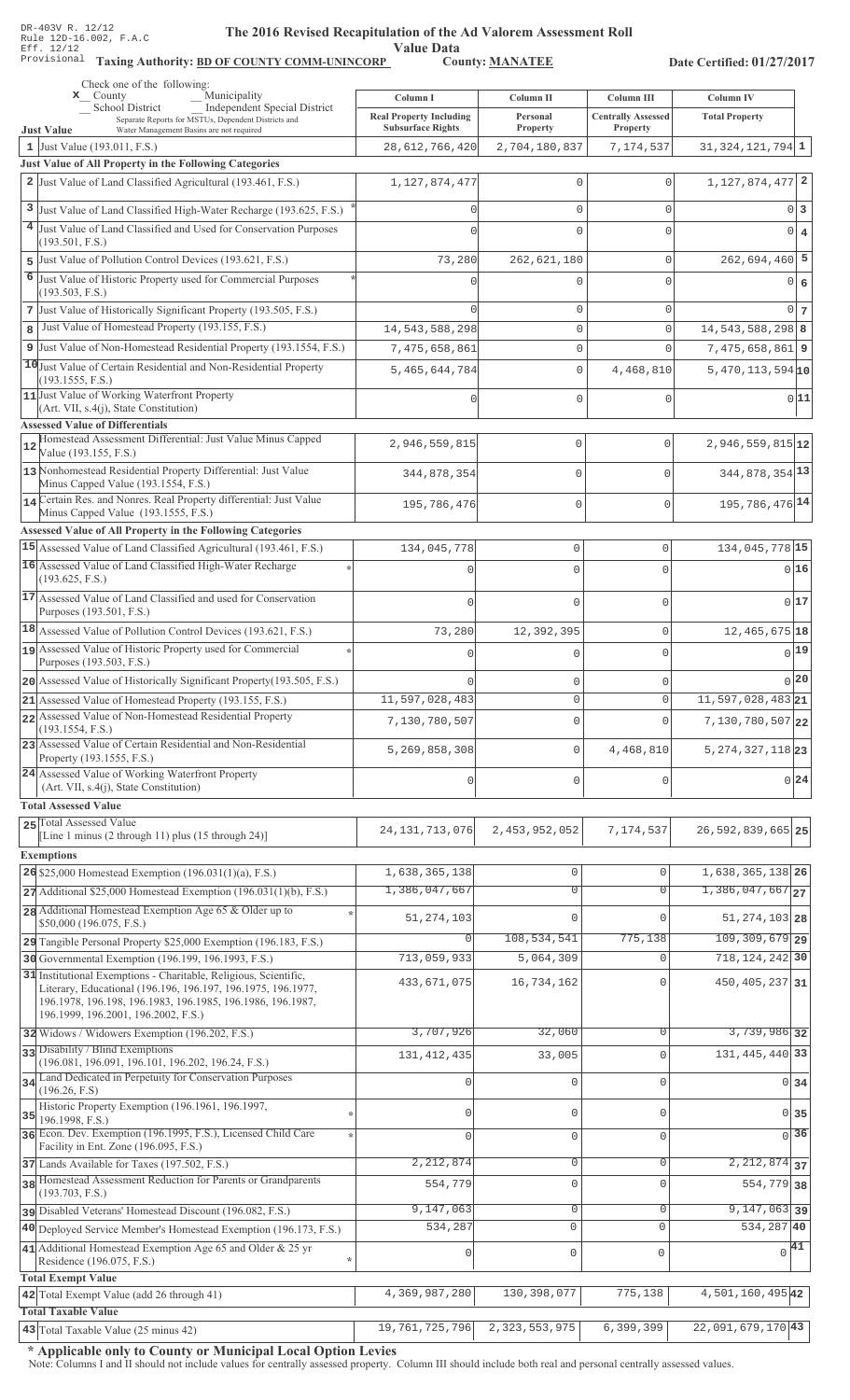# County: **MANATEE**

# Taxing Authority: BD OF COUNTY COMM-UNINCORP

#### Reconciliation of Preliminary and Final Tax Roll

|                | conciliation of Preliminary and Final Tax Roll                              | <b>Taxable Value</b> |
|----------------|-----------------------------------------------------------------------------|----------------------|
|                | Operating Taxable Value as Shown on Preliminary Tax Roll                    | 22,097,561,728       |
| $\overline{a}$ | Additions to Operating Taxable Value Resulting from Petitions to the VAB    |                      |
| 3              | Deductions from Operating Taxable Value Resulting from Petitions to the VAB | 623,940              |
| 4              | Subtotal $(1 + 2 - 3 = 4)$                                                  | 22,096,937,788       |
| 5              | Other Additions to Operating Taxable Value                                  | 121,105,000          |
| 6              | Other Deductions from Operating Taxable Value                               | 126, 363, 618        |
| 7              | Operating Taxable Value Shown on Final Tax Roll $(4 + 5 - 6 = 7)$           | 22,091,679,170       |

# **Selected Just Values**

|    | Just Value of Subsurface Rights (this amount included in Line 1, Column I, Page One) 193.481, F.S. | 972,922   |
|----|----------------------------------------------------------------------------------------------------|-----------|
|    | Just Value of Centrally Assessed Railroad Property Value                                           | 5,605,445 |
| 10 | Just Value of Centrally Assessed Private Car Line Property Value                                   | 1,569,092 |

Note: Sum of items 9 and 10 should equal centrally assessed just value on page 1, line 1, column III.

# Homestead Portability

|    | 11   # of Parcels Receiving Transfer of Homestead Differential | 1,746      |
|----|----------------------------------------------------------------|------------|
| 12 | Value of Transferred Homestead Differential                    | 62,083,125 |

|                                  |                                        | Column 1             | Column 2                 |  |
|----------------------------------|----------------------------------------|----------------------|--------------------------|--|
| <b>Total Parcels or Accounts</b> |                                        | <b>Real Property</b> | <b>Personal Property</b> |  |
|                                  |                                        | Parcels              | Accounts                 |  |
|                                  | 13<br><b>Total Parcels or Accounts</b> | 138,371              | 21,045                   |  |

#### **Property with Reduced Assessed Value**

| 14 | Land Classified Agricultural (193.461, F.S.)                                                    | 2,332    | 0            |
|----|-------------------------------------------------------------------------------------------------|----------|--------------|
| 15 | $\ast$<br>Land Classified High-Water Recharge (193.625, F.S.)                                   | $\Omega$ | 0            |
| 16 | Land Classified and Used for Conservation Purposes (193.501, F.S.)                              | $\Omega$ | 0            |
| 17 | Pollution Control Devices (193.621, F.S.)                                                       |          | 19           |
| 18 | Historic Property used for Commercial Purposes (193.503, F.S.) *                                | $\Omega$ | $\Omega$     |
| 19 | Historically Significant Property (193.505, F.S.)                                               | $\Omega$ | 0            |
| 20 | Homestead Property; Parcels with Capped Value (193.155, F.S.)                                   | 60,488   | <sup>0</sup> |
| 21 | Non-Homestead Residential Property; Parcels with Capped Value (193.1554, F.S.)                  | 25,488   | <sup>0</sup> |
| 22 | Certain Residential and Non-Residential Property; Parcels with Capped Value<br>(193.1555, F.S.) | 2,525    | O.           |
| 23 | Working Waterfront Property (Art. VII, s.4(j), State Constitution)                              | $\Omega$ | $\Omega$     |

#### **Other Reductions in Assessed Value**

| 24 | Lands Available for Taxes (197.502, F.S.)                                  |  |
|----|----------------------------------------------------------------------------|--|
| 25 | Homestead Assessment Reduction for Parents or Grandparents (193.703, F.S.) |  |
| 26 | Disabled Veterans' Homestead Discount (196.082, F.S.)                      |  |

\* Applicable only to County or Municipal Local Option Levies

#### Date Certified: 01/27/2017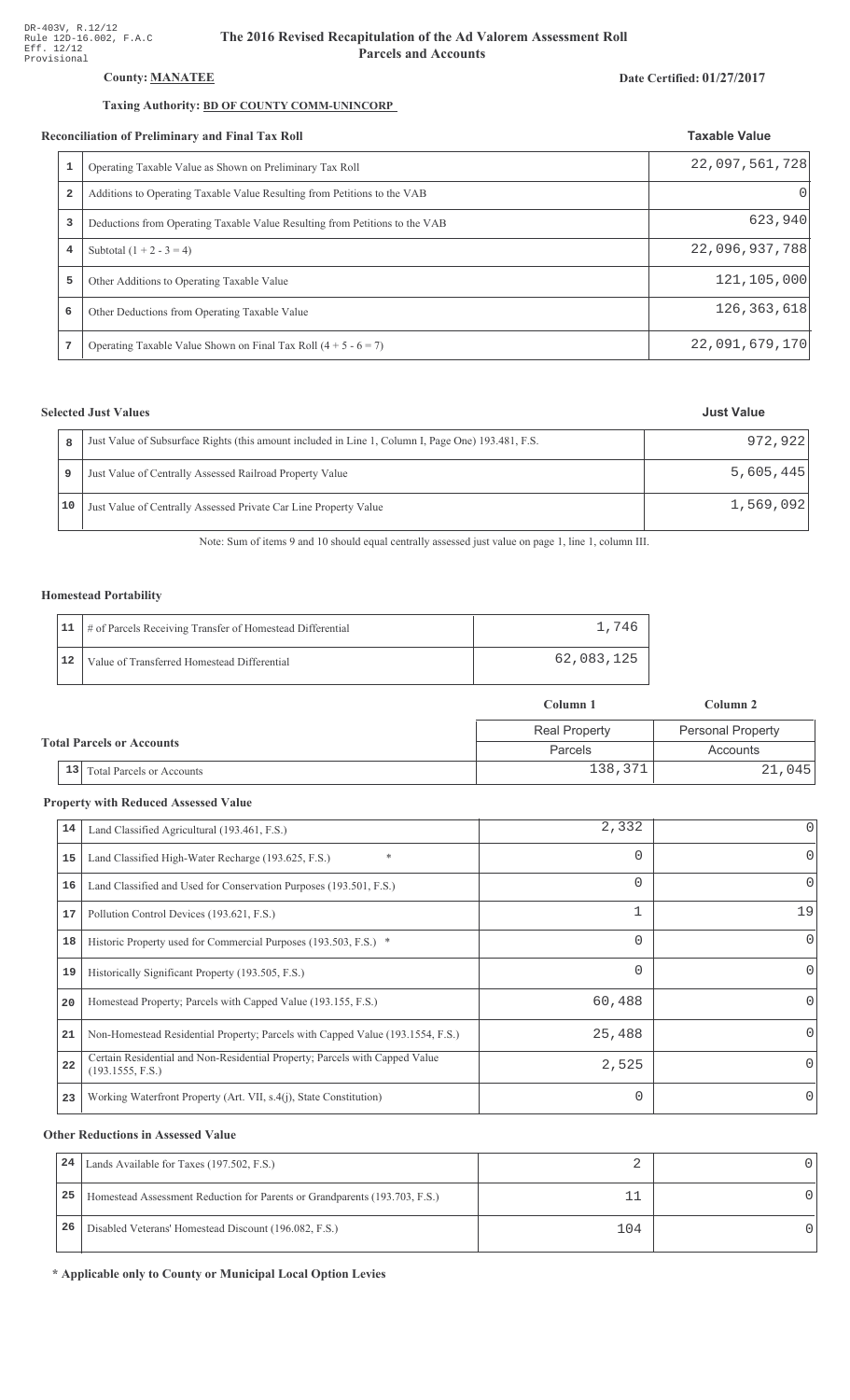**Taxing Auth** 

#### **Th** e 2016 Revised Recapitulation of the Ad Valorem Assessment Roll

**Value Data** ,%\$ \*\$ 0 ",\$1\*\*

Date Certified: 01/27/2017

|    | Check one of the following:<br>Municipality<br>$\mathbf{x}$ County                                                               | Column I                       | Column II              | Column III                | <b>Column IV</b>             |
|----|----------------------------------------------------------------------------------------------------------------------------------|--------------------------------|------------------------|---------------------------|------------------------------|
|    | <b>School District</b><br><b>Independent Special District</b>                                                                    | <b>Real Property Including</b> | Personal               | <b>Centrally Assessed</b> | <b>Total Property</b>        |
|    | Separate Reports for MSTUs, Dependent Districts and<br>Water Management Basins are not required<br><b>Just Value</b>             | <b>Subsurface Rights</b>       | Property               | Property                  |                              |
|    | 1 Just Value (193.011, F.S.)                                                                                                     | 548,584,119                    | 0                      | $\mathbf 0$               | $548, 584, 119$ 1            |
|    | Just Value of All Property in the Following Categories                                                                           |                                |                        |                           |                              |
|    | 2 Just Value of Land Classified Agricultural (193.461, F.S.)                                                                     | 0                              | 0                      | 0                         | 0 <sup>2</sup>               |
|    | 3 Just Value of Land Classified High-Water Recharge (193.625, F.S.)                                                              | $\Omega$                       | 0                      | 0                         | $0\vert 3$                   |
|    | 4 Just Value of Land Classified and Used for Conservation Purposes                                                               | U                              | 0                      | 0                         | $0 \mid 4$                   |
|    | (193.501, F.S.)                                                                                                                  |                                |                        |                           |                              |
|    | 5 Just Value of Pollution Control Devices (193.621, F.S.)                                                                        | $\Omega$                       | $\mathbf 0$            | 0                         | $0\overline{5}$              |
| 6  | Just Value of Historic Property used for Commercial Purposes<br>(193.503, F.S.)                                                  |                                | 0                      | $\Omega$                  | $0 \big  6$                  |
|    | 7 Just Value of Historically Significant Property (193.505, F.S.)                                                                | $\cap$                         | 0                      | 0                         | 0 <sub>7</sub>               |
| 8  | Just Value of Homestead Property (193.155, F.S.)                                                                                 | 301,802,444                    | 0                      | 0                         | $301,802,444$ 8              |
|    | 9 Just Value of Non-Homestead Residential Property (193.1554, F.S.)                                                              | 190,651,806                    | 0                      | 0                         | $190,651,806$ 9              |
|    | 10 Just Value of Certain Residential and Non-Residential Property                                                                | 56,129,869                     | 0                      | 0                         | $56, 129, 869$ <sup>10</sup> |
|    | (193.1555, F.S.)                                                                                                                 |                                |                        |                           |                              |
|    | 11 Just Value of Working Waterfront Property<br>(Art. VII, s.4(j), State Constitution)                                           |                                | 0                      | 0                         | 0 11                         |
|    | <b>Assessed Value of Differentials</b>                                                                                           |                                |                        |                           |                              |
| 12 | Homestead Assessment Differential: Just Value Minus Capped                                                                       | 63,652,620                     | $\mathbf{0}$           | $\Omega$                  | $63,652,620$ 12              |
|    | Value (193.155, F.S.)<br>13 Nonhomestead Residential Property Differential: Just Value                                           |                                |                        |                           |                              |
|    | Minus Capped Value (193.1554, F.S.)                                                                                              | 13,626,544                     | $\mathbf{0}$           |                           | 13, 626, 544 13              |
|    | 14 Certain Res. and Nonres. Real Property differential: Just Value                                                               | 3, 471, 107                    | $\mathbf 0$            | $\Omega$                  | 3, 471, 107 14               |
|    | Minus Capped Value (193.1555, F.S.)                                                                                              |                                |                        |                           |                              |
|    | Assessed Value of All Property in the Following Categories<br>15 Assessed Value of Land Classified Agricultural (193.461, F.S.)  | $\mathbf 0$                    | $\mathbf 0$            | $\mathsf{O}\xspace$       | 015                          |
|    | 16 Assessed Value of Land Classified High-Water Recharge                                                                         |                                |                        |                           |                              |
|    | (193.625, F.S.)                                                                                                                  | $\bigcap$                      | $\Omega$               | $\Omega$                  | 016                          |
|    | 17 Assessed Value of Land Classified and used for Conservation                                                                   | $\sqrt{ }$                     | $\mathbf{0}$           | $\Omega$                  | 017                          |
|    | Purposes (193.501, F.S.)                                                                                                         |                                |                        |                           |                              |
|    | $18$ Assessed Value of Pollution Control Devices (193.621, F.S.)                                                                 | $\Omega$                       | $\mathbf 0$            | 0                         | 018                          |
|    | 19 Assessed Value of Historic Property used for Commercial<br>Purposes (193.503, F.S.)                                           | $\bigcap$                      | $\mathbf 0$            | 0                         | 0 19                         |
|    | 20 Assessed Value of Historically Significant Property (193.505, F.S.)                                                           |                                | 0                      | 0                         | 0 20                         |
|    | 21 Assessed Value of Homestead Property (193.155, F.S.)                                                                          | 238, 149, 824                  | $\mathbf 0$            | $\circ$                   | 238, 149, 824 21             |
|    | 22 Assessed Value of Non-Homestead Residential Property                                                                          | 177,025,262                    | $\mathbf 0$            | $\Omega$                  | $177,025,262$ 22             |
|    | (193.1554, F.S.)                                                                                                                 |                                |                        |                           |                              |
|    | 23 Assessed Value of Certain Residential and Non-Residential<br>Property (193.1555, F.S.)                                        | 52,658,762                     | $\mathbf{0}$           |                           | $52,658,762$  23             |
|    | 24 Assessed Value of Working Waterfront Property                                                                                 | $\cap$                         | $\circ$                | $\Omega$                  | 0 24                         |
|    | (Art. VII, s.4(j), State Constitution)                                                                                           |                                |                        |                           |                              |
|    | <b>Total Assessed Value</b>                                                                                                      |                                |                        |                           |                              |
|    | 25 Total Assessed Value<br>[Line 1 minus (2 through 11) plus (15 through 24)]                                                    | 467, 833, 848                  | 0                      | 0                         | 467, 833, 848 25             |
|    | <b>Exemptions</b>                                                                                                                |                                |                        |                           |                              |
|    | 26 \$25,000 Homestead Exemption (196.031(1)(a), F.S.)                                                                            | 35,300,000                     | $\mathbf 0$            | $\circ$                   | 35,300,000 26                |
|    | $27$ Additional \$25,000 Homestead Exemption (196.031(1)(b), F.S.)                                                               | 33, 447, 188                   | $\overline{0}$         | $\Omega$                  | 33, 447, 188 27              |
|    | 28 Additional Homestead Exemption Age 65 & Older up to                                                                           |                                |                        | $\Omega$                  |                              |
|    | \$50,000 (196.075, F.S.)                                                                                                         | 1,292,607                      | $\mathbf 0$            |                           | 1,292,607 28                 |
|    | 29 Tangible Personal Property \$25,000 Exemption (196.183, F.S.)                                                                 |                                | $\overline{0}$         | 0                         | $\overline{0 29}$            |
|    | 30 Governmental Exemption (196.199, 196.1993, F.S.)                                                                              | 100                            | $\mathbf 0$            | $\mathbf{0}$              | 100 30                       |
|    | 31 Institutional Exemptions - Charitable, Religious, Scientific,<br>Literary, Educational (196.196, 196.197, 196.1975, 196.1977, |                                | $\mathbf{0}$           |                           | $0 \overline{\smash{31}}$    |
|    | 196.1978, 196.198, 196.1983, 196.1985, 196.1986, 196.1987,                                                                       |                                |                        |                           |                              |
|    | 196.1999, 196.2001, 196.2002, F.S.)<br>32 Widows / Widowers Exemption (196.202, F.S.)                                            | 136,000                        | 0                      | $\Omega$                  | $136,000$ 32                 |
|    | 33 Disability / Blind Exemptions                                                                                                 |                                |                        |                           |                              |
|    | (196.081, 196.091, 196.101, 196.202, 196.24, F.S.)                                                                               | 3, 267, 728                    | $\mathbf 0$            | $\Omega$                  | 3, 267, 728 33               |
|    | 34 Land Dedicated in Perpetuity for Conservation Purposes<br>(196.26, F.S)                                                       |                                | $\mathbf 0$            | $\cap$                    | 0 34                         |
|    | Historic Property Exemption (196.1961, 196.1997,                                                                                 |                                |                        |                           |                              |
| 35 | 196.1998, F.S.)                                                                                                                  | U                              | $\mathbf 0$            | $\cap$                    | 0 35                         |
|    | 36 Econ. Dev. Exemption (196.1995, F.S.), Licensed Child Care<br>Facility in Ent. Zone (196.095, F.S.)                           | 0                              | $\mathbf 0$            | $\mathbf{0}$              | $\overline{0}$ 36            |
|    | 37 Lands Available for Taxes (197.502, F.S.)                                                                                     |                                | $\mathbf 0$            | 0                         | $\circ$<br>37                |
|    | 38 Homestead Assessment Reduction for Parents or Grandparents                                                                    | 52,392                         | $\mathbf 0$            | $\mathbf{0}$              | $52, 392$ 38                 |
|    | (193.703, F.S.)                                                                                                                  | 338,045                        |                        |                           | $338,045$ 39                 |
|    | pisabled Veterans' Homestead Discount (196.082, F.S.)<br>40 Deployed Service Member's Homestead Exemption (196.173, F.S.)        |                                | $\mathbf 0$<br>$\circ$ | 0<br>$\Omega$             | 0 40                         |
|    | 41 Additional Homestead Exemption Age 65 and Older & 25 yr                                                                       |                                |                        |                           | $\sqrt{41}$                  |
|    | Residence (196.075, F.S.)<br>÷                                                                                                   | 0                              | $\mathsf{O}\xspace$    | $\mathbf 0$               |                              |
|    | <b>Total Exempt Value</b>                                                                                                        |                                |                        |                           |                              |
|    | 42 Total Exempt Value (add 26 through 41)                                                                                        | 73,834,060                     | $\circ$                | $\mathbf 0$               | 73,834,060 42                |
|    | <b>Total Taxable Value</b>                                                                                                       |                                |                        |                           |                              |
|    | 43 Total Taxable Value (25 minus 42)                                                                                             | 393,999,788                    | 0                      | 0                         | 393,999,788 $ 43 $           |

\* Applicable only to County or Municipal Local Option Levies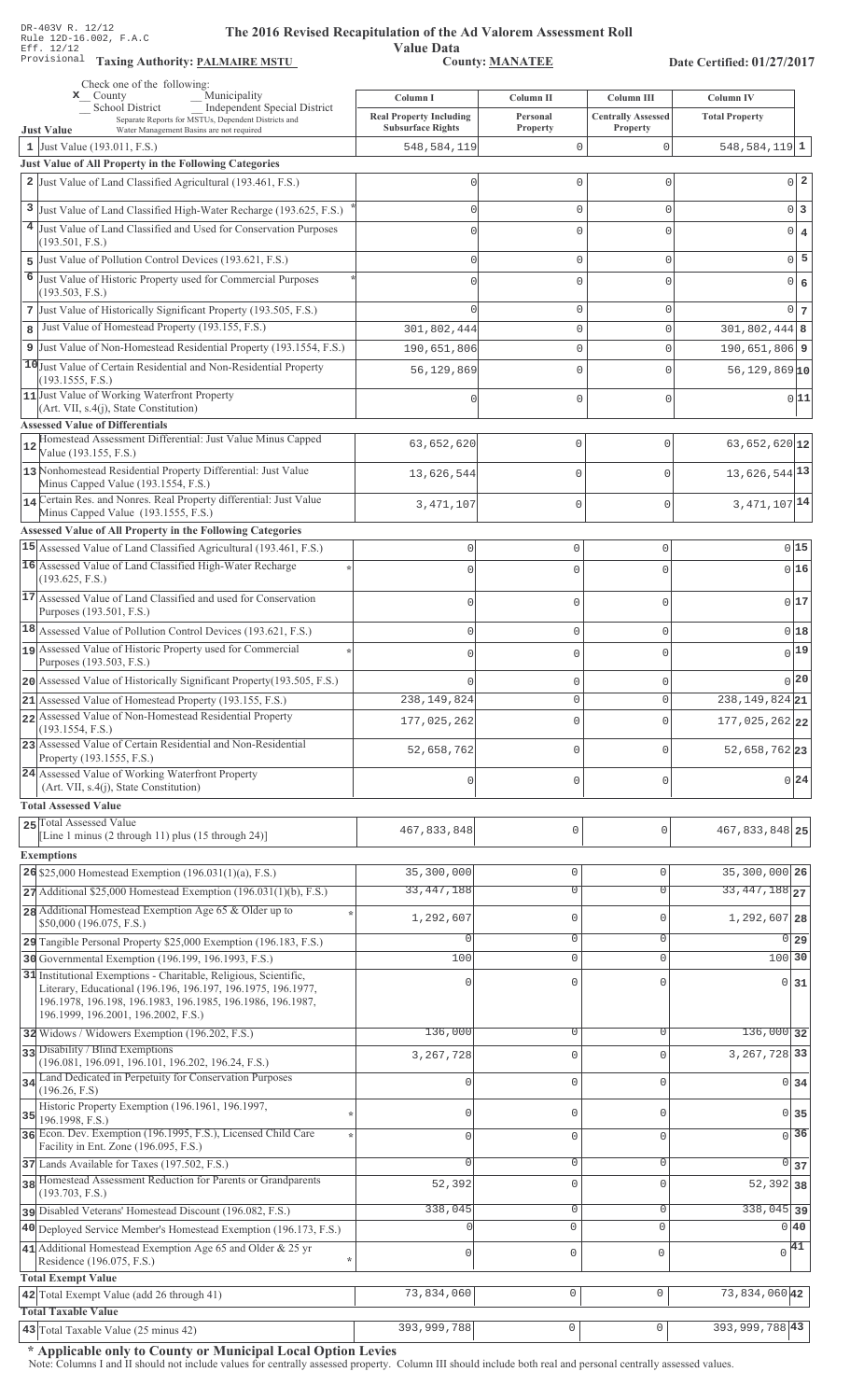# **County: MANATEE**

# Taxing Authority: PALMAIRE MSTU

#### **Reconciliation of Preliminary and Final Tax Roll**

| Date Certified: 01/27/2017 |  |
|----------------------------|--|
|----------------------------|--|

**Just Value** 

 $\overline{0}$ 

 $\frac{1}{\sqrt{1-\frac{1}{2}}\left(1-\frac{1}{2}\right)}$ 

 $\frac{1}{\sqrt{2}}$ 

|                | econciliation of Preliminary and Final Tax Roll                             | <b>Taxable Value</b> |
|----------------|-----------------------------------------------------------------------------|----------------------|
|                | Operating Taxable Value as Shown on Preliminary Tax Roll                    | 394, 397, 856        |
| $\overline{2}$ | Additions to Operating Taxable Value Resulting from Petitions to the VAB    |                      |
| 3              | Deductions from Operating Taxable Value Resulting from Petitions to the VAB | $\Omega$             |
| $\overline{4}$ | Subtotal $(1 + 2 - 3 = 4)$                                                  | 394, 397, 856        |
| 5              | Other Additions to Operating Taxable Value                                  | 372,710              |
| 6              | Other Deductions from Operating Taxable Value                               | 770,778              |
| 7              | Operating Taxable Value Shown on Final Tax Roll $(4 + 5 - 6 = 7)$           | 393,999,788          |

# **Selected Just Values**

 $\bf 8$ 

 $\mathsf g$ 

 $10$ 

| Just Value of Subsurface Rights (this amount included in Line 1, Column I, Page One) 193.481, F.S. |  |
|----------------------------------------------------------------------------------------------------|--|
| Just Value of Centrally Assessed Railroad Property Value                                           |  |
| Just Value of Centrally Assessed Private Car Line Property Value                                   |  |

Note: Sum of items 9 and 10 should equal centrally assessed just value on page 1, line 1, column III.

### **Homestead Portability**

|    | 11   # of Parcels Receiving Transfer of Homestead Differential |         |
|----|----------------------------------------------------------------|---------|
| 12 | Value of Transferred Homestead Differential                    | 891,065 |

|                                        | Column 1             | Column 2                 |  |
|----------------------------------------|----------------------|--------------------------|--|
|                                        | <b>Real Property</b> | <b>Personal Property</b> |  |
| <b>Total Parcels or Accounts</b>       | Parcels              | Accounts                 |  |
| 13<br><b>Total Parcels or Accounts</b> | 2,809                |                          |  |

# **Property with Reduced Assessed Value**

| 14 | Land Classified Agricultural (193.461, F.S.)                                                    | $\Omega$    | 0        |
|----|-------------------------------------------------------------------------------------------------|-------------|----------|
| 15 | Land Classified High-Water Recharge (193.625, F.S.)                                             | $\Omega$    | $\Omega$ |
| 16 | Land Classified and Used for Conservation Purposes (193.501, F.S.)                              | $\Omega$    | 0        |
| 17 | Pollution Control Devices (193.621, F.S.)                                                       | 0           | $\Omega$ |
| 18 | Historic Property used for Commercial Purposes (193.503, F.S.) *                                | $\Omega$    | 0        |
| 19 | Historically Significant Property (193.505, F.S.)                                               | $\mathbf 0$ | $\Omega$ |
| 20 | Homestead Property; Parcels with Capped Value (193.155, F.S.)                                   | 1,336       | 0        |
| 21 | Non-Homestead Residential Property; Parcels with Capped Value (193.1554, F.S.)                  | 892         | 0        |
| 22 | Certain Residential and Non-Residential Property; Parcels with Capped Value<br>(193.1555, F.S.) | 6           | 0        |
| 23 | Working Waterfront Property (Art. VII, s.4(j), State Constitution)                              | $\Omega$    | 0        |

# **Other Reductions in Assessed Value**

| 24 | Lands Available for Taxes (197.502, F.S.)                                  |  |
|----|----------------------------------------------------------------------------|--|
| 25 | Homestead Assessment Reduction for Parents or Grandparents (193.703, F.S.) |  |
| 26 | Disabled Veterans' Homestead Discount (196.082, F.S.)                      |  |

\* Applicable only to County or Municipal Local Option Levies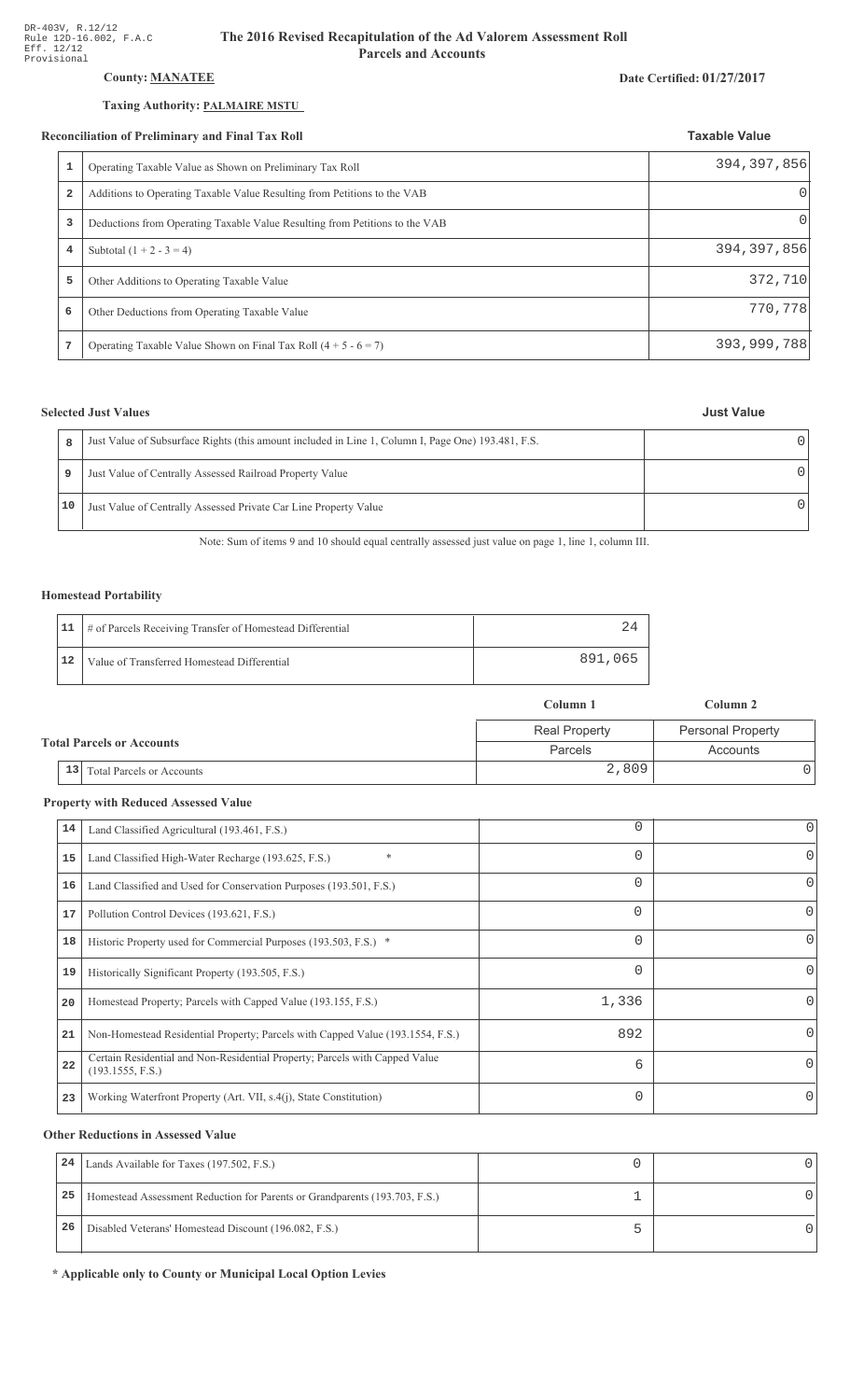Value Data<br>County: MANATEE Taxing Authority: CITY OF ANNA MARIA County: MANATEE

Date Certified: 01/27/2017

| Check one of the following:<br>$\mathbf{x}$ Municipality<br>County                                                                                                | Column I                                                   | Column II            | Column III                            | Column IV                        |
|-------------------------------------------------------------------------------------------------------------------------------------------------------------------|------------------------------------------------------------|----------------------|---------------------------------------|----------------------------------|
| Independent Special District<br><b>School District</b><br>Separate Reports for MSTUs, Dependent Districts and<br>Water Management Basins are not required         | <b>Real Property Including</b><br><b>Subsurface Rights</b> | Personal<br>Property | <b>Centrally Assessed</b><br>Property | <b>Total Property</b>            |
| <b>Just Value</b><br>1 Just Value $(193.011, F.S.)$                                                                                                               | 1,168,309,854                                              | 5,683,141            | 0                                     | $1, 173, 992, 995$ 1             |
| Just Value of All Property in the Following Categories                                                                                                            |                                                            |                      |                                       |                                  |
| 2 Just Value of Land Classified Agricultural (193.461, F.S.)                                                                                                      |                                                            | 0                    | $\mathbf{0}$                          | $0\vert 2$                       |
| 3 Just Value of Land Classified High-Water Recharge (193.625, F.S.)                                                                                               |                                                            | $\Omega$             | $\mathbf{0}$                          | $0\vert 3$                       |
| 4 Just Value of Land Classified and Used for Conservation Purposes                                                                                                |                                                            | U                    | C                                     | $\bf{4}$<br> 0                   |
| (193.501, F.S.)                                                                                                                                                   |                                                            |                      |                                       |                                  |
| Just Value of Pollution Control Devices (193.621, F.S.)<br>5                                                                                                      |                                                            | 0                    | $\Omega$                              | $0\overline{5}$                  |
| 6<br>Just Value of Historic Property used for Commercial Purposes<br>(193.503, F.S.)                                                                              |                                                            | $\Omega$             | $\Omega$                              | $\epsilon$<br> 0                 |
| 7 Just Value of Historically Significant Property (193.505, F.S.)                                                                                                 |                                                            | 0                    | $\mathbf{0}$                          | $0\overline{7}$                  |
| Just Value of Homestead Property (193.155, F.S.)<br>8                                                                                                             | 361,623,920                                                | 0                    | $\mathsf{O}\xspace$                   | $361,623,920$ 8                  |
| 9 Just Value of Non-Homestead Residential Property (193.1554, F.S.)                                                                                               | 727,380,062                                                | 0                    | $\Omega$                              | $727,380,062$ 9                  |
| 10 Just Value of Certain Residential and Non-Residential Property                                                                                                 | 79, 305, 872                                               | 0                    | $\mathbf{0}$                          | $79,305,872$ <sup>10</sup>       |
| (193.1555, F.S.)                                                                                                                                                  |                                                            |                      |                                       |                                  |
| 11 Just Value of Working Waterfront Property<br>(Art. VII, s.4(j), State Constitution)                                                                            |                                                            | 0                    | $\mathbf 0$                           | 0 11                             |
| <b>Assessed Value of Differentials</b>                                                                                                                            |                                                            |                      |                                       |                                  |
| Homestead Assessment Differential: Just Value Minus Capped<br>12<br>Value (193.155, F.S.)                                                                         | 144, 125, 449                                              | 0                    | $\bigcap$                             | 144, 125, 449 12                 |
| 13 Nonhomestead Residential Property Differential: Just Value<br>Minus Capped Value (193.1554, F.S.)                                                              | 66,767,582                                                 | $\mathbf{0}$         | $\bigcap$                             | 66, 767, 582 13                  |
| 14 Certain Res. and Nonres. Real Property differential: Just Value                                                                                                |                                                            | $\mathbf 0$          | $\mathbf{0}$                          | 14, 280, 196 14                  |
| Minus Capped Value (193.1555, F.S.)                                                                                                                               | 14,280,196                                                 |                      |                                       |                                  |
| <b>Assessed Value of All Property in the Following Categories</b>                                                                                                 |                                                            |                      |                                       |                                  |
| 15 Assessed Value of Land Classified Agricultural (193.461, F.S.)                                                                                                 | $\mathbb O$                                                | 0                    | $\circ$                               | 0 15                             |
| 16 Assessed Value of Land Classified High-Water Recharge<br>(193.625, F.S.)                                                                                       | $\Omega$                                                   | 0                    | $\Omega$                              | 016                              |
| 17 Assessed Value of Land Classified and used for Conservation<br>Purposes (193.501, F.S.)                                                                        | $\Omega$                                                   | 0                    | $\mathbf 0$                           | 017                              |
| 18 Assessed Value of Pollution Control Devices (193.621, F.S.)                                                                                                    | $\Omega$                                                   | 0                    | $\mathbf{0}$                          | 0 18                             |
| 19 Assessed Value of Historic Property used for Commercial                                                                                                        | $\Omega$                                                   | 0                    | $\Omega$                              | $0$ 19                           |
| Purposes (193.503, F.S.)                                                                                                                                          |                                                            |                      |                                       |                                  |
| 20 Assessed Value of Historically Significant Property (193.505, F.S.)                                                                                            |                                                            | 0                    | 0                                     | 0 20                             |
| 21 Assessed Value of Homestead Property (193.155, F.S.)                                                                                                           | 217, 498, 471                                              | 0                    | $\Omega$                              | $217,498,471$ 21                 |
| 22 Assessed Value of Non-Homestead Residential Property<br>(193.1554, F.S.)                                                                                       | 660, 612, 480                                              | 0                    | 0                                     | 660, 612, 480 22                 |
| 23 Assessed Value of Certain Residential and Non-Residential<br>Property (193.1555, F.S.)                                                                         | 65,025,676                                                 | 0                    | $\Omega$                              | 65,025,676 23                    |
| 24 Assessed Value of Working Waterfront Property                                                                                                                  | $\Omega$                                                   | 0                    | 0                                     | $0\vert 24$                      |
| (Art. VII, s.4(j), State Constitution)                                                                                                                            |                                                            |                      |                                       |                                  |
| <b>Total Assessed Value</b><br>25 Total Assessed Value                                                                                                            |                                                            |                      |                                       |                                  |
| [Line 1 minus (2 through 11) plus (15 through 24)]                                                                                                                | 943, 136, 627                                              | 5,683,141            | $\Omega$                              | 948, 819, 768 25                 |
| <b>Exemptions</b>                                                                                                                                                 |                                                            |                      |                                       |                                  |
| 26 \$25,000 Homestead Exemption $(196.031(1)(a), F.S.)$                                                                                                           | 12,200,000                                                 | $\mathbb O$          | $\mathbf{0}$                          | 12,200,000 26                    |
| $27$ Additional \$25,000 Homestead Exemption (196.031(1)(b), F.S.)                                                                                                | 12, 163, 164                                               | $\overline{0}$       | $\overline{0}$                        | $12, 163, 164$ <sub>27</sub>     |
| 28 Additional Homestead Exemption Age 65 & Older up to                                                                                                            | 357,867                                                    | $\mathbf{0}$         | $\Omega$                              | 357,867 28                       |
| \$50,000 (196.075, F.S.)<br>29 Tangible Personal Property \$25,000 Exemption (196.183, F.S.)                                                                      | $\Omega$                                                   | 889,481              | $\overline{0}$                        | 889, 481 29                      |
| 30 Governmental Exemption (196.199, 196.1993, F.S.)                                                                                                               | 26, 482, 773                                               | $\mathbf 0$          | $\mathbf{0}$                          | 26, 482, 773 30                  |
| 31 Institutional Exemptions - Charitable, Religious, Scientific,                                                                                                  |                                                            |                      | $\Omega$                              |                                  |
| Literary, Educational (196.196, 196.197, 196.1975, 196.1977,<br>196.1978, 196.198, 196.1983, 196.1985, 196.1986, 196.1987,<br>196.1999, 196.2001, 196.2002, F.S.) | 6,547,485                                                  | 34,717               |                                       | $6,582,202$ 31                   |
| 32 Widows / Widowers Exemption (196.202, F.S.)                                                                                                                    | 42,500                                                     | $\overline{0}$       | $\Omega$                              | $42,500$ 32                      |
| 33 Disability / Blind Exemptions                                                                                                                                  | 814,721                                                    | $\mathbf{0}$         | $\Omega$                              | 814,721 33                       |
| (196.081, 196.091, 196.101, 196.202, 196.24, F.S.)<br>34 Land Dedicated in Perpetuity for Conservation Purposes                                                   |                                                            |                      |                                       |                                  |
| (196.26, F.S)                                                                                                                                                     |                                                            | $\mathbf 0$          | $\Omega$                              | $0 \overline{\smash{34}}$        |
| Historic Property Exemption (196.1961, 196.1997,<br>35<br>196.1998, F.S.)                                                                                         | $\Omega$                                                   | $\mathbb O$          | $\mathbf{0}$                          | $0 \overline{\smash{\big)}\ 35}$ |
| 36 Econ. Dev. Exemption (196.1995, F.S.), Licensed Child Care                                                                                                     | $\mathbf{0}$                                               | $\mathsf{O}\xspace$  | $\mathbf{0}$                          | $\overline{0}$ 36                |
| Facility in Ent. Zone (196.095, F.S.)                                                                                                                             |                                                            |                      |                                       |                                  |
| 37 Lands Available for Taxes (197.502, F.S.)<br>38 Homestead Assessment Reduction for Parents or Grandparents                                                     | $\Omega$                                                   | $\circ$              | $\mathbf 0$                           | $\overline{0}$ 37                |
| (193.703, F.S.)                                                                                                                                                   | $\Omega$                                                   | $\mathbf 0$          | $\Omega$                              | 0 38                             |
| pisabled Veterans' Homestead Discount (196.082, F.S.)                                                                                                             | 78,557                                                     | $\mathsf{O}\xspace$  | $\mathbf{0}$                          | $\overline{78,557}$ 39           |
| 40 Deployed Service Member's Homestead Exemption (196.173, F.S.)                                                                                                  |                                                            | $\mathbf 0$          | $\mathbf{0}$                          | $0\vert 40$                      |
| 41 Additional Homestead Exemption Age 65 and Older & 25 yr<br>Residence (196.075, F.S.)                                                                           | $\mathbf{0}$                                               | $\mathsf{O}\xspace$  | $\mathbf 0$                           | $\sqrt{41}$                      |
| <b>Total Exempt Value</b>                                                                                                                                         |                                                            |                      |                                       |                                  |
| $\mathbb O$<br>59, 611, 265 42<br>42 Total Exempt Value (add 26 through 41)<br>58,687,067<br>924,198                                                              |                                                            |                      |                                       |                                  |
| <b>Total Taxable Value</b>                                                                                                                                        |                                                            |                      |                                       |                                  |
| 43 Total Taxable Value (25 minus 42)                                                                                                                              | 884, 449, 560                                              | 4,758,943            | 0                                     | 889, 208, 503 43                 |

\* Applicable only to County or Municipal Local Option Levies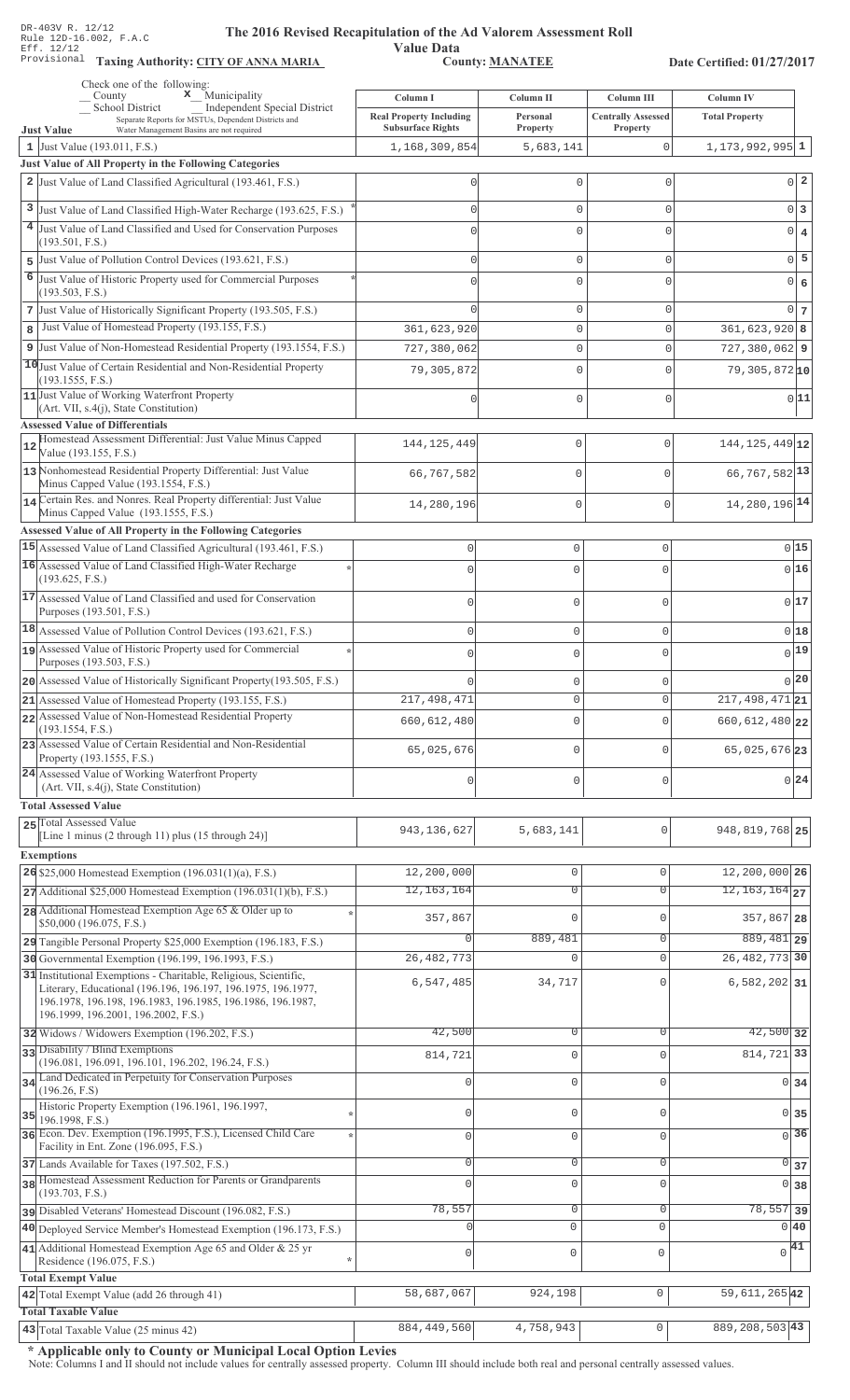# **County: MANATEE**

# Taxing Authority: CITY OF ANNA MARIA

#### Reconciliation of Preliminary and Final Tax Roll

|                | conciliation of Preliminary and Final Tax Roll                              | <b>Taxable Value</b> |
|----------------|-----------------------------------------------------------------------------|----------------------|
|                | Operating Taxable Value as Shown on Preliminary Tax Roll                    | 889, 737, 424        |
| $\overline{a}$ | Additions to Operating Taxable Value Resulting from Petitions to the VAB    | $\Omega$             |
| 3              | Deductions from Operating Taxable Value Resulting from Petitions to the VAB | 50,000               |
| 4              | Subtotal $(1 + 2 - 3 = 4)$                                                  | 889,687,424          |
| 5              | Other Additions to Operating Taxable Value                                  | 1,310,171            |
| 6              | Other Deductions from Operating Taxable Value                               | 1,789,092            |
|                | Operating Taxable Value Shown on Final Tax Roll $(4 + 5 - 6 = 7)$           | 889, 208, 503        |

# **Selected Just Values**

|    | Just Value of Subsurface Rights (this amount included in Line 1, Column I, Page One) 193.481, F.S. |  |
|----|----------------------------------------------------------------------------------------------------|--|
| 9  | Just Value of Centrally Assessed Railroad Property Value                                           |  |
| 10 | Just Value of Centrally Assessed Private Car Line Property Value                                   |  |

Note: Sum of items 9 and 10 should equal centrally assessed just value on page 1, line 1, column III.

### **Homestead Portability**

|    | 11   # of Parcels Receiving Transfer of Homestead Differential |         |
|----|----------------------------------------------------------------|---------|
| 12 | Value of Transferred Homestead Differential                    | 742.919 |

|                                  |    |                                  | Column 1             | Column 2                 |
|----------------------------------|----|----------------------------------|----------------------|--------------------------|
| <b>Total Parcels or Accounts</b> |    |                                  | <b>Real Property</b> | <b>Personal Property</b> |
|                                  |    |                                  | Parcels              | Accounts                 |
|                                  | 13 | <b>Total Parcels or Accounts</b> | 1,671                | .381                     |

### **Property with Reduced Assessed Value**

|    |                                                                                                 | 0        | 0        |
|----|-------------------------------------------------------------------------------------------------|----------|----------|
| 14 | Land Classified Agricultural (193.461, F.S.)                                                    |          |          |
| 15 | $\ast$<br>Land Classified High-Water Recharge (193.625, F.S.)                                   | $\Omega$ | 0        |
| 16 | Land Classified and Used for Conservation Purposes (193.501, F.S.)                              | $\Omega$ |          |
| 17 | Pollution Control Devices (193.621, F.S.)                                                       | 0        | 0        |
| 18 | Historic Property used for Commercial Purposes (193.503, F.S.) *                                | $\Omega$ |          |
| 19 | Historically Significant Property (193.505, F.S.)                                               | $\Omega$ | 0        |
| 20 | Homestead Property; Parcels with Capped Value (193.155, F.S.)                                   | 458      | 0        |
| 21 | Non-Homestead Residential Property; Parcels with Capped Value (193.1554, F.S.)                  | 726      | 0        |
| 22 | Certain Residential and Non-Residential Property; Parcels with Capped Value<br>(193.1555, F.S.) | 73       | $\Omega$ |
| 23 | Working Waterfront Property (Art. VII, s.4(j), State Constitution)                              | $\Omega$ |          |

# **Other Reductions in Assessed Value**

| 24 | Lands Available for Taxes (197.502, F.S.)                                  |  |
|----|----------------------------------------------------------------------------|--|
| 25 | Homestead Assessment Reduction for Parents or Grandparents (193.703, F.S.) |  |
| 26 | Disabled Veterans' Homestead Discount (196.082, F.S.)                      |  |

\* Applicable only to County or Municipal Local Option Levies

#### Date Certified: 01/27/2017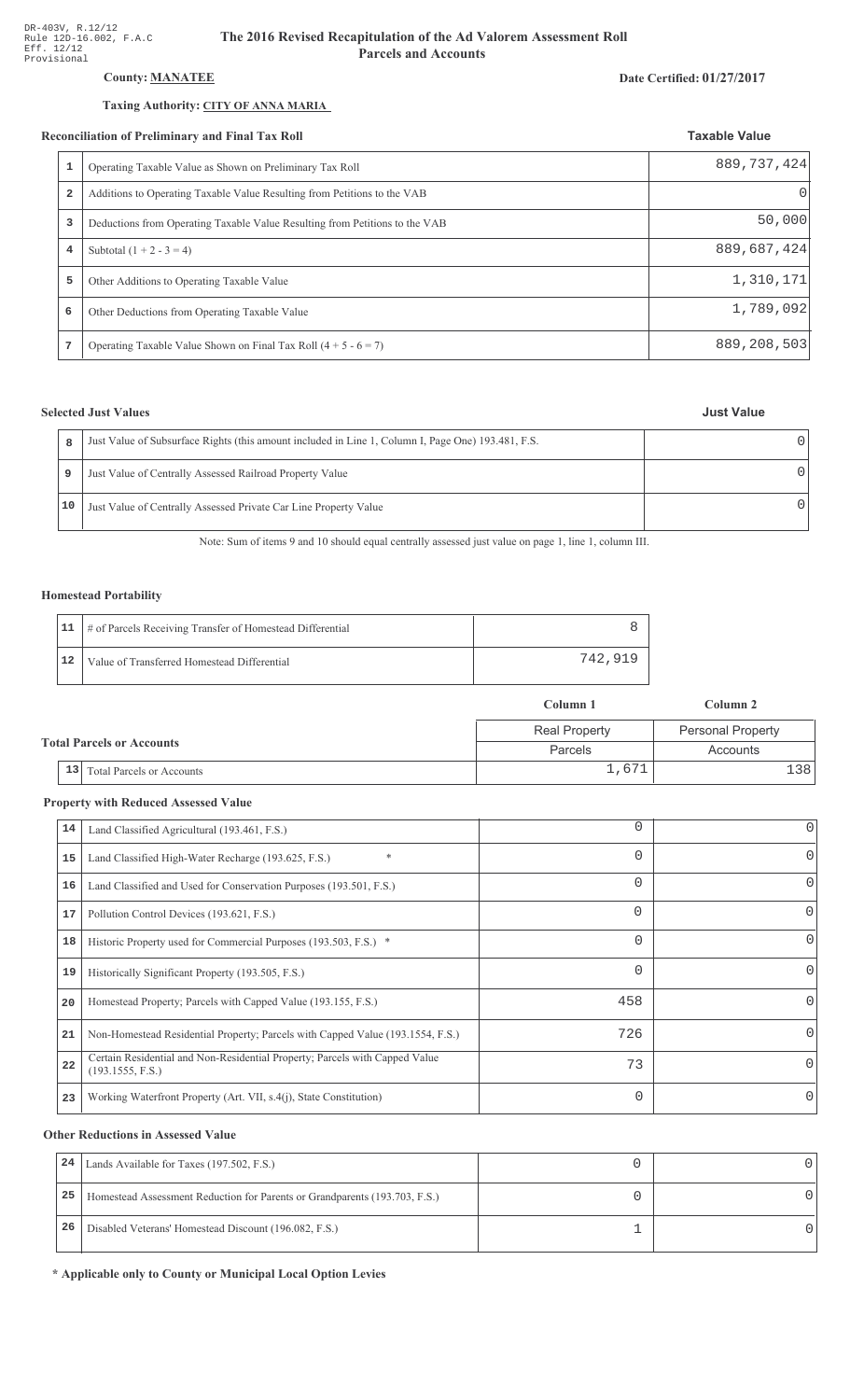Value Data<br>County: MANATEE Taxing Authority: CITY OF BRADENTON BEACH County: MANATEE

Date Certified: 01/27/2017

|    | Check one of the following:<br>$\mathbf x$ Municipality<br>County                                                                                                 | Column I                                                   | Column II            | Column III                            | Column IV                        |                   |
|----|-------------------------------------------------------------------------------------------------------------------------------------------------------------------|------------------------------------------------------------|----------------------|---------------------------------------|----------------------------------|-------------------|
|    | School District<br><b>Independent Special District</b><br>Separate Reports for MSTUs, Dependent Districts and                                                     | <b>Real Property Including</b><br><b>Subsurface Rights</b> | Personal<br>Property | <b>Centrally Assessed</b><br>Property | <b>Total Property</b>            |                   |
|    | Water Management Basins are not required<br><b>Just Value</b><br>1 Just Value $(193.011, F.S.)$                                                                   | 670, 272, 969                                              | 7,282,133            | 0                                     | $677, 555, 102$ 1                |                   |
|    | Just Value of All Property in the Following Categories                                                                                                            |                                                            |                      |                                       |                                  |                   |
|    | 2 Just Value of Land Classified Agricultural (193.461, F.S.)                                                                                                      |                                                            | $\mathbf{0}$         | 0                                     |                                  | $0\vert 2$        |
|    | 3 Just Value of Land Classified High-Water Recharge (193.625, F.S.)                                                                                               |                                                            | $\mathbf 0$          | 0                                     |                                  | $0\vert 3$        |
|    | 4 Just Value of Land Classified and Used for Conservation Purposes                                                                                                |                                                            | $\Omega$             | $\cap$                                |                                  | $0 \mid 4$        |
|    | (193.501, F.S.)                                                                                                                                                   |                                                            |                      |                                       |                                  |                   |
| 5  | Just Value of Pollution Control Devices (193.621, F.S.)                                                                                                           |                                                            | $\mathbf 0$          | $\Omega$                              |                                  | $0\overline{5}$   |
| 6  | Just Value of Historic Property used for Commercial Purposes<br>(193.503, F.S.)                                                                                   |                                                            | $\Omega$             |                                       |                                  | $0 \big  6$       |
|    | 7 Just Value of Historically Significant Property (193.505, F.S.)                                                                                                 |                                                            | $\mathbf 0$          | $\Omega$                              |                                  | $0\overline{7}$   |
| 8  | Just Value of Homestead Property (193.155, F.S.)                                                                                                                  | 90,002,100                                                 | $\mathbf 0$          | $\Omega$                              | 90,002,100 8                     |                   |
| 9  | Just Value of Non-Homestead Residential Property (193.1554, F.S.)                                                                                                 | 463, 576, 892                                              | $\mathbf 0$          | $\Omega$                              | $463,576,892$ 9                  |                   |
|    | 10 Just Value of Certain Residential and Non-Residential Property                                                                                                 | 116,693,977                                                | $\mathbf 0$          | $\Omega$                              | $116,693,977$ <sup>10</sup>      |                   |
|    | (193.1555, F.S.)<br>11 Just Value of Working Waterfront Property                                                                                                  |                                                            |                      |                                       |                                  | 0 11              |
|    | (Art. VII, s.4(j), State Constitution)                                                                                                                            |                                                            | $\Omega$             | $\Omega$                              |                                  |                   |
|    | <b>Assessed Value of Differentials</b><br>Homestead Assessment Differential: Just Value Minus Capped                                                              |                                                            |                      |                                       |                                  |                   |
| 12 | Value (193.155, F.S.)                                                                                                                                             | 29,999,629                                                 | 0                    | $\mathbf{0}$                          | $29,999,629$ <sup>12</sup>       |                   |
|    | 13 Nonhomestead Residential Property Differential: Just Value<br>Minus Capped Value (193.1554, F.S.)                                                              | 43,666,819                                                 | 0                    | $\Omega$                              | 43,666,819 13                    |                   |
|    | 14 Certain Res. and Nonres. Real Property differential: Just Value                                                                                                | 17,935,607                                                 | 0                    | $\mathbf{0}$                          | 17,935,607 14                    |                   |
|    | Minus Capped Value (193.1555, F.S.)<br><b>Assessed Value of All Property in the Following Categories</b>                                                          |                                                            |                      |                                       |                                  |                   |
|    | 15 Assessed Value of Land Classified Agricultural (193.461, F.S.)                                                                                                 | 0                                                          | $\mathbf 0$          | 0                                     |                                  | $0$ 15            |
|    | 16 Assessed Value of Land Classified High-Water Recharge                                                                                                          | $\Omega$                                                   | $\mathbf 0$          | 0                                     |                                  | $0$ 16            |
|    | (193.625, F.S.)                                                                                                                                                   |                                                            |                      |                                       |                                  |                   |
|    | 17 Assessed Value of Land Classified and used for Conservation<br>Purposes (193.501, F.S.)                                                                        | $\Omega$                                                   | $\mathbf 0$          | 0                                     |                                  | 017               |
|    | 18 Assessed Value of Pollution Control Devices (193.621, F.S.)                                                                                                    | $\Omega$                                                   | $\mathbf 0$          | 0                                     |                                  | 0 18              |
|    | 19 Assessed Value of Historic Property used for Commercial                                                                                                        | $\Omega$                                                   | $\mathbf 0$          | 0                                     |                                  | $0$ <sup>19</sup> |
|    | Purposes (193.503, F.S.)<br>20 Assessed Value of Historically Significant Property (193.505, F.S.)                                                                |                                                            | 0                    | 0                                     |                                  | 0 20              |
|    | 21 Assessed Value of Homestead Property (193.155, F.S.)                                                                                                           | 60,002,471                                                 | $\mathbf 0$          | 0                                     | $60,002,471$ 21                  |                   |
|    | 22 Assessed Value of Non-Homestead Residential Property                                                                                                           | 419,910,073                                                | 0                    | 0                                     | $419,910,073$ 22                 |                   |
|    | (193.1554, F.S.)<br>23 Assessed Value of Certain Residential and Non-Residential                                                                                  |                                                            |                      |                                       |                                  |                   |
|    | Property (193.1555, F.S.)                                                                                                                                         | 98,758,370                                                 | 0                    | 0                                     | 98,758,370 23                    |                   |
|    | 24 Assessed Value of Working Waterfront Property<br>(Art. VII, s.4(j), State Constitution)                                                                        | 0                                                          | $\mathbf 0$          | 0                                     |                                  | 0 24              |
|    | <b>Total Assessed Value</b>                                                                                                                                       |                                                            |                      |                                       |                                  |                   |
|    | 25 Total Assessed Value<br>[Line 1 minus (2 through 11) plus (15 through 24)]                                                                                     | 578,670,914                                                | 7,282,133            | $\mathbf{0}$                          | 585, 953, 047 25                 |                   |
|    | <b>Exemptions</b>                                                                                                                                                 |                                                            |                      |                                       |                                  |                   |
|    | 26 \$25,000 Homestead Exemption $(196.031(1)(a), F.S.)$                                                                                                           | 6,350,000                                                  | 0                    | $\mathbf 0$                           | $6,350,000$ 26                   |                   |
|    | $27$ Additional \$25,000 Homestead Exemption (196.031(1)(b), F.S.)                                                                                                | 5,970,883                                                  | $\overline{0}$       | $\overline{0}$                        | $5,970,883$ <sub>27</sub>        |                   |
|    | 28 Additional Homestead Exemption Age 65 & Older up to                                                                                                            | 275,000                                                    | $\Omega$             | $\Omega$                              | $275,000$ 28                     |                   |
|    | \$50,000 (196.075, F.S.)                                                                                                                                          | $\mathbf{0}$                                               | 1,108,939            | 0                                     | $1,108,939$ 29                   |                   |
|    | 29 Tangible Personal Property \$25,000 Exemption (196.183, F.S.)<br>30 Governmental Exemption (196.199, 196.1993, F.S.)                                           | 57, 579, 951                                               | $\mathbf 0$          | $\Omega$                              | 57, 579, 951 30                  |                   |
|    | 31 Institutional Exemptions - Charitable, Religious, Scientific,                                                                                                  |                                                            |                      | U                                     |                                  |                   |
|    | Literary, Educational (196.196, 196.197, 196.1975, 196.1977,<br>196.1978, 196.198, 196.1983, 196.1985, 196.1986, 196.1987,<br>196.1999, 196.2001, 196.2002, F.S.) | 2, 248, 421                                                | $\Omega$             |                                       | 2, 248, 421 31                   |                   |
|    | 32 Widows / Widowers Exemption (196.202, F.S.)                                                                                                                    | 25,500                                                     | 0                    | $\Omega$                              | $25,500$ 32                      |                   |
|    | 33 Disability / Blind Exemptions<br>(196.081, 196.091, 196.101, 196.202, 196.24, F.S.)                                                                            | 1,091,682                                                  | $\mathbf{0}$         | $\Omega$                              | 1,091,682 33                     |                   |
| 34 | Land Dedicated in Perpetuity for Conservation Purposes                                                                                                            |                                                            | $\mathbf 0$          | $\Omega$                              | 0 34                             |                   |
|    | (196.26, F.S)<br>Historic Property Exemption (196.1961, 196.1997,                                                                                                 |                                                            |                      |                                       |                                  |                   |
| 35 | 196.1998, F.S.)                                                                                                                                                   | O                                                          | 0                    | $\Omega$                              | 0 35                             |                   |
|    | 36 Econ. Dev. Exemption (196.1995, F.S.), Licensed Child Care<br>Facility in Ent. Zone (196.095, F.S.)                                                            | $\circ$                                                    | $\mathbf 0$          | $\mathbf 0$                           | $\overline{0}$ 36                |                   |
|    | 37 Lands Available for Taxes (197.502, F.S.)                                                                                                                      | $\Omega$                                                   | $\circ$              | 0                                     | $\overline{0}$ 37                |                   |
|    | 38 Homestead Assessment Reduction for Parents or Grandparents                                                                                                     |                                                            | $\mathbf 0$          | $\Omega$                              | $0 \overline{\smash{\big)}\ 38}$ |                   |
|    | (193.703, F.S.)<br>Disabled Veterans' Homestead Discount (196.082, F.S.)                                                                                          | 100,187                                                    | $\mathsf{O}\xspace$  | 0                                     | $100, 187$ 39                    |                   |
|    | 40 Deployed Service Member's Homestead Exemption (196.173, F.S.)                                                                                                  |                                                            | $\mathbf 0$          | $\mathbf 0$                           | 0 40                             |                   |
|    | 41 Additional Homestead Exemption Age 65 and Older & 25 yr                                                                                                        |                                                            |                      |                                       | $\sqrt{41}$                      |                   |
|    | Residence (196.075, F.S.)                                                                                                                                         | $\mathbf{0}$                                               | $\mathsf{O}\xspace$  | 0                                     |                                  |                   |
|    | <b>Total Exempt Value</b>                                                                                                                                         |                                                            | 1,108,939            | $\mathsf{O}\xspace$                   | 74,750,56342                     |                   |
|    | 42 Total Exempt Value (add 26 through 41)<br><b>Total Taxable Value</b>                                                                                           | 73,641,624                                                 |                      |                                       |                                  |                   |
|    | $ 43 $ Total Taxable Value (25 minus 42)                                                                                                                          | 505,029,290                                                | 6, 173, 194          | $\mathsf{O}\xspace$                   | $\overline{511,202,484 43}$      |                   |

\* Applicable only to County or Municipal Local Option Levies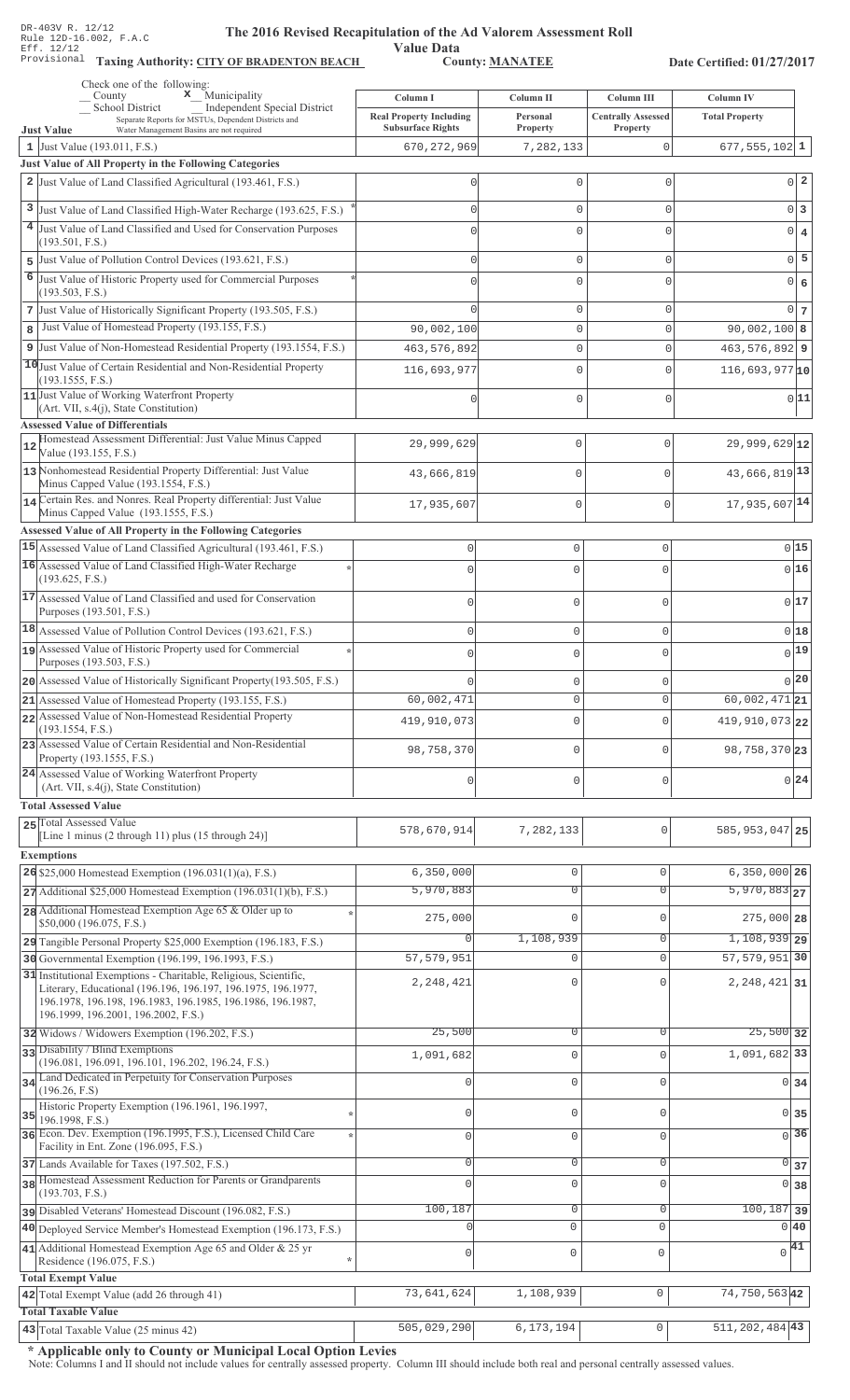# **County: MANATEE**

# Taxing Authority: CITY OF BRADENTON BEACH

#### Reconciliation of Preliminary and Final Tax Roll

|   | Operating Taxable Value as Shown on Preliminary Tax Roll                    | 510, 995, 936    |
|---|-----------------------------------------------------------------------------|------------------|
| 2 | Additions to Operating Taxable Value Resulting from Petitions to the VAB    | $\left( \right)$ |
| 3 | Deductions from Operating Taxable Value Resulting from Petitions to the VAB | 01               |
| 4 | Subtotal $(1 + 2 - 3 = 4)$                                                  | 510, 995, 936    |
| 5 | Other Additions to Operating Taxable Value                                  | 1,281,889        |
| 6 | Other Deductions from Operating Taxable Value                               | 1,075,341        |
| 7 | Operating Taxable Value Shown on Final Tax Roll $(4 + 5 - 6 = 7)$           | 511, 202, 484    |

# **Selected Just Values**

| 8  | Just Value of Subsurface Rights (this amount included in Line 1, Column I, Page One) 193.481, F.S. |  |
|----|----------------------------------------------------------------------------------------------------|--|
| 9  | Just Value of Centrally Assessed Railroad Property Value                                           |  |
| 10 | Just Value of Centrally Assessed Private Car Line Property Value                                   |  |

Note: Sum of items 9 and 10 should equal centrally assessed just value on page 1, line 1, column III.

### **Homestead Portability**

|    | 11   # of Parcels Receiving Transfer of Homestead Differential |         |
|----|----------------------------------------------------------------|---------|
| 12 | Value of Transferred Homestead Differential                    | 109,656 |

|  |                                  |                                  | Column 1             | Column 2                 |
|--|----------------------------------|----------------------------------|----------------------|--------------------------|
|  |                                  |                                  | <b>Real Property</b> | <b>Personal Property</b> |
|  | <b>Total Parcels or Accounts</b> |                                  | Parcels              | Accounts                 |
|  | 13                               | <b>Total Parcels or Accounts</b> | 1,841                | 251                      |

### **Property with Reduced Assessed Value**

| 14 | Land Classified Agricultural (193.461, F.S.)                                                    | 0        | 0        |
|----|-------------------------------------------------------------------------------------------------|----------|----------|
|    |                                                                                                 |          |          |
| 15 | Land Classified High-Water Recharge (193.625, F.S.)<br>$\ast$                                   | $\Omega$ | 0        |
| 16 | Land Classified and Used for Conservation Purposes (193.501, F.S.)                              | $\Omega$ |          |
| 17 | Pollution Control Devices (193.621, F.S.)                                                       | 0        | 0        |
| 18 | Historic Property used for Commercial Purposes (193.503, F.S.) *                                | $\Omega$ |          |
| 19 | Historically Significant Property (193.505, F.S.)                                               | $\Omega$ | 0        |
| 20 | Homestead Property; Parcels with Capped Value (193.155, F.S.)                                   | 237      | 0        |
| 21 | Non-Homestead Residential Property; Parcels with Capped Value (193.1554, F.S.)                  | 859      | 0        |
| 22 | Certain Residential and Non-Residential Property; Parcels with Capped Value<br>(193.1555, F.S.) | 73       | $\Omega$ |
| 23 | Working Waterfront Property (Art. VII, s.4(j), State Constitution)                              | $\Omega$ |          |

# **Other Reductions in Assessed Value**

| 24 | Lands Available for Taxes (197.502, F.S.)                                  |  |
|----|----------------------------------------------------------------------------|--|
| 25 | Homestead Assessment Reduction for Parents or Grandparents (193.703, F.S.) |  |
| 26 | Disabled Veterans' Homestead Discount (196.082, F.S.)                      |  |

\* Applicable only to County or Municipal Local Option Levies

#### Date Certified: 01/27/2017

**Taxable Value**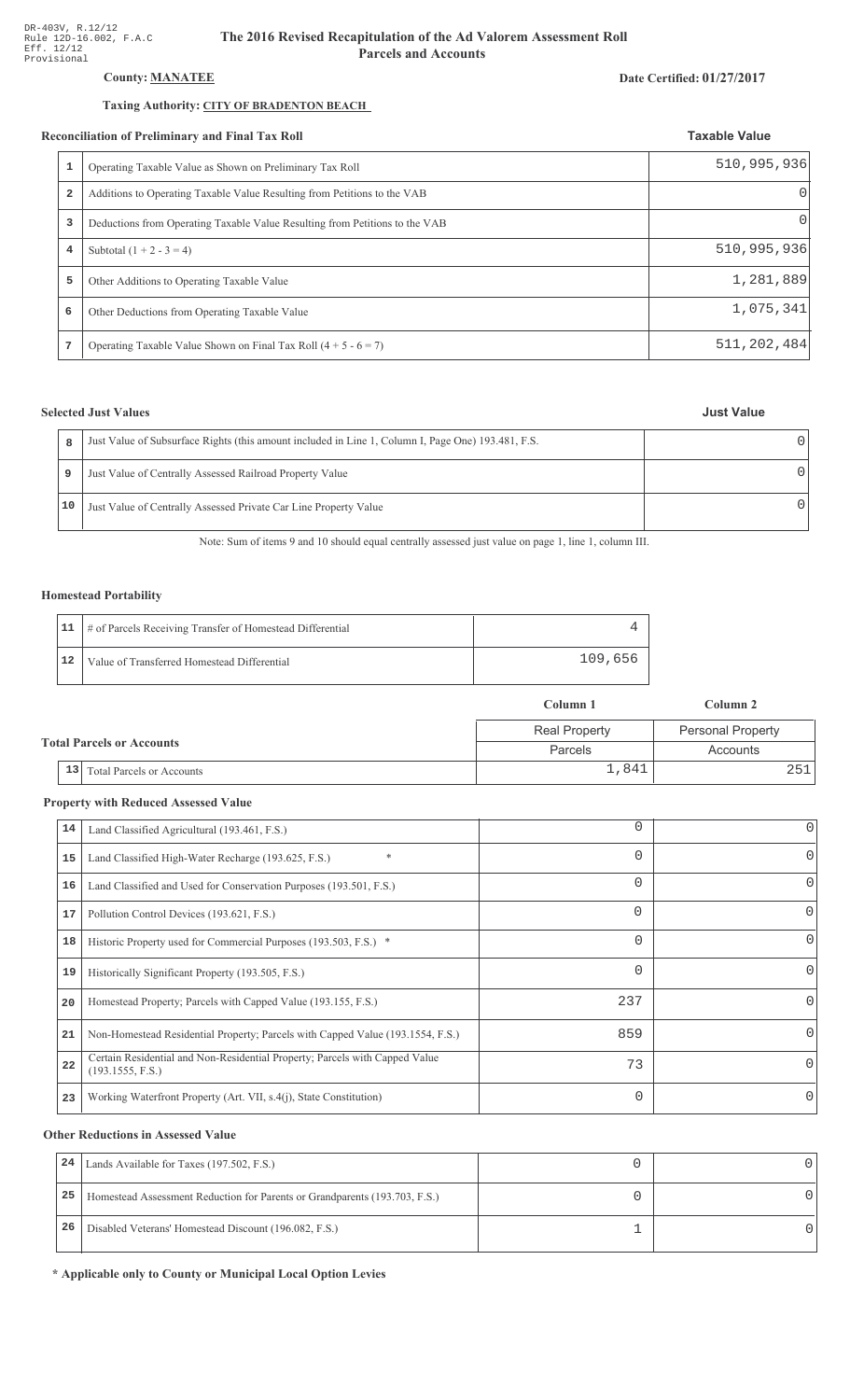**Taxing Auth** 

#### **The 2016 Rev** ised Recapitulation of the Ad Valorem Assessment Roll

**Value Data** ority: <u>CITY OF BRADENTON</u> County: MANATEE

Date Certified: 01/27/2017

| Check one of the following:<br>$\mathbf x$ Municipality<br>County                                                                                                       | Column I                                                   | Column II                  | Column III                            | <b>Column IV</b>              |                |
|-------------------------------------------------------------------------------------------------------------------------------------------------------------------------|------------------------------------------------------------|----------------------------|---------------------------------------|-------------------------------|----------------|
| School District<br>Independent Special District<br>Separate Reports for MSTUs, Dependent Districts and<br>Water Management Basins are not required<br><b>Just Value</b> | <b>Real Property Including</b><br><b>Subsurface Rights</b> | Personal<br>Property       | <b>Centrally Assessed</b><br>Property | <b>Total Property</b>         |                |
| 1 Just Value $(193.011, F.S.)$                                                                                                                                          | 4,081,201,707                                              | 312,763,006                | 501,015                               | $4,394,465,728$ 1             |                |
| Just Value of All Property in the Following Categories                                                                                                                  |                                                            |                            |                                       |                               |                |
| 2 Just Value of Land Classified Agricultural (193.461, F.S.)                                                                                                            | 1,507,652                                                  | 0                          | $\mathbf{0}$                          | $1,507,652$ 2                 |                |
| 3 Just Value of Land Classified High-Water Recharge (193.625, F.S.)                                                                                                     |                                                            | 0                          | $\mathbf{0}$                          | 0 3                           |                |
| 4 Just Value of Land Classified and Used for Conservation Purposes                                                                                                      |                                                            | $\mathbf 0$                | $\mathbf{0}$                          | $0 \mid 4$                    |                |
| (193.501, F.S.)                                                                                                                                                         |                                                            |                            |                                       |                               |                |
| 5 Just Value of Pollution Control Devices (193.621, F.S.)                                                                                                               |                                                            | 4, 461, 474                | $\mathbf{0}$                          | $4,461,474$ 5                 |                |
| 6 Just Value of Historic Property used for Commercial Purposes<br>(193.503, F.S.)                                                                                       |                                                            | 0                          | $\mathbf{0}$                          | 0                             | $6\phantom{1}$ |
| 7 Just Value of Historically Significant Property (193.505, F.S.)                                                                                                       |                                                            | 0                          | $\mathbf{0}$                          | $0\overline{7}$               |                |
| 8 Just Value of Homestead Property (193.155, F.S.)                                                                                                                      | 1,419,990,944                                              | $\mathbf 0$                | $\mathbf{0}$                          | $1,419,990,944$ 8             |                |
| 9 Just Value of Non-Homestead Residential Property (193.1554, F.S.)                                                                                                     | 1,109,212,078                                              | 0                          | $\mathbf{0}$                          | $1,109,212,078$ 9             |                |
| 10 Just Value of Certain Residential and Non-Residential Property<br>(193.1555, F.S.)                                                                                   | 1,550,491,033                                              | $\mathbf{0}$               | 320,870                               | 1,550,811,903  <b>10</b>      |                |
| 11 Just Value of Working Waterfront Property                                                                                                                            |                                                            | 0                          | $\mathbf{0}$                          | 0 11                          |                |
| $(Art. VII, s.4(j), State Constitution)$<br><b>Assessed Value of Differentials</b>                                                                                      |                                                            |                            |                                       |                               |                |
| Homestead Assessment Differential: Just Value Minus Capped<br>12<br>Value (193.155, F.S.)                                                                               | 310,024,490                                                | $\mathbf 0$                | 0                                     | $310,024,490$ <sup>12</sup>   |                |
| 13 Nonhomestead Residential Property Differential: Just Value<br>Minus Capped Value (193.1554, F.S.)                                                                    | 64,268,396                                                 | $\mathbf 0$                | 0                                     | 64, 268, 396 13               |                |
| 14 Certain Res. and Nonres. Real Property differential: Just Value<br>Minus Capped Value (193.1555, F.S.)                                                               | 87,800,487                                                 | $\circ$                    | $\overline{0}$                        | 87,800,487 14                 |                |
| Assessed Value of All Property in the Following Categories                                                                                                              |                                                            |                            |                                       |                               |                |
| 15 Assessed Value of Land Classified Agricultural (193.461, F.S.)                                                                                                       | 105,472                                                    | $\mathbb O$                | 0                                     | 105, 472 15                   |                |
| 16 Assessed Value of Land Classified High-Water Recharge<br>(193.625, F.S.)                                                                                             | $\Omega$                                                   | $\mathbf 0$                | $\Omega$                              | 0 16                          |                |
| 17 Assessed Value of Land Classified and used for Conservation<br>Purposes (193.501, F.S.)                                                                              | $\mathbf 0$                                                | $\mathbf 0$                | $\Omega$                              | 0 17                          |                |
| 18 Assessed Value of Pollution Control Devices (193.621, F.S.)                                                                                                          | $\mathsf 0$                                                | 446,146                    | $\mathbf 0$                           | 446,146 18                    |                |
| 19 Assessed Value of Historic Property used for Commercial                                                                                                              | 0                                                          | $\mathbf 0$                | $\Omega$                              | $0$ 19                        |                |
| Purposes (193.503, F.S.)<br>20 Assessed Value of Historically Significant Property (193.505, F.S.)                                                                      |                                                            |                            |                                       | 0 20                          |                |
| 21 Assessed Value of Homestead Property (193.155, F.S.)                                                                                                                 | 1,109,966,454                                              | $\mathbf 0$<br>$\mathbf 0$ | 0<br>0                                | $1,109,966,454$ 21            |                |
| 22 Assessed Value of Non-Homestead Residential Property                                                                                                                 |                                                            | $\mathbf 0$                | $\Omega$                              | 1,044,943,682 22              |                |
| (193.1554, F.S.)<br>23 Assessed Value of Certain Residential and Non-Residential                                                                                        | 1,044,943,682                                              |                            |                                       |                               |                |
| Property (193.1555, F.S.)                                                                                                                                               | 1,462,690,546                                              | $\mathbf 0$                | 320,870                               | 1,463,011,416 23              |                |
| 24 Assessed Value of Working Waterfront Property<br>(Art. VII, s.4(j), State Constitution)                                                                              | $\mathbf 0$                                                | $\mathbb O$                | 0                                     | 0 24                          |                |
| <b>Total Assessed Value</b>                                                                                                                                             |                                                            |                            |                                       |                               |                |
| 25 Total Assessed Value<br>[Line 1 minus (2 through 11) plus (15 through 24)]                                                                                           | 3,617,706,154                                              | 308, 747, 678              | 501,015                               | 3, 926, 954, 847 25           |                |
| <b>Exemptions</b>                                                                                                                                                       |                                                            |                            |                                       |                               |                |
| 26 \$25,000 Homestead Exemption $(196.031(1)(a), F.S.)$                                                                                                                 | 242,609,048                                                | $\circ$                    | $\mathbf 0$                           | $242,609,048$ 26              |                |
| $27$ Additional \$25,000 Homestead Exemption (196.031(1)(b), F.S.)                                                                                                      | 181, 256, 013                                              | $\overline{0}$             | $\overline{0}$                        | $181, 256, 013$ <sub>27</sub> |                |
| 28 Additional Homestead Exemption Age 65 & Older up to                                                                                                                  |                                                            | $\Omega$                   | $\Omega$                              | 0 28                          |                |
| \$50,000 (196.075, F.S.)                                                                                                                                                | $\Omega$                                                   | 23, 165, 193               | 57,563                                | 23, 222, 756 29               |                |
| 29 Tangible Personal Property \$25,000 Exemption (196.183, F.S.)<br>30 Governmental Exemption (196.199, 196.1993, F.S.)                                                 | 199, 115, 522                                              | 1,779,444                  | $\circ$                               | 200,894,966 30                |                |
| 31 Institutional Exemptions - Charitable, Religious, Scientific,                                                                                                        |                                                            |                            |                                       |                               |                |
| Literary, Educational (196.196, 196.197, 196.1975, 196.1977,<br>196.1978, 196.198, 196.1983, 196.1985, 196.1986, 196.1987,<br>196.1999, 196.2001, 196.2002, F.S.)       | 179, 457, 798                                              | 5,055,759                  | $\Omega$                              | 184, 513, 557 31              |                |
| 32 Widows / Widowers Exemption (196.202, F.S.)                                                                                                                          | 783,093                                                    | 1,880                      | $\Omega$                              | 784, 973 32                   |                |
| 33 Disability / Blind Exemptions                                                                                                                                        | 13,820,856                                                 | 0                          | $\mathbf{0}$                          | 13,820,856 33                 |                |
| (196.081, 196.091, 196.101, 196.202, 196.24, F.S.)<br>Land Dedicated in Perpetuity for Conservation Purposes<br>34                                                      |                                                            | 0                          | $\Omega$                              |                               |                |
| (196.26, F.S)<br>Historic Property Exemption (196.1961, 196.1997,                                                                                                       |                                                            |                            |                                       | $0 \overline{\smash{34}}$     |                |
| 35<br>196.1998, F.S.)                                                                                                                                                   | $\cap$                                                     | 0                          | $\circ$                               | $0 \overline{\smash)35}$      |                |
| 36 Econ. Dev. Exemption (196.1995, F.S.), Licensed Child Care<br>Facility in Ent. Zone (196.095, F.S.)                                                                  | $\Omega$                                                   | $\mathbb O$                | $\mathbf 0$                           | $\overline{0}$ 36             |                |
| 37 Lands Available for Taxes (197.502, F.S.)                                                                                                                            | 5,400                                                      | $\mathbb O$                | $\mathbf 0$                           | $5,400$ 37                    |                |
| 38 Homestead Assessment Reduction for Parents or Grandparents<br>(193.703, F.S.)                                                                                        |                                                            | $\mathsf 0$                | $\mathbf 0$                           | 0 38                          |                |
| pisabled Veterans' Homestead Discount (196.082, F.S.)                                                                                                                   | 770,664                                                    | $\overline{0}$             | $\mathbf 0$                           | $770,664$ 39                  |                |
| 40 Deployed Service Member's Homestead Exemption (196.173, F.S.)                                                                                                        | 38,524                                                     | $\mathbf 0$                | $\mathbf 0$                           | 38,524 40                     |                |
| 41 Additional Homestead Exemption Age 65 and Older & 25 yr<br>Residence (196.075, F.S.)<br>$\star$                                                                      | 0                                                          | $\mathbb O$                | $\mathsf 0$                           | $\sqrt{41}$                   |                |
| <b>Total Exempt Value</b>                                                                                                                                               |                                                            |                            |                                       |                               |                |
| 42 Total Exempt Value (add 26 through 41)                                                                                                                               | 817,856,918                                                | 30,002,276                 | 57,563                                | 847, 916, 757 42              |                |
| <b>Total Taxable Value</b>                                                                                                                                              |                                                            |                            |                                       |                               |                |
| $ 43 $ Total Taxable Value (25 minus 42)                                                                                                                                | 2,799,849,236                                              | 278, 745, 402              | 443,452                               | $\frac{1}{3,079,038,090}$ 43  |                |

\* Applicable only to County or Municipal Local Option Levies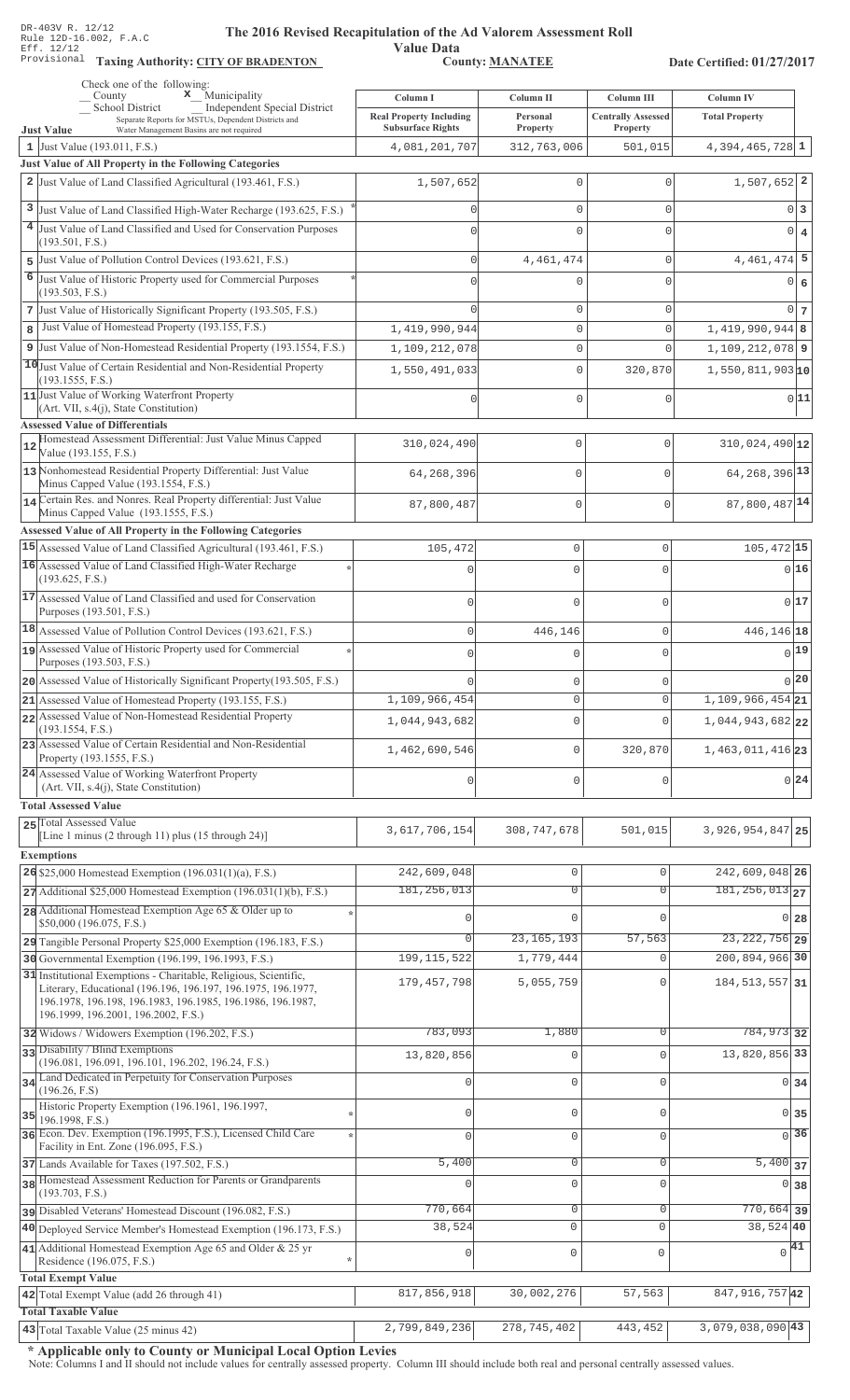# County: **MANATEE**

#### Taxing Authority: CITY OF BRADENTON

#### Reconciliation of Preliminary and Final Tax Roll

| 1              | Operating Taxable Value as Shown on Preliminary Tax Roll                    | 3,087,645,225 |
|----------------|-----------------------------------------------------------------------------|---------------|
| 2              | Additions to Operating Taxable Value Resulting from Petitions to the VAB    | O             |
| 3              | Deductions from Operating Taxable Value Resulting from Petitions to the VAB | 0             |
| $\overline{4}$ | Subtotal $(1 + 2 - 3 = 4)$                                                  | 3,087,645,225 |
| 5              | Other Additions to Operating Taxable Value                                  | 31,010,276    |
| 6              | Other Deductions from Operating Taxable Value                               | 39,617,411    |
| 7              | Operating Taxable Value Shown on Final Tax Roll $(4 + 5 - 6 = 7)$           | 3,079,038,090 |

### **Selected Just Values**

| 8  | Just Value of Subsurface Rights (this amount included in Line 1, Column I, Page One) 193.481, F.S. | 777     |
|----|----------------------------------------------------------------------------------------------------|---------|
| 9  | Just Value of Centrally Assessed Railroad Property Value                                           | 391,001 |
| 10 | Just Value of Centrally Assessed Private Car Line Property Value                                   | 110.014 |

Note: Sum of items 9 and 10 should equal centrally assessed just value on page 1, line 1, column III.

### Homestead Portability

|    | 11   # of Parcels Receiving Transfer of Homestead Differential |           |
|----|----------------------------------------------------------------|-----------|
| 12 | Value of Transferred Homestead Differential                    | 6,647,453 |

|                                  |                                        | Column 1             | Column 2                 |  |
|----------------------------------|----------------------------------------|----------------------|--------------------------|--|
|                                  |                                        | <b>Real Property</b> | <b>Personal Property</b> |  |
| <b>Total Parcels or Accounts</b> |                                        | <b>Parcels</b>       | Accounts                 |  |
|                                  | 13<br><b>Total Parcels or Accounts</b> | 22,404               | 3,270                    |  |

#### **Property with Reduced Assessed Value**

| 14 | Land Classified Agricultural (193.461, F.S.)                                                    | 13       | 0            |
|----|-------------------------------------------------------------------------------------------------|----------|--------------|
| 15 | $\ast$<br>Land Classified High-Water Recharge (193.625, F.S.)                                   | $\Omega$ | 0            |
| 16 | Land Classified and Used for Conservation Purposes (193.501, F.S.)                              | $\Omega$ | O            |
| 17 | Pollution Control Devices (193.621, F.S.)                                                       | $\Omega$ |              |
| 18 | Historic Property used for Commercial Purposes (193.503, F.S.) *                                | $\Omega$ | 0            |
| 19 | Historically Significant Property (193.505, F.S.)                                               | $\Omega$ | 0            |
| 20 | Homestead Property; Parcels with Capped Value (193.155, F.S.)                                   | 8,957    |              |
| 21 | Non-Homestead Residential Property; Parcels with Capped Value (193.1554, F.S.)                  | 5,414    | <sup>0</sup> |
| 22 | Certain Residential and Non-Residential Property; Parcels with Capped Value<br>(193.1555, F.S.) | 508      |              |
| 23 | Working Waterfront Property (Art. VII, s.4(j), State Constitution)                              | $\Omega$ | 0            |

#### **Other Reductions in Assessed Value**

| 24 | Lands Available for Taxes (197.502, F.S.)                                  |  |
|----|----------------------------------------------------------------------------|--|
| 25 | Homestead Assessment Reduction for Parents or Grandparents (193.703, F.S.) |  |
| 26 | Disabled Veterans' Homestead Discount (196.082, F.S.)                      |  |

\* Applicable only to County or Municipal Local Option Levies

# Date Certified: 01/27/2017

**Taxable Value**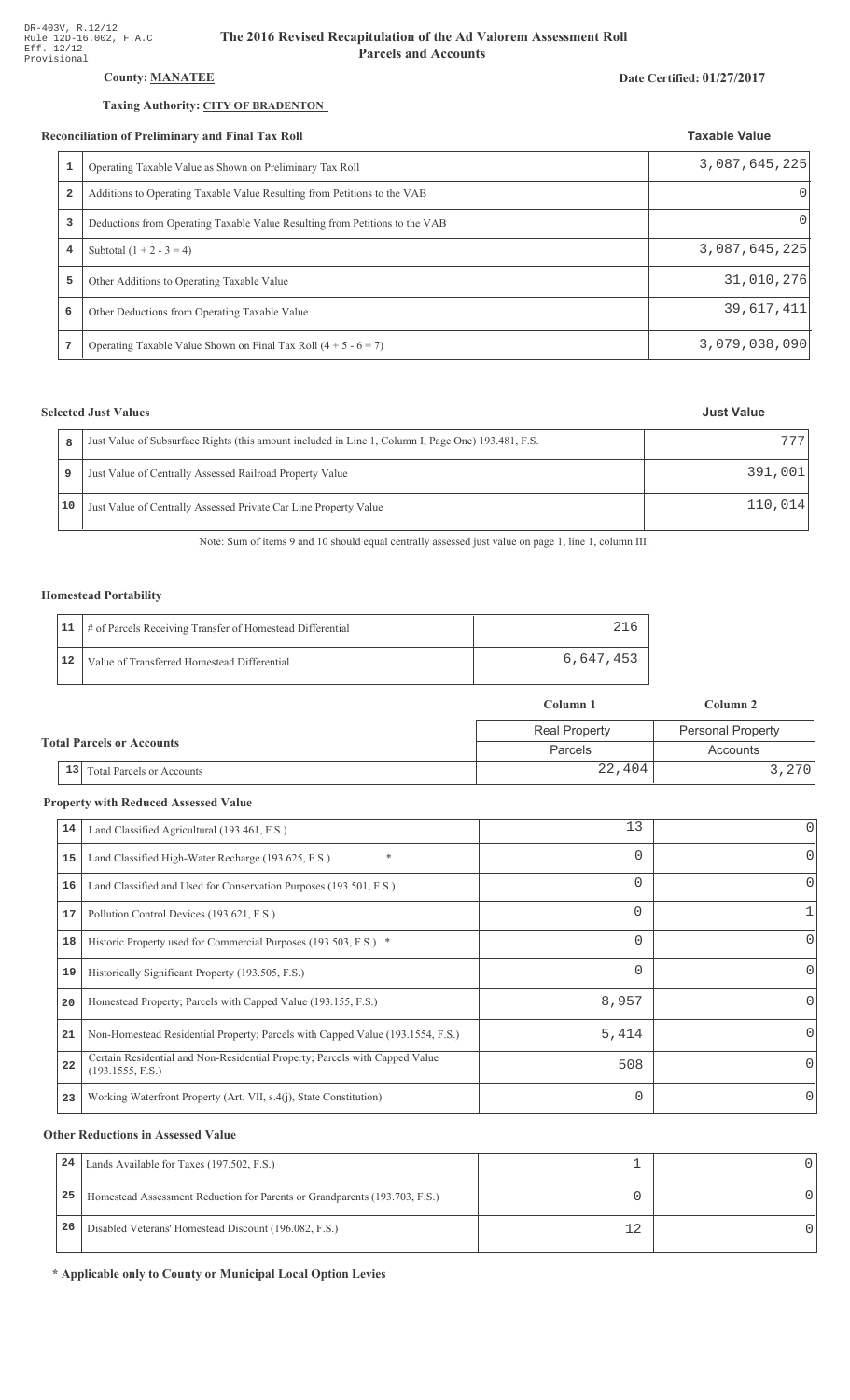Value Data<br>County: MANATEE Taxing Authority: CITY OF HOLMES BEACH County: MANATEE

Date Certified: 01/27/2017

|                | Check one of the following:<br>$\mathbf x$ Municipality<br>County                                                                                                                                                                     | Column I                                  | Column II              | Column III                  | Column IV                    |
|----------------|---------------------------------------------------------------------------------------------------------------------------------------------------------------------------------------------------------------------------------------|-------------------------------------------|------------------------|-----------------------------|------------------------------|
|                | <b>School District</b><br><b>Independent Special District</b><br>Separate Reports for MSTUs, Dependent Districts and                                                                                                                  | <b>Real Property Including</b>            | Personal               | <b>Centrally Assessed</b>   | <b>Total Property</b>        |
|                | Water Management Basins are not required<br><b>Just Value</b><br>1 Just Value $(193.011, F.S.)$                                                                                                                                       | <b>Subsurface Rights</b><br>2,018,017,401 | Property<br>14,731,326 | Property<br>0               | $2,032,748,727$ 1            |
|                | Just Value of All Property in the Following Categories                                                                                                                                                                                |                                           |                        |                             |                              |
|                | 2 Just Value of Land Classified Agricultural (193.461, F.S.)                                                                                                                                                                          |                                           | 0                      | $\mathbf{0}$                | $0\vert 2$                   |
|                | 3 Just Value of Land Classified High-Water Recharge (193.625, F.S.)                                                                                                                                                                   |                                           | 0                      | $\mathbf{0}$                | $0\vert 3$                   |
|                | 4 Just Value of Land Classified and Used for Conservation Purposes                                                                                                                                                                    |                                           | $\Omega$               | $\Omega$                    | 0 <br>$\bf{4}$               |
|                | (193.501, F.S.)                                                                                                                                                                                                                       |                                           |                        |                             |                              |
| 5              | Just Value of Pollution Control Devices (193.621, F.S.)                                                                                                                                                                               |                                           | 0                      | $\mathbf{0}$                | $0\overline{5}$              |
| $\overline{6}$ | Just Value of Historic Property used for Commercial Purposes<br>(193.503, F.S.)                                                                                                                                                       |                                           | 0                      | $\mathbf{0}$                | 0 <br>$\epsilon$             |
|                | 7 Just Value of Historically Significant Property (193.505, F.S.)                                                                                                                                                                     |                                           | 0                      | $\mathbf{0}$                | $0 \vert 7 \vert$            |
| 8              | Just Value of Homestead Property (193.155, F.S.)                                                                                                                                                                                      | 622, 574, 025                             | 0                      | $\mathbf 0$                 | $622, 574, 025$ 8            |
|                | 9 Just Value of Non-Homestead Residential Property (193.1554, F.S.)                                                                                                                                                                   | 1,273,830,052                             | 0                      | $\mathbf 0$                 | 1, 273, 830, 052 9           |
|                | 10 Just Value of Certain Residential and Non-Residential Property<br>(193.1555, F.S.)<br>11 Just Value of Working Waterfront Property<br>(Art. VII, s.4(j), State Constitution)                                                       | 121, 613, 324                             | 0<br>0                 | $\mathbf 0$<br>$\mathbf{0}$ | $121,613,324$ 10<br>0 11     |
|                | <b>Assessed Value of Differentials</b>                                                                                                                                                                                                |                                           |                        |                             |                              |
| 12             | Homestead Assessment Differential: Just Value Minus Capped<br>Value (193.155, F.S.)                                                                                                                                                   | 188,944,592                               | $\mathbf 0$            | $\mathbf{0}$                | 188, 944, 592 12             |
|                | 13 Nonhomestead Residential Property Differential: Just Value<br>Minus Capped Value (193.1554, F.S.)                                                                                                                                  | 62, 136, 163                              | $\mathbf 0$            | $\mathbf{0}$                | $62, 136, 163$ <sup>13</sup> |
|                | 14 Certain Res. and Nonres. Real Property differential: Just Value<br>Minus Capped Value (193.1555, F.S.)                                                                                                                             | 25,495,048                                | $\mathbf 0$            | $\mathbf{0}$                | 25, 495, 048 14              |
|                | <b>Assessed Value of All Property in the Following Categories</b>                                                                                                                                                                     |                                           |                        |                             |                              |
|                | 15 Assessed Value of Land Classified Agricultural (193.461, F.S.)                                                                                                                                                                     | $\mathsf 0$                               | $\mathsf 0$            | $\mathsf{O}\xspace$         | 0 15                         |
|                | 16 Assessed Value of Land Classified High-Water Recharge                                                                                                                                                                              | $\Omega$                                  | $\mathbf 0$            | $\Omega$                    | 0 16                         |
|                | (193.625, F.S.)<br>17 Assessed Value of Land Classified and used for Conservation                                                                                                                                                     | 0                                         | $\mathbf 0$            | $\Omega$                    | 017                          |
|                | Purposes (193.501, F.S.)<br>18 Assessed Value of Pollution Control Devices (193.621, F.S.)                                                                                                                                            |                                           |                        |                             |                              |
|                | 19 Assessed Value of Historic Property used for Commercial                                                                                                                                                                            | $\mathsf 0$                               | $\mathbf 0$            | 0                           | 0 18<br>0 19                 |
|                | Purposes (193.503, F.S.)                                                                                                                                                                                                              | $\Omega$                                  | $\mathbf 0$            | $\Omega$                    |                              |
|                | 20 Assessed Value of Historically Significant Property (193.505, F.S.)                                                                                                                                                                |                                           | $\mathsf 0$            | 0                           | 0 20                         |
|                | 21 Assessed Value of Homestead Property (193.155, F.S.)                                                                                                                                                                               | 433,629,433                               | $\mathbf 0$            | $\Omega$                    | 433, 629, 433 21             |
|                | 22 Assessed Value of Non-Homestead Residential Property<br>(193.1554, F.S.)                                                                                                                                                           | 1, 211, 693, 889                          | 0                      | 0                           | 1, 211, 693, 889 22          |
|                | 23 Assessed Value of Certain Residential and Non-Residential<br>Property (193.1555, F.S.)                                                                                                                                             | 96, 118, 276                              | $\mathbf 0$            | O                           | 96, 118, 276 23              |
|                | 24 Assessed Value of Working Waterfront Property<br>(Art. VII, s.4(j), State Constitution)                                                                                                                                            | 0                                         | $\mathbf 0$            | 0                           | 0 24                         |
|                | <b>Total Assessed Value</b>                                                                                                                                                                                                           |                                           |                        |                             |                              |
|                | 25 Total Assessed Value                                                                                                                                                                                                               | 1,741,441,598                             | 14,731,326             | $\mathbf 0$                 | 1,756,172,924 25             |
|                | [Line 1 minus (2 through 11) plus (15 through 24)]                                                                                                                                                                                    |                                           |                        |                             |                              |
|                | <b>Exemptions</b><br>26 \$25,000 Homestead Exemption (196.031(1)(a), F.S.)                                                                                                                                                            | 29,475,000                                | 0                      | 0                           | 29, 475, 000 26              |
|                | $27$ Additional \$25,000 Homestead Exemption (196.031(1)(b), F.S.)                                                                                                                                                                    | 29, 296, 095                              | 0                      | $\overline{0}$              | $29, 296, 095$ <sub>27</sub> |
|                | 28 Additional Homestead Exemption Age 65 & Older up to                                                                                                                                                                                |                                           |                        |                             |                              |
|                | \$50,000 (196.075, F.S.)                                                                                                                                                                                                              | 975,000                                   | 0                      | $\mathbf{0}$                | 975,000 28                   |
|                | 29 Tangible Personal Property \$25,000 Exemption (196.183, F.S.)                                                                                                                                                                      | $\Omega$                                  | 2,259,115              | 0                           | $2, 259, 115$ 29             |
|                | 30 Governmental Exemption (196.199, 196.1993, F.S.)                                                                                                                                                                                   | 10,944,468                                | 0                      | $\mathbf 0$                 | 10,944,468 30                |
|                | 31 Institutional Exemptions - Charitable, Religious, Scientific,<br>Literary, Educational (196.196, 196.197, 196.1975, 196.1977,<br>196.1978, 196.198, 196.1983, 196.1985, 196.1986, 196.1987,<br>196.1999, 196.2001, 196.2002, F.S.) | 14,308,742                                | 0                      | $\Omega$                    | 14,308,742 31                |
|                | 32 Widows / Widowers Exemption (196.202, F.S.)<br>33 Disability / Blind Exemptions                                                                                                                                                    | 114,000                                   | 0                      | 0                           | $114,000$ 32                 |
|                | (196.081, 196.091, 196.101, 196.202, 196.24, F.S.)                                                                                                                                                                                    | 2,488,433                                 | 0                      | $\mathbf{0}$                | 2,488,433 33                 |
|                | 34 Land Dedicated in Perpetuity for Conservation Purposes<br>(196.26, F.S)                                                                                                                                                            |                                           | 0                      | $\circ$                     | 0 <sub>34</sub>              |
| 35             | Historic Property Exemption (196.1961, 196.1997,<br>196.1998, F.S.)                                                                                                                                                                   | $\Omega$                                  | 0                      | 0                           | $0 \overline{\smash)35}$     |
|                | 36 Econ. Dev. Exemption (196.1995, F.S.), Licensed Child Care<br>Facility in Ent. Zone (196.095, F.S.)                                                                                                                                | $\Omega$                                  | $\mathsf 0$            | $\mathbf{0}$                | $\overline{0}$ 36            |
|                | 37 Lands Available for Taxes (197.502, F.S.)                                                                                                                                                                                          | $\cap$                                    | 0                      | 0                           | $\overline{0}$ 37            |
|                | 38 Homestead Assessment Reduction for Parents or Grandparents<br>(193.703, F.S.)                                                                                                                                                      | 17,931                                    | 0                      | $\mathbf 0$                 | 17,931 38                    |
|                | pisabled Veterans' Homestead Discount (196.082, F.S.)                                                                                                                                                                                 | 366,978                                   | 0                      | $\mathbf 0$                 | $366,978$ 39                 |
|                | 40 Deployed Service Member's Homestead Exemption (196.173, F.S.)                                                                                                                                                                      |                                           | $\mathbf 0$            | $\mathbf{0}$                | 0 40                         |
|                | 41 Additional Homestead Exemption Age 65 and Older & 25 yr                                                                                                                                                                            | $\mathbf 0$                               | $\mathsf{O}\xspace$    | $\mathbf 0$                 | $\sqrt{41}$                  |
|                | Residence (196.075, F.S.)<br><b>Total Exempt Value</b>                                                                                                                                                                                |                                           |                        |                             |                              |
|                | 42 Total Exempt Value (add 26 through 41)                                                                                                                                                                                             | 87,986,647                                | 2,259,115              | $\mathbb O$                 | 90, 245, 762 42              |
|                | <b>Total Taxable Value</b>                                                                                                                                                                                                            |                                           |                        |                             |                              |
|                | $\sqrt{43}$ Total Taxable Value (25 minus 42)                                                                                                                                                                                         | 1,653,454,951                             | 12, 472, 211           | $\mathsf{O}\xspace$         | $1,665,927,162$ 43           |

\* Applicable only to County or Municipal Local Option Levies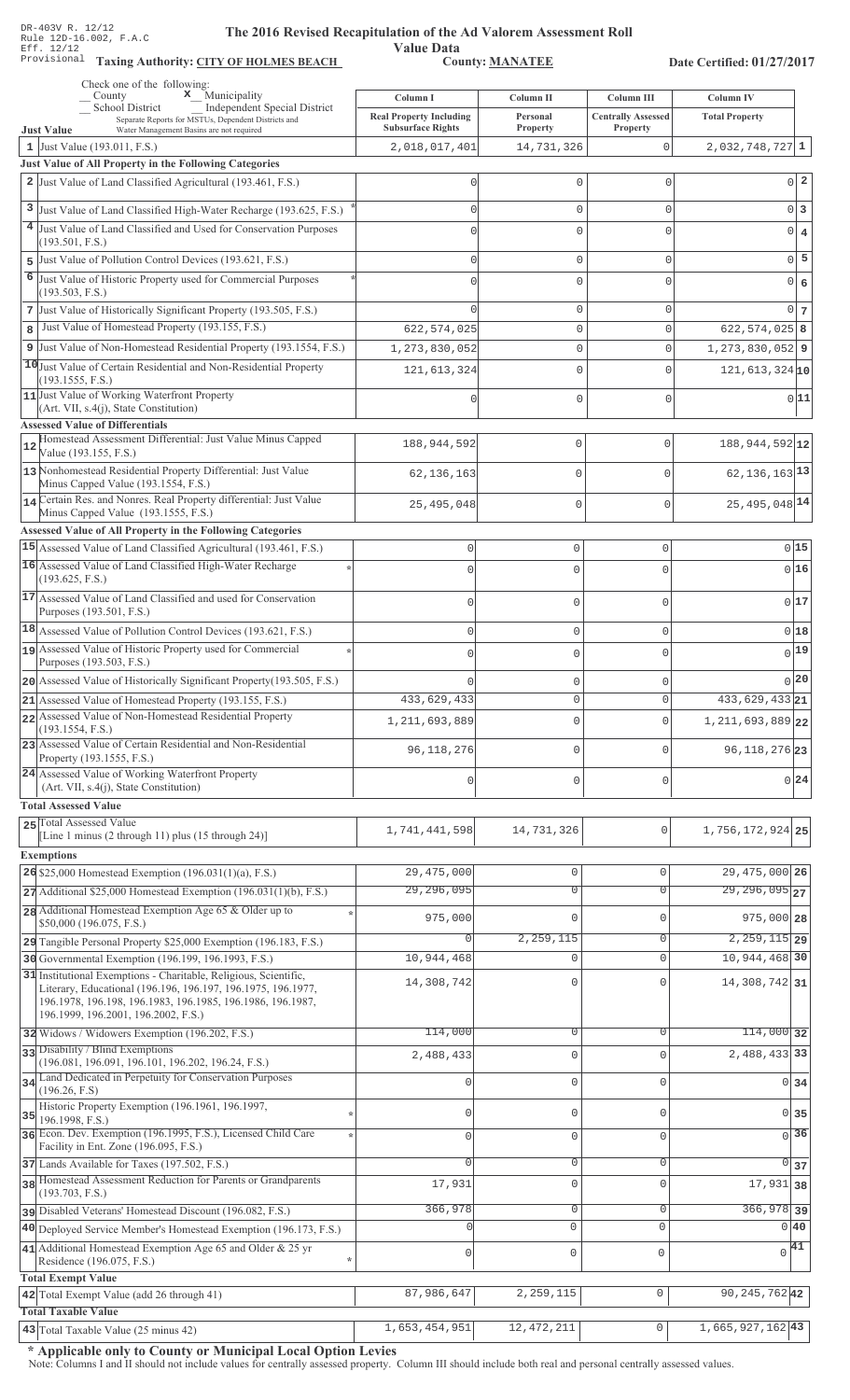# **County: MANATEE**

### Taxing Authority: CITY OF HOLMES BEACH

#### Reconciliation of Preliminary and Final Tax Roll

|                         | conciliation of Preliminary and Final Tax Roll                              | <b>Taxable Value</b> |
|-------------------------|-----------------------------------------------------------------------------|----------------------|
| 1                       | Operating Taxable Value as Shown on Preliminary Tax Roll                    | 1,668,097,399        |
| $\overline{\mathbf{2}}$ | Additions to Operating Taxable Value Resulting from Petitions to the VAB    |                      |
| 3                       | Deductions from Operating Taxable Value Resulting from Petitions to the VAB | $\Omega$             |
| 4                       | Subtotal $(1 + 2 - 3 = 4)$                                                  | 1,668,097,399        |
| 5                       | Other Additions to Operating Taxable Value                                  | 1,594,576            |
| 6                       | Other Deductions from Operating Taxable Value                               | 3,764,813            |
|                         | Operating Taxable Value Shown on Final Tax Roll $(4 + 5 - 6 = 7)$           | 1,665,927,162        |

# **Selected Just Values**

| 8  | Just Value of Subsurface Rights (this amount included in Line 1, Column I, Page One) 193.481, F.S. |  |
|----|----------------------------------------------------------------------------------------------------|--|
| 9  | Just Value of Centrally Assessed Railroad Property Value                                           |  |
| 10 | Just Value of Centrally Assessed Private Car Line Property Value                                   |  |

Note: Sum of items 9 and 10 should equal centrally assessed just value on page 1, line 1, column III.

### **Homestead Portability**

|    | 11   # of Parcels Receiving Transfer of Homestead Differential |           |
|----|----------------------------------------------------------------|-----------|
| 12 | Value of Transferred Homestead Differential                    | 2,135,277 |

|                                  |                                        | Column 1             | Column 2                 |  |
|----------------------------------|----------------------------------------|----------------------|--------------------------|--|
|                                  |                                        | <b>Real Property</b> | <b>Personal Property</b> |  |
| <b>Total Parcels or Accounts</b> |                                        | Parcels              | Accounts                 |  |
|                                  | 13<br><b>Total Parcels or Accounts</b> | 4,147                | 3431                     |  |

# **Property with Reduced Assessed Value**

| 14 | Land Classified Agricultural (193.461, F.S.)                                                    | 0        | 0        |
|----|-------------------------------------------------------------------------------------------------|----------|----------|
| 15 | $\ast$<br>Land Classified High-Water Recharge (193.625, F.S.)                                   | 0        | 0        |
| 16 | Land Classified and Used for Conservation Purposes (193.501, F.S.)                              | $\Omega$ | 0        |
| 17 | Pollution Control Devices (193.621, F.S.)                                                       | 0        | 0        |
| 18 | Historic Property used for Commercial Purposes (193.503, F.S.) *                                | 0        |          |
| 19 | Historically Significant Property (193.505, F.S.)                                               | $\Omega$ | 0        |
| 20 | Homestead Property; Parcels with Capped Value (193.155, F.S.)                                   | 1,094    |          |
| 21 | Non-Homestead Residential Property; Parcels with Capped Value (193.1554, F.S.)                  | 1,254    |          |
| 22 | Certain Residential and Non-Residential Property; Parcels with Capped Value<br>(193.1555, F.S.) | 163      | 0        |
| 23 | Working Waterfront Property (Art. VII, s.4(j), State Constitution)                              | $\Omega$ | $\Omega$ |

### **Other Reductions in Assessed Value**

| 24 | Lands Available for Taxes (197.502, F.S.)                                  |  |
|----|----------------------------------------------------------------------------|--|
| 25 | Homestead Assessment Reduction for Parents or Grandparents (193.703, F.S.) |  |
| 26 | Disabled Veterans' Homestead Discount (196.082, F.S.)                      |  |

\* Applicable only to County or Municipal Local Option Levies

#### Date Certified: 01/27/2017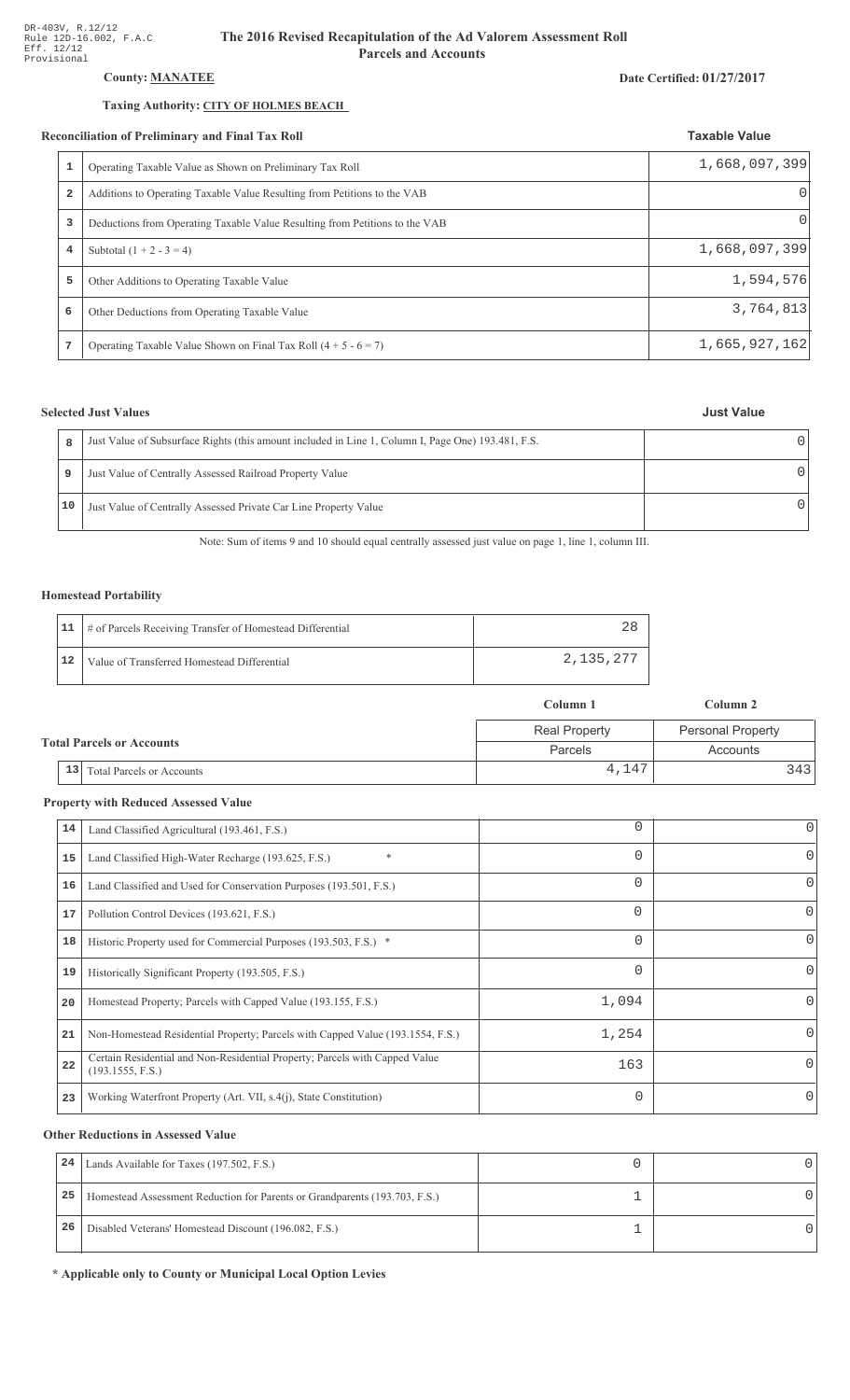Value Data<br>County: MANATEE Taxing Authority: **TOWN OF LONGBOAT KEY** County: **MANATEE** 

Date Certified: 01/27/2017

| Check one of the following:<br>$\mathbf x$ Municipality<br>County                                                                                                                                                                     | Column I                                                   | Column II                  | Column III                            | Column IV                                 |
|---------------------------------------------------------------------------------------------------------------------------------------------------------------------------------------------------------------------------------------|------------------------------------------------------------|----------------------------|---------------------------------------|-------------------------------------------|
| <b>Independent Special District</b><br><b>School District</b><br>Separate Reports for MSTUs, Dependent Districts and                                                                                                                  | <b>Real Property Including</b><br><b>Subsurface Rights</b> | Personal<br>Property       | <b>Centrally Assessed</b><br>Property | <b>Total Property</b>                     |
| <b>Just Value</b><br>Water Management Basins are not required<br>1 Just Value $(193.011, F.S.)$                                                                                                                                       | 1,816,816,667                                              | 9,182,377                  | $\mathbf 0$                           | $1,825,999,044$ 1                         |
| Just Value of All Property in the Following Categories                                                                                                                                                                                |                                                            |                            |                                       |                                           |
| 2 Just Value of Land Classified Agricultural (193.461, F.S.)                                                                                                                                                                          |                                                            | $\Omega$                   | $\Omega$                              | 0 <sup>2</sup>                            |
| 3 Just Value of Land Classified High-Water Recharge (193.625, F.S.)                                                                                                                                                                   |                                                            | $\mathbf 0$                | $\mathbf{0}$                          | $0\vert 3$                                |
| 4 Just Value of Land Classified and Used for Conservation Purposes                                                                                                                                                                    |                                                            | $\Omega$                   | $\Omega$                              | $\overline{\mathbf{4}}$<br>$\overline{0}$ |
| (193.501, F.S.)<br>Just Value of Pollution Control Devices (193.621, F.S.)                                                                                                                                                            |                                                            | $\mathbf 0$                | $\mathsf{O}\xspace$                   | $0\overline{5}$                           |
| 5<br>6<br>Just Value of Historic Property used for Commercial Purposes                                                                                                                                                                |                                                            | $\Omega$                   | $\Omega$                              | $\overline{6}$<br>$\overline{0}$          |
| (193.503, F.S.)                                                                                                                                                                                                                       |                                                            |                            |                                       |                                           |
| 7 Just Value of Historically Significant Property (193.505, F.S.)                                                                                                                                                                     |                                                            | $\mathbf 0$                | $\mathbf{0}$                          | $0\vert 7$                                |
| Just Value of Homestead Property (193.155, F.S.)<br>8                                                                                                                                                                                 | 578, 740, 152                                              | $\mathbb O$                | $\Omega$                              | $578, 740, 152$ 8                         |
| 9 Just Value of Non-Homestead Residential Property (193.1554, F.S.)<br>10 Just Value of Certain Residential and Non-Residential Property                                                                                              | 1, 137, 317, 262                                           | $\mathbb O$                | $\Omega$                              | $1, 137, 317, 262$ 9                      |
| (193.1555, F.S.)                                                                                                                                                                                                                      | 100,759,253                                                | $\mathbf{0}$               | $\Omega$                              | $100, 759, 253$ <sup>10</sup>             |
| 11 Just Value of Working Waterfront Property<br>(Art. VII, s.4(j), State Constitution)                                                                                                                                                |                                                            | $\mathbf{0}$               | $\Omega$                              | 0 11                                      |
| <b>Assessed Value of Differentials</b>                                                                                                                                                                                                |                                                            |                            |                                       |                                           |
| Homestead Assessment Differential: Just Value Minus Capped<br>12<br>Value (193.155, F.S.)                                                                                                                                             | 130,076,178                                                | 0                          | $\mathbf{0}$                          | 130,076,178 12                            |
| 13 Nonhomestead Residential Property Differential: Just Value                                                                                                                                                                         | 36,146,007                                                 | 0                          | $\mathbf{0}$                          | 36, 146, 007 13                           |
| Minus Capped Value (193.1554, F.S.)<br>14 Certain Res. and Nonres. Real Property differential: Just Value                                                                                                                             |                                                            | 0                          | $\mathbf{0}$                          | 16, 289, 905 14                           |
| Minus Capped Value (193.1555, F.S.)                                                                                                                                                                                                   | 16,289,905                                                 |                            |                                       |                                           |
| <b>Assessed Value of All Property in the Following Categories</b><br>15 Assessed Value of Land Classified Agricultural (193.461, F.S.)                                                                                                |                                                            |                            |                                       | 015                                       |
| 16 Assessed Value of Land Classified High-Water Recharge                                                                                                                                                                              | $\mathbf 0$                                                | $\mathbf 0$                | $\mathsf 0$                           |                                           |
| (193.625, F.S.)                                                                                                                                                                                                                       |                                                            | $\Omega$                   | $\Omega$                              | 016                                       |
| 17 Assessed Value of Land Classified and used for Conservation                                                                                                                                                                        | $\Omega$                                                   | $\mathbf 0$                | $\mathbf 0$                           | 017                                       |
| Purposes (193.501, F.S.)<br>18 Assessed Value of Pollution Control Devices (193.621, F.S.)                                                                                                                                            | $\Omega$                                                   | $\mathbf 0$                | $\mathbf 0$                           | 018                                       |
| Assessed Value of Historic Property used for Commercial                                                                                                                                                                               |                                                            | $\mathbf 0$                | $\mathbf 0$                           | $0$ <sup>19</sup>                         |
| Purposes (193.503, F.S.)                                                                                                                                                                                                              |                                                            |                            |                                       |                                           |
| 20 Assessed Value of Historically Significant Property (193.505, F.S.)                                                                                                                                                                |                                                            | $\mathsf{O}\xspace$        | $\mathbf 0$                           | 0 20                                      |
| 21 Assessed Value of Homestead Property (193.155, F.S.)<br>22 Assessed Value of Non-Homestead Residential Property                                                                                                                    | 448,663,974                                                | $\Omega$                   | $\Omega$                              | 448,663,974 21                            |
| (193.1554, F.S.)                                                                                                                                                                                                                      | 1,101,171,255                                              | 0                          | $\circ$                               | 1, 101, 171, 255 22                       |
| 23 Assessed Value of Certain Residential and Non-Residential<br>Property (193.1555, F.S.)                                                                                                                                             | 84, 469, 348                                               | 0                          | $\Omega$                              | 84, 469, 348 23                           |
| 24 Assessed Value of Working Waterfront Property<br>(Art. VII, s.4(j), State Constitution)                                                                                                                                            | $\Omega$                                                   | $\mathbf 0$                | 0                                     | 0 24                                      |
| <b>Total Assessed Value</b>                                                                                                                                                                                                           |                                                            |                            |                                       |                                           |
| 25 Total Assessed Value<br>[Line 1 minus (2 through 11) plus (15 through 24)]                                                                                                                                                         | 1,634,304,577                                              | 9,182,377                  | 0                                     | 1, 643, 486, 954 25                       |
| <b>Exemptions</b>                                                                                                                                                                                                                     |                                                            |                            |                                       |                                           |
| 26 \$25,000 Homestead Exemption (196.031(1)(a), F.S.)                                                                                                                                                                                 | 23,650,000                                                 | 0                          | $\mathbf{0}$                          | 23,650,000 26                             |
| $27$ Additional \$25,000 Homestead Exemption (196.031(1)(b), F.S.)                                                                                                                                                                    | 23, 547, 734                                               | $\overline{0}$             | $\Omega$                              | $\overline{23,547,734}$ 27                |
| 28 Additional Homestead Exemption Age 65 & Older up to<br>\$50,000 (196.075, F.S.)                                                                                                                                                    | 400,000                                                    | $\Omega$                   | $\mathbf{0}$                          | 400,000 28                                |
| 29 Tangible Personal Property \$25,000 Exemption (196.183, F.S.)                                                                                                                                                                      |                                                            | 1,062,403                  | $\overline{0}$                        | $1,062,403$ 29                            |
| 30 Governmental Exemption (196.199, 196.1993, F.S.)                                                                                                                                                                                   | 22, 481, 584                                               | $\Omega$                   | $\Omega$                              | 22, 481, 584 30                           |
| 31 Institutional Exemptions - Charitable, Religious, Scientific,<br>Literary, Educational (196.196, 196.197, 196.1975, 196.1977,<br>196.1978, 196.198, 196.1983, 196.1985, 196.1986, 196.1987,<br>196.1999, 196.2001, 196.2002, F.S.) | 11,409,705                                                 | 36,845                     | $\Omega$                              | 11, 446, 550 31                           |
| 32 Widows / Widowers Exemption (196.202, F.S.)                                                                                                                                                                                        | 88,500                                                     | 0                          | $\mathbf 0$                           | 88,500 32                                 |
| 33 Disability / Blind Exemptions                                                                                                                                                                                                      | 3,384,039                                                  | $\mathbf 0$                | $\Omega$                              | 3, 384, 039 33                            |
| (196.081, 196.091, 196.101, 196.202, 196.24, F.S.)<br>34 Land Dedicated in Perpetuity for Conservation Purposes                                                                                                                       | $\cap$                                                     | $\mathbf{0}$               | $\Omega$                              |                                           |
| (196.26, F.S)                                                                                                                                                                                                                         |                                                            |                            |                                       | 0 <sub>34</sub>                           |
| Historic Property Exemption (196.1961, 196.1997,<br>$35$ 196.1998, F.S.)                                                                                                                                                              |                                                            | $\mathbf{0}$               | C                                     | 0135                                      |
| 36 Econ. Dev. Exemption (196.1995, F.S.), Licensed Child Care                                                                                                                                                                         | $\Omega$                                                   | $\mathbf 0$                | $\Omega$                              | $\overline{0}$ 36                         |
| Facility in Ent. Zone (196.095, F.S.)<br>37 Lands Available for Taxes (197.502, F.S.)                                                                                                                                                 | $\Omega$                                                   | $\mathsf{O}\xspace$        | $\Omega$                              | $\overline{0}$ 37                         |
| 38 Homestead Assessment Reduction for Parents or Grandparents                                                                                                                                                                         |                                                            | $\mathbf 0$                | $\Omega$                              | 0 38                                      |
| (193.703, F.S.)                                                                                                                                                                                                                       |                                                            |                            | $\Omega$                              |                                           |
| pisabled Veterans' Homestead Discount (196.082, F.S.)<br>40 Deployed Service Member's Homestead Exemption (196.173, F.S.)                                                                                                             | 88,970                                                     | $\mathbf 0$<br>$\mathbf 0$ | $\mathbf 0$                           | 88,970 39<br>0 <sub>40</sub>              |
| 41 Additional Homestead Exemption Age 65 and Older & 25 yr                                                                                                                                                                            |                                                            |                            |                                       | $17,659$ <sup>41</sup>                    |
| Residence (196.075, F.S.)                                                                                                                                                                                                             | 17,659                                                     | $\mathsf 0$                | $\mathbf 0$                           |                                           |
| <b>Total Exempt Value</b><br>42 Total Exempt Value (add 26 through 41)                                                                                                                                                                | 85,068,191                                                 | 1,099,248                  | $\mathbb O$                           | 86, 167, 439 42                           |
| <b>Total Taxable Value</b>                                                                                                                                                                                                            |                                                            |                            |                                       |                                           |
| 43 Total Taxable Value (25 minus 42)                                                                                                                                                                                                  | 1,549,236,386                                              | 8,083,129                  | $\cup$                                | $1,557,319,515$  43                       |

\* Applicable only to County or Municipal Local Option Levies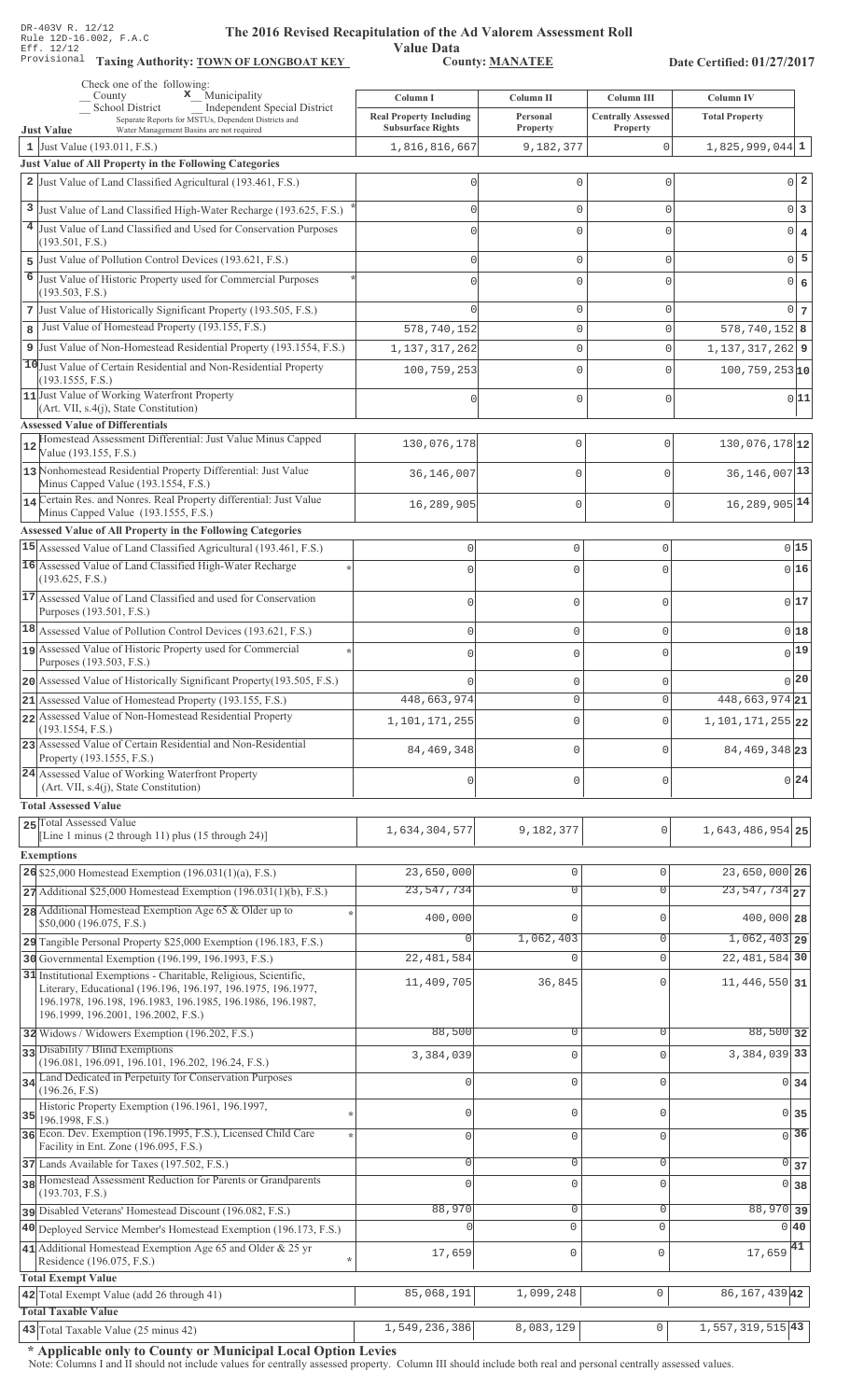# County: **MANATEE**

#### Taxing Authority: **TOWN OF LONGBOAT KEY**

#### Reconciliation of Preliminary and Final Tax Roll

|   | conciliation of Preliminary and Final Tax Roll                              | <b>Taxable Value</b> |
|---|-----------------------------------------------------------------------------|----------------------|
| 1 | Operating Taxable Value as Shown on Preliminary Tax Roll                    | 1,559,114,640        |
| 2 | Additions to Operating Taxable Value Resulting from Petitions to the VAB    | $\Omega$             |
| 3 | Deductions from Operating Taxable Value Resulting from Petitions to the VAB | $\left( \right)$     |
| 4 | Subtotal $(1 + 2 - 3 = 4)$                                                  | 1,559,114,640        |
| 5 | Other Additions to Operating Taxable Value                                  | 1,870,477            |
| 6 | Other Deductions from Operating Taxable Value                               | 3,665,602            |
| 7 | Operating Taxable Value Shown on Final Tax Roll $(4 + 5 - 6 = 7)$           | 1,557,319,515        |

# **Selected Just Values**

| <b>Just Value</b> |  |
|-------------------|--|
|                   |  |

| R  | Just Value of Subsurface Rights (this amount included in Line 1, Column I, Page One) 193.481, F.S. |  |
|----|----------------------------------------------------------------------------------------------------|--|
| 9  | Just Value of Centrally Assessed Railroad Property Value                                           |  |
| 10 | Just Value of Centrally Assessed Private Car Line Property Value                                   |  |

Note: Sum of items 9 and 10 should equal centrally assessed just value on page 1, line 1, column III.

### Homestead Portability

|    | 11   # of Parcels Receiving Transfer of Homestead Differential |           |
|----|----------------------------------------------------------------|-----------|
| 12 | Value of Transferred Homestead Differential                    | 2,094,325 |

|                                  |                                        | Column 1             | Column 2                 |  |
|----------------------------------|----------------------------------------|----------------------|--------------------------|--|
| <b>Total Parcels or Accounts</b> |                                        | <b>Real Property</b> | <b>Personal Property</b> |  |
|                                  |                                        | Parcels              | Accounts                 |  |
|                                  | 13<br><b>Total Parcels or Accounts</b> | 3,635                | 201                      |  |

#### **Property with Reduced Assessed Value**

| 14 | Land Classified Agricultural (193.461, F.S.)                                                    | $\Omega$ | 0        |
|----|-------------------------------------------------------------------------------------------------|----------|----------|
| 15 | Land Classified High-Water Recharge (193.625, F.S.)                                             | 0        | $\Omega$ |
| 16 | Land Classified and Used for Conservation Purposes (193.501, F.S.)                              | $\Omega$ | 0        |
| 17 | Pollution Control Devices (193.621, F.S.)                                                       | 0        | 0        |
| 18 | Historic Property used for Commercial Purposes (193.503, F.S.) *                                | $\Omega$ | 0        |
| 19 | Historically Significant Property (193.505, F.S.)                                               | 0        | $\Omega$ |
| 20 | Homestead Property; Parcels with Capped Value (193.155, F.S.)                                   | 870      | 0        |
| 21 | Non-Homestead Residential Property; Parcels with Capped Value (193.1554, F.S.)                  | 1,253    | 0        |
| 22 | Certain Residential and Non-Residential Property; Parcels with Capped Value<br>(193.1555, F.S.) | 43       | 0        |
| 23 | Working Waterfront Property (Art. VII, s.4(j), State Constitution)                              | $\Omega$ | $\Omega$ |
|    |                                                                                                 |          |          |

#### **Other Reductions in Assessed Value**

| 24 | Lands Available for Taxes (197.502, F.S.)                                  |  |
|----|----------------------------------------------------------------------------|--|
| 25 | Homestead Assessment Reduction for Parents or Grandparents (193.703, F.S.) |  |
| 26 | Disabled Veterans' Homestead Discount (196.082, F.S.)                      |  |

\* Applicable only to County or Municipal Local Option Levies

# Date Certified: 01/27/2017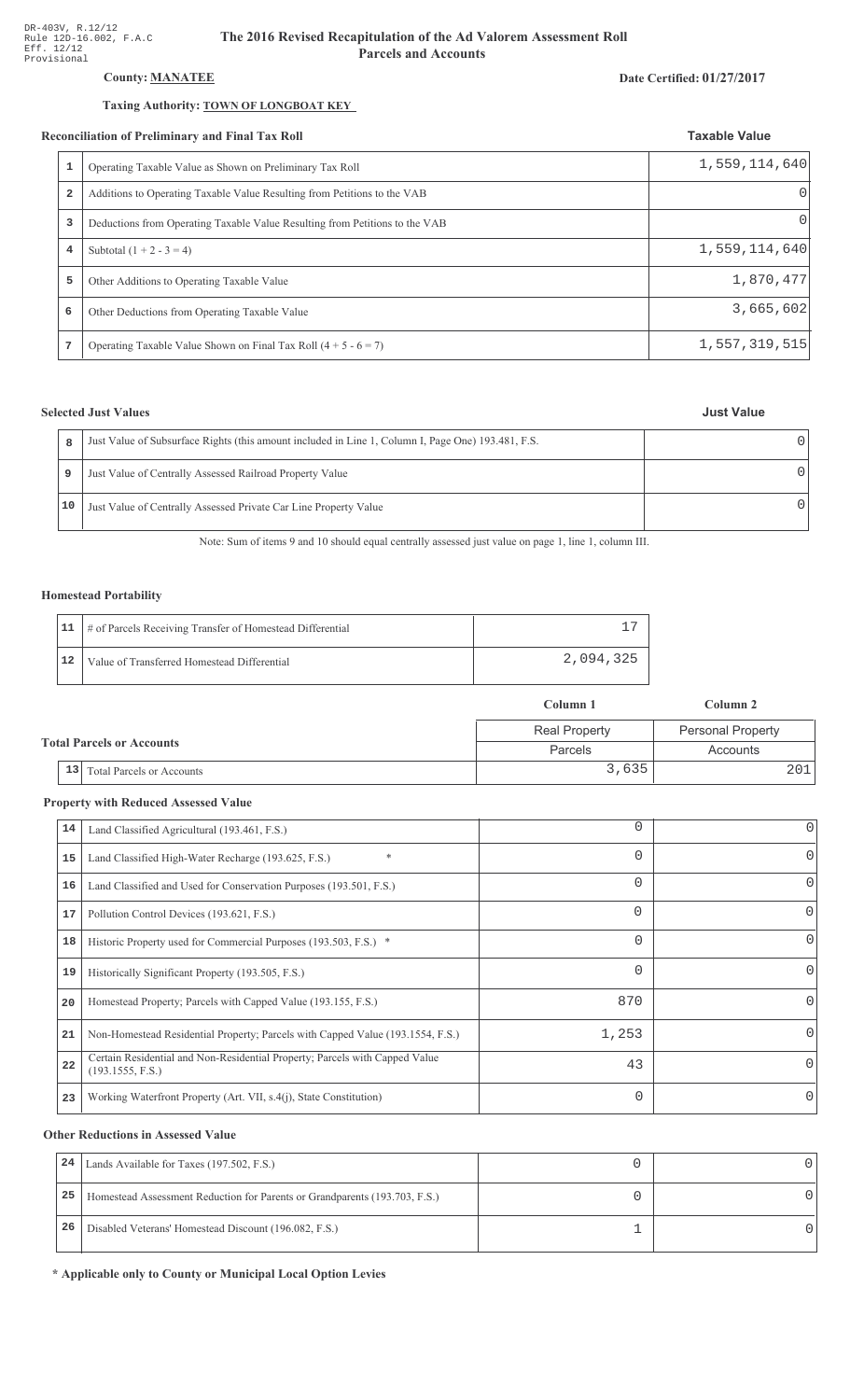#### The 2016 Revised Recapitulation of th The 2016 Revised Recapitulation of the Ad Valorem Assessment Roll **Value Data**

# Taxing Authority: LONGBOAT KEY BEACH EROSION DIST A County: MANATEE

Date Certified: 01/27/2017

|                | Check one of the following:<br>$\mathbf x$ Municipality<br>County                                                                                                                                                                     | Column I                                | Column II             | Column III                | Column IV                     |                 |
|----------------|---------------------------------------------------------------------------------------------------------------------------------------------------------------------------------------------------------------------------------------|-----------------------------------------|-----------------------|---------------------------|-------------------------------|-----------------|
|                | School District<br>Independent Special District<br>Separate Reports for MSTUs, Dependent Districts and                                                                                                                                | <b>Real Property Including</b>          | Personal              | <b>Centrally Assessed</b> | <b>Total Property</b>         |                 |
|                | <b>Just Value</b><br>Water Management Basins are not required<br>1 Just Value (193.011, F.S.)                                                                                                                                         | <b>Subsurface Rights</b><br>977,984,270 | Property<br>8,743,175 | Property<br>0             | $986, 727, 445$ 1             |                 |
|                | Just Value of All Property in the Following Categories                                                                                                                                                                                |                                         |                       |                           |                               |                 |
|                | 2 Just Value of Land Classified Agricultural (193.461, F.S.)                                                                                                                                                                          | Ω                                       | $\mathbf 0$           | $\mathbf{0}$              |                               | $0\vert 2$      |
|                | 3 Just Value of Land Classified High-Water Recharge (193.625, F.S.)                                                                                                                                                                   |                                         | $\mathbf 0$           | $\mathbf{0}$              | $0\vert 3$                    |                 |
| 4 <sup>1</sup> | Just Value of Land Classified and Used for Conservation Purposes                                                                                                                                                                      |                                         | $\Omega$              | $\cap$                    |                               |                 |
|                | (193.501, F.S.)                                                                                                                                                                                                                       |                                         |                       |                           | $0 \mid 4$                    |                 |
|                | 5 Just Value of Pollution Control Devices (193.621, F.S.)                                                                                                                                                                             |                                         | $\mathbf 0$           | $\mathbf{0}$              |                               | $0\overline{5}$ |
| 6              | Just Value of Historic Property used for Commercial Purposes<br>(193.503, F.S.)                                                                                                                                                       |                                         | $\mathbf 0$           | U                         | $0 \big  6$                   |                 |
|                | 7 Just Value of Historically Significant Property (193.505, F.S.)                                                                                                                                                                     |                                         | $\mathbf 0$           | $\mathbf{0}$              |                               | $0\overline{7}$ |
| 8              | Just Value of Homestead Property (193.155, F.S.)                                                                                                                                                                                      | 212,936,352                             | $\mathbb O$           | $\mathsf 0$               | $212,936,352$ 8               |                 |
| 9              | Just Value of Non-Homestead Residential Property (193.1554, F.S.)                                                                                                                                                                     | 692,390,214                             | $\mathbf{0}$          | $\mathbf{0}$              | $692, 390, 214$ 9             |                 |
|                | 10 Just Value of Certain Residential and Non-Residential Property                                                                                                                                                                     | 72,657,704                              | $\mathbf 0$           | $\Omega$                  | $72,657,704$ 10               |                 |
|                | (193.1555, F.S.)<br>11 Just Value of Working Waterfront Property                                                                                                                                                                      |                                         |                       |                           |                               | 0 11            |
|                | (Art. VII, s.4(j), State Constitution)                                                                                                                                                                                                |                                         | $\Omega$              | $\mathbf 0$               |                               |                 |
|                | <b>Assessed Value of Differentials</b><br>Homestead Assessment Differential: Just Value Minus Capped                                                                                                                                  |                                         |                       |                           |                               |                 |
| 12             | Value (193.155, F.S.)                                                                                                                                                                                                                 | 42,588,925                              | 0                     | $\mathbf{0}$              | 42,588,925 12                 |                 |
|                | 13 Nonhomestead Residential Property Differential: Just Value<br>Minus Capped Value (193.1554, F.S.)                                                                                                                                  | 24,986,657                              | 0                     | $\mathbf{0}$              | 24,986,657 13                 |                 |
|                | 14 Certain Res. and Nonres. Real Property differential: Just Value                                                                                                                                                                    | 8,700,209                               | 0                     | $\mathbf 0$               | 8,700,209 14                  |                 |
|                | Minus Capped Value (193.1555, F.S.)<br>Assessed Value of All Property in the Following Categories                                                                                                                                     |                                         |                       |                           |                               |                 |
|                | 15 Assessed Value of Land Classified Agricultural (193.461, F.S.)                                                                                                                                                                     | $\mathbf 0$                             | $\mathbf 0$           | 0                         | 0 15                          |                 |
|                | 16 Assessed Value of Land Classified High-Water Recharge                                                                                                                                                                              | $\mathbf{0}$                            | $\mathbf 0$           | $\cap$                    | 016                           |                 |
|                | (193.625, F.S.)                                                                                                                                                                                                                       |                                         |                       |                           |                               |                 |
|                | 17 Assessed Value of Land Classified and used for Conservation<br>Purposes (193.501, F.S.)                                                                                                                                            | $\mathbf 0$                             | $\mathbf 0$           | 0                         | 0 17                          |                 |
|                | $18$ Assessed Value of Pollution Control Devices (193.621, F.S.)                                                                                                                                                                      | $\mathbf 0$                             | $\mathbf 0$           | 0                         | 018                           |                 |
|                | 19 Assessed Value of Historic Property used for Commercial<br>Purposes (193.503, F.S.)                                                                                                                                                | $\mathbf{0}$                            | $\mathbf 0$           | $\Omega$                  | $0$ <sup>19</sup>             |                 |
|                | 20 Assessed Value of Historically Significant Property (193.505, F.S.)                                                                                                                                                                |                                         | $\mathbf 0$           | U                         | 0 20                          |                 |
|                | 21 Assessed Value of Homestead Property (193.155, F.S.)                                                                                                                                                                               | 170, 347, 427                           | $\circ$               | 0                         | $\overline{170,347,427}$ 21   |                 |
|                | 22 Assessed Value of Non-Homestead Residential Property                                                                                                                                                                               | 667, 403, 557                           | $\mathbf{0}$          | 0                         | $667, 403, 557$  22           |                 |
|                | (193.1554, F.S.)<br>23 Assessed Value of Certain Residential and Non-Residential                                                                                                                                                      | 63, 957, 495                            | $\mathbf 0$           | O                         | 63, 957, 495 23               |                 |
|                | Property (193.1555, F.S.)<br>24 Assessed Value of Working Waterfront Property                                                                                                                                                         |                                         |                       |                           |                               |                 |
|                | (Art. VII, s.4(j), State Constitution)                                                                                                                                                                                                | $\mathbf{0}$                            | $\mathbf 0$           | U                         | 0 24                          |                 |
|                | <b>Total Assessed Value</b>                                                                                                                                                                                                           |                                         |                       |                           |                               |                 |
|                | 25 Total Assessed Value<br>[Line 1 minus (2 through 11) plus (15 through 24)]                                                                                                                                                         | 901,708,479                             | 8,743,175             | 0                         | $910, 451, 654$ 25            |                 |
|                | <b>Exemptions</b>                                                                                                                                                                                                                     |                                         |                       |                           |                               |                 |
|                | 26 \$25,000 Homestead Exemption (196.031(1)(a), F.S.)                                                                                                                                                                                 | 6, 250, 000                             | $\mathbb O$           | $\mathbf 0$               | $6,250,000$ 26                |                 |
|                | $27$ Additional \$25,000 Homestead Exemption (196.031(1)(b), F.S.)                                                                                                                                                                    | 6, 250, 000                             | $\overline{0}$        | $\Omega$                  | $6,250,000$ 27                |                 |
|                | 28 Additional Homestead Exemption Age 65 & Older up to<br>\$50,000 (196.075, F.S.)                                                                                                                                                    |                                         | $\mathbf{0}$          | $\Omega$                  | $0$ 28                        |                 |
|                | 29 Tangible Personal Property \$25,000 Exemption (196.183, F.S.)                                                                                                                                                                      |                                         | 832,524               | $\mathbf 0$               | $832,524$ 29                  |                 |
|                | 30 Governmental Exemption (196.199, 196.1993, F.S.)                                                                                                                                                                                   | 16,006,552                              | $\mathbb O$           | $\Omega$                  | 16,006,552 30                 |                 |
|                | 31 Institutional Exemptions - Charitable, Religious, Scientific,<br>Literary, Educational (196.196, 196.197, 196.1975, 196.1977,<br>196.1978, 196.198, 196.1983, 196.1985, 196.1986, 196.1987,<br>196.1999, 196.2001, 196.2002, F.S.) | 2,749,332                               | $\Omega$              |                           | 2,749,332 31                  |                 |
|                | 32 Widows / Widowers Exemption (196.202, F.S.)                                                                                                                                                                                        | 25,000                                  | $\overline{0}$        | $\Omega$                  | $25,000$ 32                   |                 |
|                | 33 Disability / Blind Exemptions<br>(196.081, 196.091, 196.101, 196.202, 196.24, F.S.)                                                                                                                                                | 421,903                                 | $\mathbb O$           | $\Omega$                  | 421,903 33                    |                 |
|                | 34 Land Dedicated in Perpetuity for Conservation Purposes                                                                                                                                                                             |                                         | $\mathbb O$           | $\Omega$                  | 0 34                          |                 |
|                | (196.26, F.S)                                                                                                                                                                                                                         |                                         |                       |                           |                               |                 |
| 35             | Historic Property Exemption (196.1961, 196.1997,<br>196.1998, F.S.)                                                                                                                                                                   | 0                                       | $\mathbb O$           | $\mathbf{0}$              | 0 35                          |                 |
|                | 36 Econ. Dev. Exemption (196.1995, F.S.), Licensed Child Care<br>Facility in Ent. Zone (196.095, F.S.)                                                                                                                                | $\circ$                                 | $\mathsf{O}\xspace$   | $\mathbf 0$               | $\overline{0}$ 36             |                 |
|                | 37 Lands Available for Taxes (197.502, F.S.)                                                                                                                                                                                          | $\circ$                                 | $\mathbb O$           | 0                         | $\overline{0}$ 37             |                 |
|                | 38 Homestead Assessment Reduction for Parents or Grandparents<br>(193.703, F.S.)                                                                                                                                                      | $\Omega$                                | $\mathbf 0$           | $\Omega$                  | 0 38                          |                 |
|                | pisabled Veterans' Homestead Discount (196.082, F.S.)                                                                                                                                                                                 | 0                                       | $\mathbb O$           | $\mathbf 0$               | 0 39                          |                 |
|                | 40 Deployed Service Member's Homestead Exemption (196.173, F.S.)                                                                                                                                                                      | $\Omega$                                | $\mathbf 0$           | $\mathbf{0}$              | 0 40                          |                 |
|                | 41 Additional Homestead Exemption Age 65 and Older & 25 yr                                                                                                                                                                            | 0                                       | $\mathsf 0$           | $\mathbf 0$               | $\sqrt{41}$                   |                 |
|                | Residence (196.075, F.S.)<br><b>Total Exempt Value</b>                                                                                                                                                                                |                                         |                       |                           |                               |                 |
|                | 42 Total Exempt Value (add 26 through 41)                                                                                                                                                                                             | 31,702,787                              | 832,524               | $\mathbf 0$               | $\overline{32}$ , 535, 311 42 |                 |
|                | <b>Total Taxable Value</b>                                                                                                                                                                                                            |                                         |                       |                           |                               |                 |
|                | 43 Total Taxable Value (25 minus 42)                                                                                                                                                                                                  | 870,005,692                             | 7,910,651             | $\mathsf{O}\xspace$       | 877, 916, 343 43              |                 |

\* Applicable only to County or Municipal Local Option Levies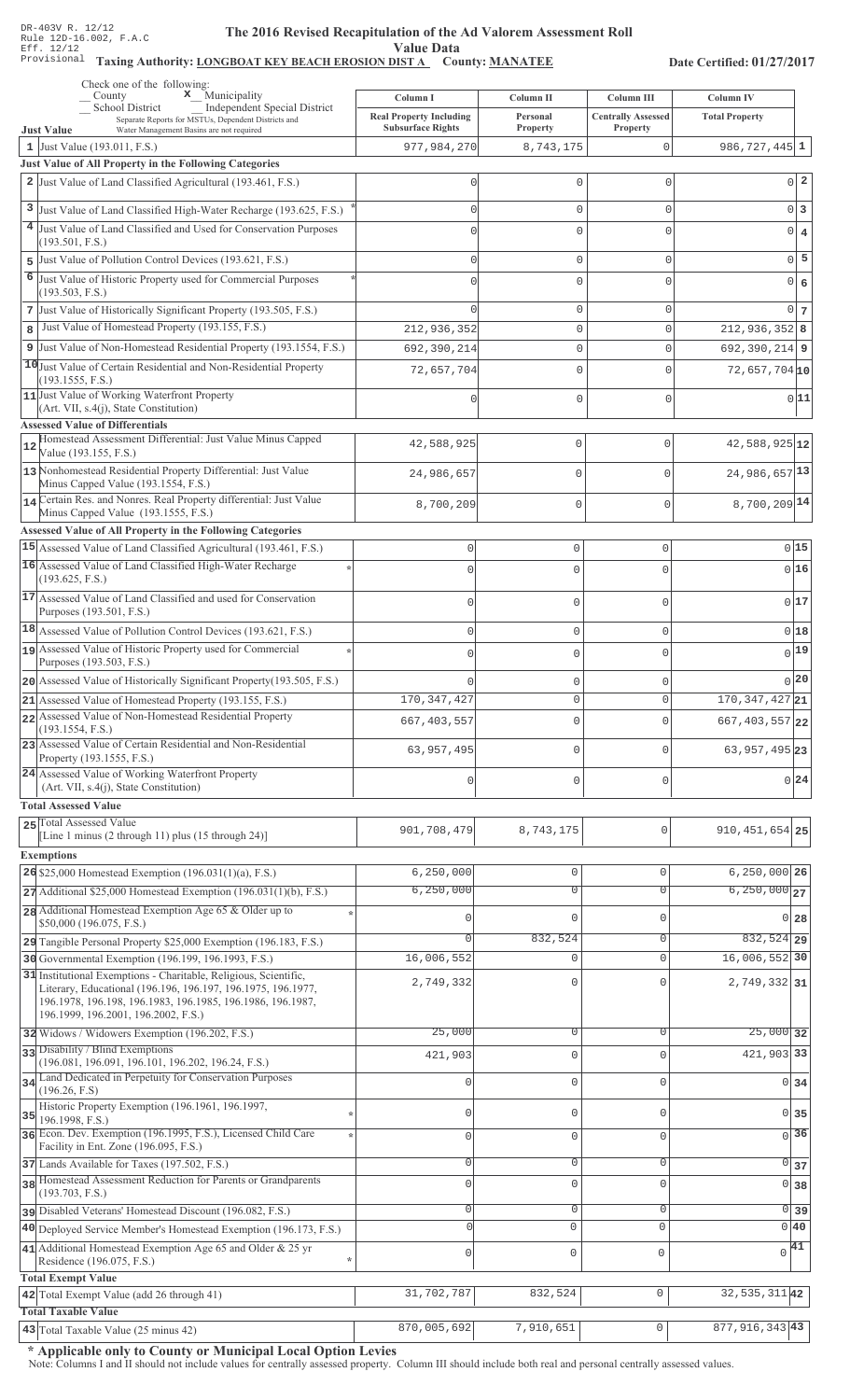# **County: MANATEE**

# Taxing Authority: **LONGBOAT KEY BEACH EROSION DIST A**

#### Reconciliation of Preliminary and Final Tax Roll

|   | conciliation of Preliminary and Final Tax Roll                              | <b>Taxable Value</b> |
|---|-----------------------------------------------------------------------------|----------------------|
|   | Operating Taxable Value as Shown on Preliminary Tax Roll                    | 877,876,076          |
| 2 | Additions to Operating Taxable Value Resulting from Petitions to the VAB    |                      |
| 3 | Deductions from Operating Taxable Value Resulting from Petitions to the VAB | $\left( \right)$     |
| 4 | Subtotal $(1 + 2 - 3 = 4)$                                                  | 877,876,076          |
| 5 | Other Additions to Operating Taxable Value                                  | 943,796              |
| 6 | Other Deductions from Operating Taxable Value                               | 903, 529             |
| 7 | Operating Taxable Value Shown on Final Tax Roll $(4 + 5 - 6 = 7)$           | 877,916,343          |

# **Selected Just Values**

|    | Just Value of Subsurface Rights (this amount included in Line 1, Column I, Page One) 193.481, F.S. |  |
|----|----------------------------------------------------------------------------------------------------|--|
| 9  | Just Value of Centrally Assessed Railroad Property Value                                           |  |
| 10 | Just Value of Centrally Assessed Private Car Line Property Value                                   |  |

Note: Sum of items 9 and 10 should equal centrally assessed just value on page 1, line 1, column III.

### **Homestead Portability**

|    | 11   # of Parcels Receiving Transfer of Homestead Differential |         |
|----|----------------------------------------------------------------|---------|
| 12 | Value of Transferred Homestead Differential                    | 993,040 |

|                                  |                                        | Column 1             | Column 2                 |
|----------------------------------|----------------------------------------|----------------------|--------------------------|
|                                  |                                        | <b>Real Property</b> | <b>Personal Property</b> |
| <b>Total Parcels or Accounts</b> |                                        | Parcels              | Accounts                 |
|                                  | 13<br><b>Total Parcels or Accounts</b> | 1,553                |                          |

# **Property with Reduced Assessed Value**

| 14 | Land Classified Agricultural (193.461, F.S.)                                                    | 0        | 0        |
|----|-------------------------------------------------------------------------------------------------|----------|----------|
| 15 | *<br>Land Classified High-Water Recharge (193.625, F.S.)                                        | 0        | 0        |
| 16 | Land Classified and Used for Conservation Purposes (193.501, F.S.)                              | 0        |          |
| 17 | Pollution Control Devices (193.621, F.S.)                                                       | 0        | 0        |
| 18 | Historic Property used for Commercial Purposes (193.503, F.S.) *                                | 0        |          |
| 19 | Historically Significant Property (193.505, F.S.)                                               | $\Omega$ | 0        |
| 20 | Homestead Property; Parcels with Capped Value (193.155, F.S.)                                   | 232      | 0        |
| 21 | Non-Homestead Residential Property; Parcels with Capped Value (193.1554, F.S.)                  | 783      | 0        |
| 22 | Certain Residential and Non-Residential Property; Parcels with Capped Value<br>(193.1555, F.S.) | 32       | $\Omega$ |
| 23 | Working Waterfront Property (Art. VII, s.4(j), State Constitution)                              | $\Omega$ |          |
|    |                                                                                                 |          |          |

# **Other Reductions in Assessed Value**

| 24 | Lands Available for Taxes (197.502, F.S.)                                  |  |
|----|----------------------------------------------------------------------------|--|
| 25 | Homestead Assessment Reduction for Parents or Grandparents (193.703, F.S.) |  |
| 26 | Disabled Veterans' Homestead Discount (196.082, F.S.)                      |  |

\* Applicable only to County or Municipal Local Option Levies

#### Date Certified: 01/27/2017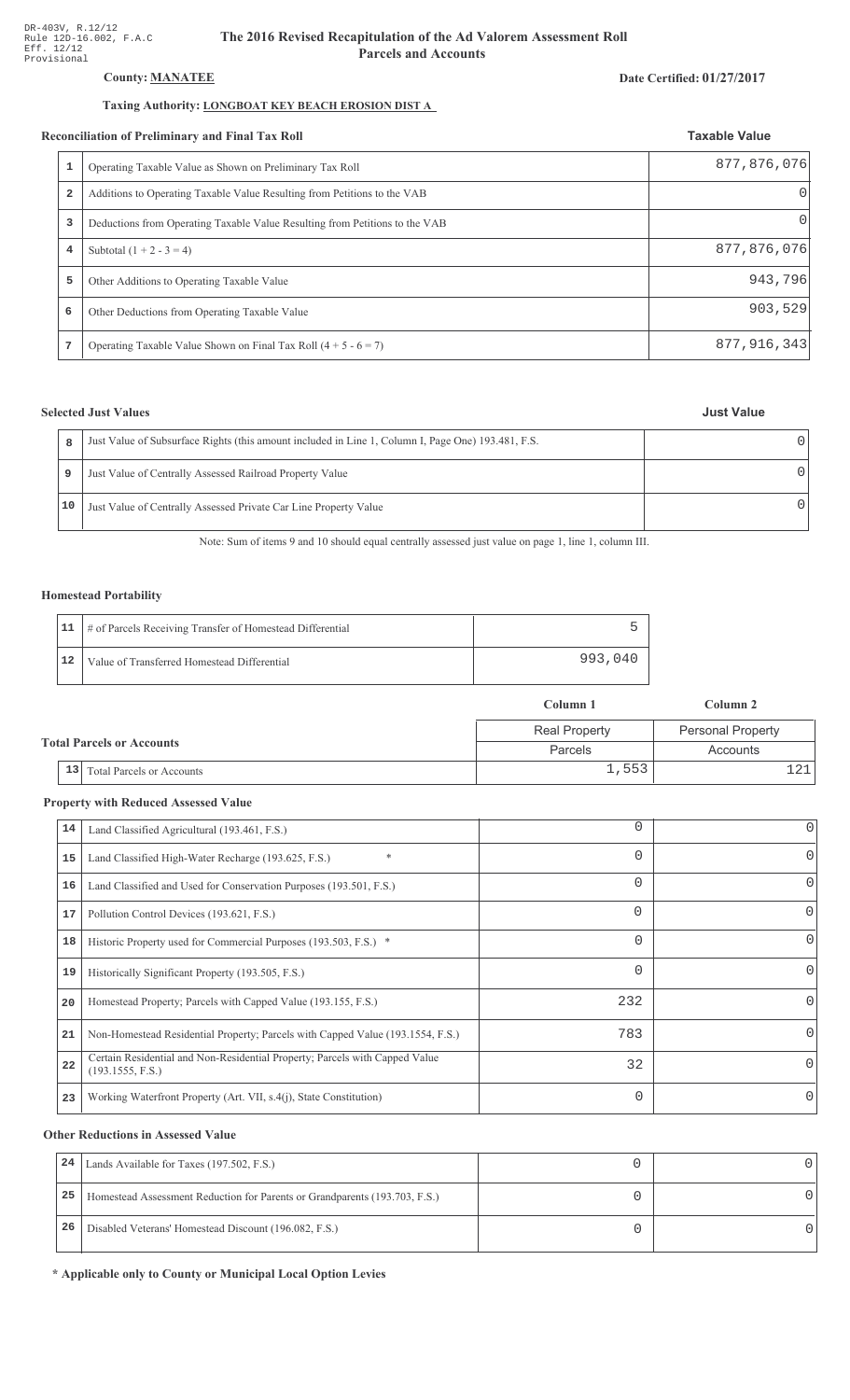#### The 2016 Revised Recapitulation of th The 2016 Revised Recapitulation of the Ad Valorem Assessment Roll **Value Data**

# Taxing Authority: LONGBOAT KEY BEACH EROSION DIST B County: MANATEE

Date Certified: 01/27/2017

|    | Check one of the following:<br>x Municipality<br>County                                                                 | Column I                       | Column II                          | Column III                 | Column IV                    |                 |
|----|-------------------------------------------------------------------------------------------------------------------------|--------------------------------|------------------------------------|----------------------------|------------------------------|-----------------|
|    | School District<br>Independent Special District<br>Separate Reports for MSTUs, Dependent Districts and                  | <b>Real Property Including</b> | Personal                           | <b>Centrally Assessed</b>  | <b>Total Property</b>        |                 |
|    | Water Management Basins are not required<br><b>Just Value</b>                                                           | <b>Subsurface Rights</b>       | Property                           | Property                   |                              |                 |
|    | 1 Just Value (193.011, F.S.)<br>Just Value of All Property in the Following Categories                                  | 838, 832, 397                  | 439,202                            | $\mathbf{0}$               | $839, 271, 599$ 1            |                 |
|    | 2 Just Value of Land Classified Agricultural (193.461, F.S.)                                                            |                                | 0                                  | $\mathbf 0$                |                              | $0\vert 2$      |
|    |                                                                                                                         |                                |                                    |                            |                              |                 |
|    | 3 Just Value of Land Classified High-Water Recharge (193.625, F.S.)                                                     | Λ                              | $\mathbf{0}$                       | $\mathbf 0$                |                              | 0 3             |
|    | 4 Just Value of Land Classified and Used for Conservation Purposes<br>(193.501, F.S.)                                   |                                | $\mathbf 0$                        | $\Omega$                   |                              | $0 \mid 4$      |
|    | 5 Just Value of Pollution Control Devices (193.621, F.S.)                                                               | Λ                              | $\mathbb O$                        | $\mathbf 0$                |                              | $0\overline{5}$ |
|    | 6 Just Value of Historic Property used for Commercial Purposes                                                          |                                | $\mathbf{0}$                       | $\Omega$                   |                              | 0 6             |
|    | (193.503, F.S.)                                                                                                         |                                |                                    |                            |                              |                 |
|    | 7 Just Value of Historically Significant Property (193.505, F.S.)<br>Just Value of Homestead Property (193.155, F.S.)   |                                | $\mathsf{O}\xspace$<br>$\mathbb O$ | $\mathbf 0$<br>$\mathbf 0$ | $365,803,800$ 8              | $0\vert 7$      |
| 8  | 9 Just Value of Non-Homestead Residential Property (193.1554, F.S.)                                                     | 365,803,800                    | $\mathbb O$                        | $\Omega$                   | 444, 927, 048 9              |                 |
|    | 10 Just Value of Certain Residential and Non-Residential Property                                                       | 444, 927, 048                  |                                    |                            |                              |                 |
|    | (193.1555, F.S.)                                                                                                        | 28,101,549                     | $\mathbf{0}$                       | $\Omega$                   | $28,101,549$ 10              |                 |
|    | 11 Just Value of Working Waterfront Property<br>$(Art. VII, s.4(j), State Constitution)$                                |                                | $\mathbf{0}$                       | $\mathbf 0$                |                              | 0 11            |
|    | <b>Assessed Value of Differentials</b>                                                                                  |                                |                                    |                            |                              |                 |
| 12 | Homestead Assessment Differential: Just Value Minus Capped                                                              | 87, 487, 253                   | 0                                  | $\mathbf 0$                | 87, 487, 253 12              |                 |
|    | Value (193.155, F.S.)<br>13 Nonhomestead Residential Property Differential: Just Value                                  |                                |                                    |                            |                              |                 |
|    | Minus Capped Value (193.1554, F.S.)                                                                                     | 11,159,350                     | 0                                  | $\mathbf 0$                | $11, 159, 350$ <sup>13</sup> |                 |
|    | 14 Certain Res. and Nonres. Real Property differential: Just Value                                                      | 7,589,696                      | 0                                  | $\mathbf 0$                | 7,589,696 14                 |                 |
|    | Minus Capped Value (193.1555, F.S.)<br>Assessed Value of All Property in the Following Categories                       |                                |                                    |                            |                              |                 |
|    | 15 Assessed Value of Land Classified Agricultural (193.461, F.S.)                                                       | $\mathbf 0$                    | $\mathbf 0$                        | 0                          |                              | 015             |
|    | 16 Assessed Value of Land Classified High-Water Recharge                                                                | $\Omega$                       | $\mathbf 0$                        | $\Omega$                   |                              | 016             |
|    | (193.625, F.S.)                                                                                                         |                                |                                    |                            |                              |                 |
|    | 17 Assessed Value of Land Classified and used for Conservation<br>Purposes (193.501, F.S.)                              | $\Omega$                       | $\mathbf 0$                        | $\Omega$                   |                              | 0 17            |
|    | 18 Assessed Value of Pollution Control Devices (193.621, F.S.)                                                          | $\mathbf{0}$                   | $\mathbf 0$                        | 0                          |                              | 018             |
|    | 19 Assessed Value of Historic Property used for Commercial                                                              | $\mathbf{0}$                   | $\mathbf 0$                        | O                          |                              | $_{0} 19 $      |
|    | Purposes (193.503, F.S.)                                                                                                |                                |                                    |                            |                              |                 |
|    | 20 Assessed Value of Historically Significant Property (193.505, F.S.)                                                  |                                | $\mathbf 0$                        | 0                          |                              | $0$  20         |
|    | 21 Assessed Value of Homestead Property (193.155, F.S.)                                                                 | 278, 316, 547                  | $\circ$                            | 0                          | $278, 316, 547$ 21           |                 |
|    | 22 Assessed Value of Non-Homestead Residential Property<br>(193.1554, F.S.)                                             | 433,767,698                    | $\mathbf 0$                        | O                          | 433, 767, 698 22             |                 |
|    | 23 Assessed Value of Certain Residential and Non-Residential                                                            | 20,511,853                     | $\mathbf 0$                        | O                          | 20, 511, 853 23              |                 |
|    | Property (193.1555, F.S.)<br>24 Assessed Value of Working Waterfront Property                                           |                                |                                    |                            |                              |                 |
|    | (Art. VII, s.4(j), State Constitution)                                                                                  | $\mathbf 0$                    | $\mathbf 0$                        | 0                          |                              | 0 24            |
|    | <b>Total Assessed Value</b>                                                                                             |                                |                                    |                            |                              |                 |
|    | 25 Total Assessed Value<br>[Line 1 minus (2 through 11) plus (15 through 24)]                                           | 732,596,098                    | 439,202                            | $\mathbf{0}$               | 733,035,300 25               |                 |
|    | <b>Exemptions</b>                                                                                                       |                                |                                    |                            |                              |                 |
|    | 26 \$25,000 Homestead Exemption $(196.031(1)(a), F.S.)$                                                                 | 17,400,000                     | $\mathbf 0$                        | $\mathsf 0$                | 17,400,000 26                |                 |
|    | $27$ Additional \$25,000 Homestead Exemption (196.031(1)(b), F.S.)                                                      | 17,297,734                     | $\overline{0}$                     | 0                          | $\overline{17,297,734}$ 27   |                 |
|    | 28 Additional Homestead Exemption Age 65 & Older up to                                                                  | 400,000                        | $\mathbf{0}$                       | $\mathbf{0}$               | 400,000 28                   |                 |
|    | \$50,000 (196.075, F.S.)                                                                                                |                                | 229,879                            | 0                          | $229,879$ 29                 |                 |
|    | 29 Tangible Personal Property \$25,000 Exemption (196.183, F.S.)<br>30 Governmental Exemption (196.199, 196.1993, F.S.) | 6,475,032                      | $\mathbf 0$                        | $\mathbf 0$                | 6,475,032 30                 |                 |
|    | 31 Institutional Exemptions - Charitable, Religious, Scientific,                                                        |                                |                                    |                            |                              |                 |
|    | Literary, Educational (196.196, 196.197, 196.1975, 196.1977,                                                            | 8,660,373                      | 36,845                             | $\Omega$                   | 8,697,218 31                 |                 |
|    | 196.1978, 196.198, 196.1983, 196.1985, 196.1986, 196.1987,<br>196.1999, 196.2001, 196.2002, F.S.)                       |                                |                                    |                            |                              |                 |
|    | 32 Widows / Widowers Exemption (196.202, F.S.)                                                                          | 63,500                         | 0                                  | $\Omega$                   | $63,500$ 32                  |                 |
|    | 33 Disability / Blind Exemptions                                                                                        | 2,962,136                      | $\mathbb O$                        | $\Omega$                   | 2,962,136 33                 |                 |
|    | (196.081, 196.091, 196.101, 196.202, 196.24, F.S.)<br>34 Land Dedicated in Perpetuity for Conservation Purposes         |                                | $\mathbf 0$                        | $\Omega$                   | $0 \overline{\smash{34}}$    |                 |
|    | (196.26, F.S)                                                                                                           |                                |                                    |                            |                              |                 |
| 35 | Historic Property Exemption (196.1961, 196.1997,<br>196.1998, F.S.)                                                     | 0                              | $\mathbf 0$                        | $\Omega$                   | $0\overline{35}$             |                 |
|    | 36 Econ. Dev. Exemption (196.1995, F.S.), Licensed Child Care                                                           | $\mathbf 0$                    | $\mathbf 0$                        | $\mathbf 0$                | $\overline{0}$ 36            |                 |
|    | Facility in Ent. Zone (196.095, F.S.)                                                                                   | 0                              | $\mathbf 0$                        | $\mathsf{O}\xspace$        |                              |                 |
|    | 37 Lands Available for Taxes (197.502, F.S.)<br>38 Homestead Assessment Reduction for Parents or Grandparents           | $\Omega$                       | $\mathbf 0$                        | $\Omega$                   | $\overline{0}$ 37            |                 |
|    | (193.703, F.S.)                                                                                                         |                                |                                    |                            | $0 \overline{\smash)38}$     |                 |
|    | pisabled Veterans' Homestead Discount (196.082, F.S.)                                                                   | 88,970                         | $\overline{0}$                     | $\mathsf{O}\xspace$        | 88,970 39                    |                 |
|    | 40 Deployed Service Member's Homestead Exemption (196.173, F.S.)                                                        |                                | $\mathbf 0$                        | $\mathbf 0$                | $0\vert 40$                  |                 |
|    | 41 Additional Homestead Exemption Age 65 and Older & 25 yr<br>Residence (196.075, F.S.)                                 | 17,659                         | 0                                  | $\mathbf 0$                | $17,659$ <sup>41</sup>       |                 |
|    | <b>Total Exempt Value</b>                                                                                               |                                |                                    |                            |                              |                 |
|    | 42 Total Exempt Value (add 26 through 41)                                                                               | 53, 365, 404                   | 266,724                            | $\mathbf 0$                | 53, 632, 128 42              |                 |
|    | <b>Total Taxable Value</b>                                                                                              |                                |                                    |                            |                              |                 |
|    | 43 Total Taxable Value (25 minus 42)                                                                                    | 679, 230, 694                  | 172,478                            | $\mathsf{O}\xspace$        | $679, 403, 172$ 43           |                 |

\* Applicable only to County or Municipal Local Option Levies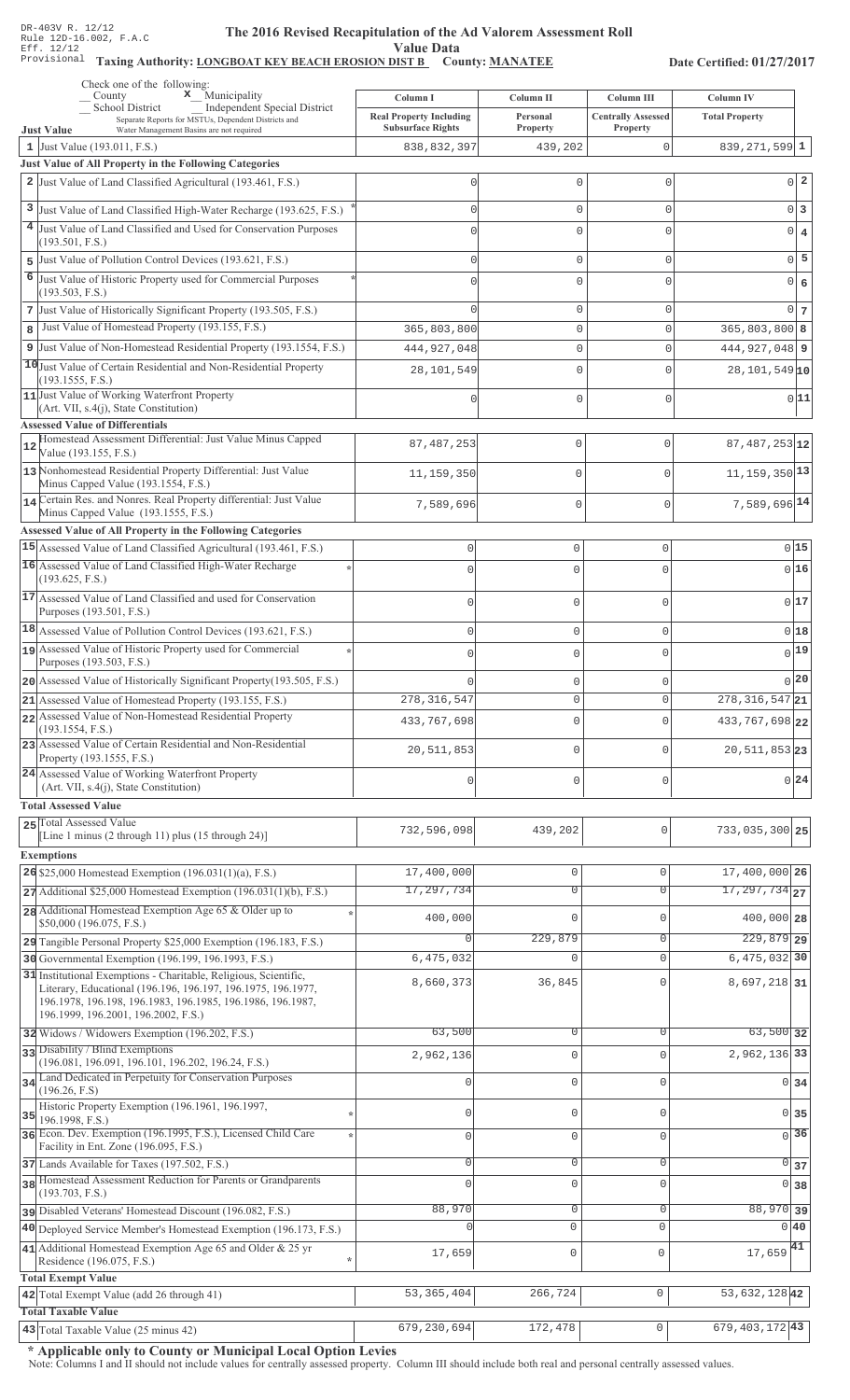# **County: MANATEE**

# Taxing Authority: **LONGBOAT KEY BEACH EROSION DIST B**

#### **Reconciliation of Preliminary and Final Tax Roll**

| conciliation of Preliminary and Final Tax Roll |                                                                             | <b>Taxable Value</b> |  |
|------------------------------------------------|-----------------------------------------------------------------------------|----------------------|--|
|                                                | Operating Taxable Value as Shown on Preliminary Tax Roll                    | 681, 238, 564        |  |
| 2                                              | Additions to Operating Taxable Value Resulting from Petitions to the VAB    |                      |  |
| 3                                              | Deductions from Operating Taxable Value Resulting from Petitions to the VAB | $\left( \right)$     |  |
| 4                                              | Subtotal $(1 + 2 - 3 = 4)$                                                  | 681, 238, 564        |  |
| 5                                              | Other Additions to Operating Taxable Value                                  | 930,097              |  |
| 6                                              | Other Deductions from Operating Taxable Value                               | 2,765,489            |  |
| 7                                              | Operating Taxable Value Shown on Final Tax Roll $(4 + 5 - 6 = 7)$           | 679, 403, 172        |  |

# **Selected Just Values**

| <b>Just Value</b> |
|-------------------|
|                   |

Date Certified: 01/27/2017

| 8  | Just Value of Subsurface Rights (this amount included in Line 1, Column I, Page One) 193.481, F.S. |  |
|----|----------------------------------------------------------------------------------------------------|--|
| 9  | Just Value of Centrally Assessed Railroad Property Value                                           |  |
| 10 | Just Value of Centrally Assessed Private Car Line Property Value                                   |  |

Note: Sum of items 9 and 10 should equal centrally assessed just value on page 1, line 1, column III.

### **Homestead Portability**

|    | 11   # of Parcels Receiving Transfer of Homestead Differential |           |
|----|----------------------------------------------------------------|-----------|
| 12 | Value of Transferred Homestead Differential                    | 1,101,285 |

|                                      | Column 1             | Column 2                 |  |
|--------------------------------------|----------------------|--------------------------|--|
|                                      | <b>Real Property</b> | <b>Personal Property</b> |  |
| <b>Total Parcels or Accounts</b>     | Parcels              | Accounts                 |  |
| $\vert$ 13 Total Parcels or Accounts | 2,082                | 80 I                     |  |

# **Property with Reduced Assessed Value**

| 14 | Land Classified Agricultural (193.461, F.S.)                                                    | 0        | 0        |
|----|-------------------------------------------------------------------------------------------------|----------|----------|
| 15 | *<br>Land Classified High-Water Recharge (193.625, F.S.)                                        | 0        | 0        |
| 16 | Land Classified and Used for Conservation Purposes (193.501, F.S.)                              | 0        |          |
| 17 | Pollution Control Devices (193.621, F.S.)                                                       | 0        | 0        |
| 18 | Historic Property used for Commercial Purposes (193.503, F.S.) *                                | 0        |          |
| 19 | Historically Significant Property (193.505, F.S.)                                               | $\Omega$ | 0        |
| 20 | Homestead Property; Parcels with Capped Value (193.155, F.S.)                                   | 638      | 0        |
| 21 | Non-Homestead Residential Property; Parcels with Capped Value (193.1554, F.S.)                  | 470      | 0        |
| 22 | Certain Residential and Non-Residential Property; Parcels with Capped Value<br>(193.1555, F.S.) | 11       | $\Omega$ |
| 23 | Working Waterfront Property (Art. VII, s.4(j), State Constitution)                              | $\Omega$ |          |
|    |                                                                                                 |          |          |

# **Other Reductions in Assessed Value**

| 24 | Lands Available for Taxes (197.502, F.S.)                                  |  |
|----|----------------------------------------------------------------------------|--|
| 25 | Homestead Assessment Reduction for Parents or Grandparents (193.703, F.S.) |  |
| 26 | Disabled Veterans' Homestead Discount (196.082, F.S.)                      |  |

\* Applicable only to County or Municipal Local Option Levies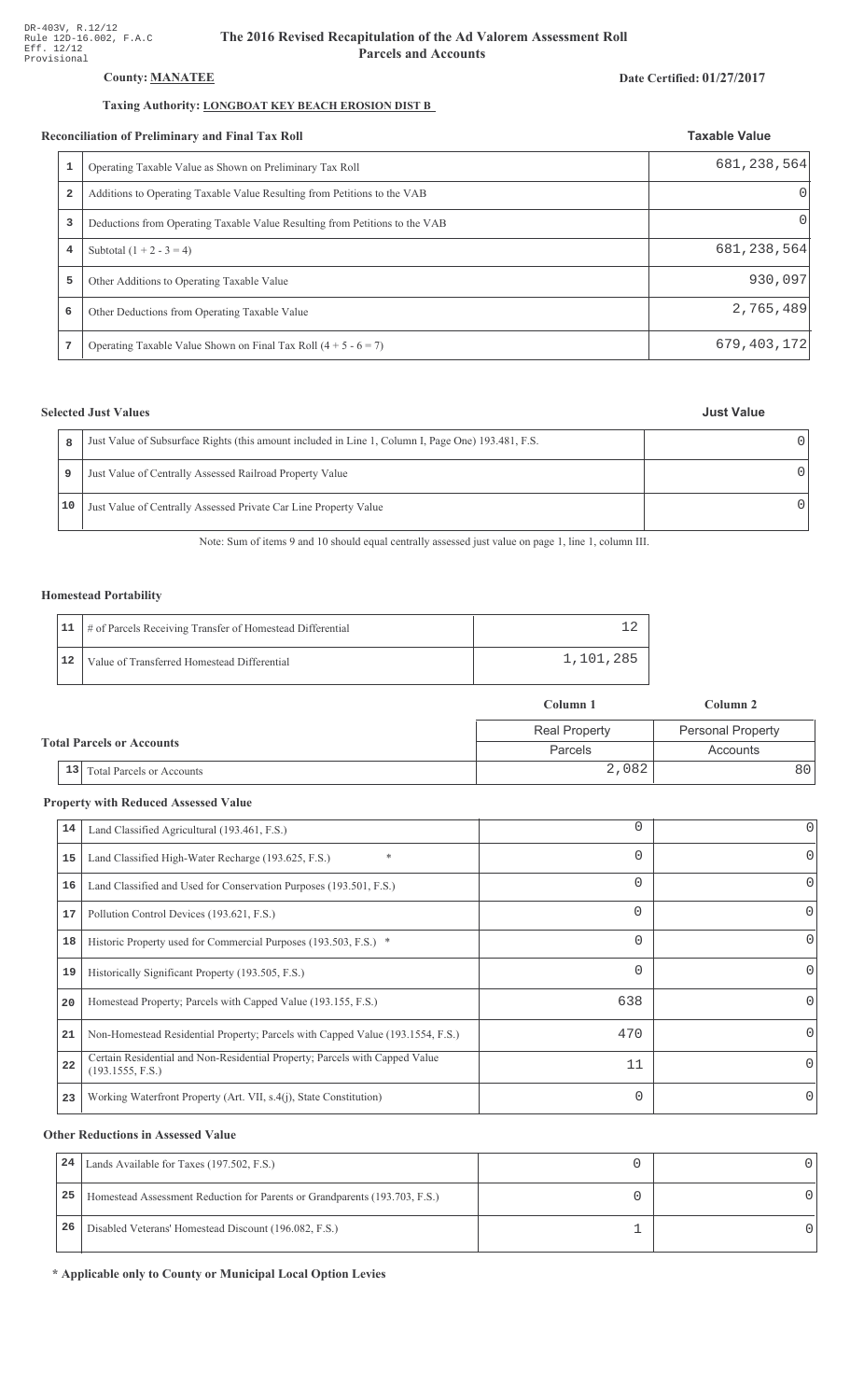**Taxing Auth** 

#### **The 2016 Rev** ised Recapitulation of the Ad Valorem Assessment Roll

**Value Data** ority: <u>CITY OF PALMETTO</u> County: MANATEE

Date Certified: 01/27/2017

| Check one of the following:<br>$\mathbf x$ Municipality                                                                                                                                                                               |                                            |                       |                                         |                                           |
|---------------------------------------------------------------------------------------------------------------------------------------------------------------------------------------------------------------------------------------|--------------------------------------------|-----------------------|-----------------------------------------|-------------------------------------------|
| County<br><b>Independent Special District</b><br>School District<br>Separate Reports for MSTUs, Dependent Districts and                                                                                                               | Column I<br><b>Real Property Including</b> | Column II<br>Personal | Column III<br><b>Centrally Assessed</b> | <b>Column IV</b><br><b>Total Property</b> |
| <b>Just Value</b><br>Water Management Basins are not required                                                                                                                                                                         | <b>Subsurface Rights</b>                   | Property              | Property                                |                                           |
| 1 Just Value (193.011, F.S.)                                                                                                                                                                                                          | 1,074,456,689                              | 51, 183, 840          | 710,206                                 | $1,126,350,735$ 1                         |
| <b>Just Value of All Property in the Following Categories</b>                                                                                                                                                                         |                                            |                       |                                         |                                           |
| 2 Just Value of Land Classified Agricultural (193.461, F.S.)                                                                                                                                                                          | 5,029,231                                  | 0                     | $\mathbf 0$                             | $5,029,231$ 2                             |
| 3 Just Value of Land Classified High-Water Recharge (193.625, F.S.)                                                                                                                                                                   |                                            | 0                     | $\mathbf 0$                             | 0 3                                       |
| 4 Just Value of Land Classified and Used for Conservation Purposes                                                                                                                                                                    |                                            | 0                     | $\circ$                                 | $\overline{0}$<br>$\overline{4}$          |
| (193.501, F.S.)                                                                                                                                                                                                                       |                                            |                       |                                         |                                           |
| Just Value of Pollution Control Devices (193.621, F.S.)<br>5<br>6                                                                                                                                                                     |                                            | 19,130                | $\mathbf{0}$                            | $19,130$ 5                                |
| Just Value of Historic Property used for Commercial Purposes<br>(193.503, F.S.)                                                                                                                                                       |                                            | 0                     | $\circ$                                 | 0 6                                       |
| 7 Just Value of Historically Significant Property (193.505, F.S.)                                                                                                                                                                     |                                            | 0                     | $\mathbf 0$                             | $0\vert 7$                                |
| Just Value of Homestead Property (193.155, F.S.)<br>8                                                                                                                                                                                 | 386,869,361                                | 0                     | $\mathbf 0$                             | $386, 869, 361$ 8                         |
| 9 Just Value of Non-Homestead Residential Property (193.1554, F.S.)                                                                                                                                                                   | 291,803,922                                | 0                     | $\mathbf{0}$                            | $291,803,922$ 9                           |
| 10 Just Value of Certain Residential and Non-Residential Property                                                                                                                                                                     | 390,754,175                                | 0                     | 447,306                                 | $391, 201, 481$ <sub>10</sub>             |
| (193.1555, F.S.)<br>11 Just Value of Working Waterfront Property                                                                                                                                                                      |                                            |                       |                                         |                                           |
| (Art. VII, s.4(j), State Constitution)                                                                                                                                                                                                |                                            | 0                     | $\mathbf 0$                             | 0 11                                      |
| <b>Assessed Value of Differentials</b>                                                                                                                                                                                                |                                            |                       |                                         |                                           |
| Homestead Assessment Differential: Just Value Minus Capped<br>12<br>Value (193.155, F.S.)                                                                                                                                             | 80,897,415                                 | $\mathbf 0$           | $\mathbf{0}$                            | $80,897,415$ <sub>12</sub>                |
| 13 Nonhomestead Residential Property Differential: Just Value<br>Minus Capped Value (193.1554, F.S.)                                                                                                                                  | 10,999,558                                 | $\mathbf 0$           | $\mathbf{0}$                            | $10,999,558$ <sup>13</sup>                |
| 14 Certain Res. and Nonres. Real Property differential: Just Value                                                                                                                                                                    | 15, 178, 264                               | $\mathbf{0}$          | $\mathbf{0}$                            | 15, 178, 264 14                           |
| Minus Capped Value (193.1555, F.S.)                                                                                                                                                                                                   |                                            |                       |                                         |                                           |
| <b>Assessed Value of All Property in the Following Categories</b>                                                                                                                                                                     |                                            |                       |                                         |                                           |
| 15 Assessed Value of Land Classified Agricultural (193.461, F.S.)<br>16 Assessed Value of Land Classified High-Water Recharge                                                                                                         | 130,461                                    | $\mathbf 0$           | $\mathbf{0}$                            | 130,461 15                                |
| (193.625, F.S.)                                                                                                                                                                                                                       | $\Omega$                                   | $\mathbf 0$           | $\Omega$                                | 0 16                                      |
| 17 Assessed Value of Land Classified and used for Conservation<br>Purposes (193.501, F.S.)                                                                                                                                            | 0                                          | $\mathbf 0$           | $\Omega$                                | 0 17                                      |
| 18 Assessed Value of Pollution Control Devices (193.621, F.S.)                                                                                                                                                                        | 0                                          | 1,913                 | $\mathbf{0}$                            | 1,913 18                                  |
| assessed Value of Historic Property used for Commercial                                                                                                                                                                               | 0                                          | $\mathbf 0$           | 0                                       | $0$ <sup>19</sup>                         |
| Purposes (193.503, F.S.)                                                                                                                                                                                                              |                                            |                       |                                         |                                           |
| 20 Assessed Value of Historically Significant Property (193.505, F.S.)                                                                                                                                                                |                                            | $\mathbf 0$           | $\Omega$                                | 0 20                                      |
| 21 Assessed Value of Homestead Property (193.155, F.S.)                                                                                                                                                                               | 305, 971, 946                              | $\mathsf 0$           | $\Omega$                                | $\overline{305,971,946}$ 21               |
| 22 Assessed Value of Non-Homestead Residential Property<br>(193.1554, F.S.)                                                                                                                                                           | 280,804,364                                | $\mathbf 0$           | $\Omega$                                | 280, 804, 364 22                          |
| 23 Assessed Value of Certain Residential and Non-Residential<br>Property (193.1555, F.S.)                                                                                                                                             | 375, 575, 911                              | $\mathsf 0$           | 447,306                                 | 376, 023, 217 23                          |
| 24 Assessed Value of Working Waterfront Property<br>(Art. VII, s.4(j), State Constitution)                                                                                                                                            | $\Omega$                                   | $\mathbf 0$           | O                                       | 0 24                                      |
| <b>Total Assessed Value</b>                                                                                                                                                                                                           |                                            |                       |                                         |                                           |
| 25 Total Assessed Value                                                                                                                                                                                                               |                                            |                       |                                         |                                           |
| [Line 1 minus (2 through 11) plus (15 through 24)]                                                                                                                                                                                    | 962, 482, 682                              | 51, 166, 623          | 710,206                                 | 1,014,359,511 25                          |
| <b>Exemptions</b>                                                                                                                                                                                                                     |                                            |                       |                                         |                                           |
| 26 \$25,000 Homestead Exemption (196.031(1)(a), F.S.)                                                                                                                                                                                 | 56, 354, 425                               | 0                     | $\mathbf{0}$                            | 56, 354, 425 26                           |
| 27 Additional \$25,000 Homestead Exemption (196.031(1)(b), F.S.)                                                                                                                                                                      | 40, 361, 428                               | $\overline{0}$        | $\overline{0}$                          | $40,361,428$ <sub>27</sub>                |
| 28 Additional Homestead Exemption Age 65 & Older up to<br>\$50,000 (196.075, F.S.)                                                                                                                                                    |                                            | 0                     | $\Omega$                                | $0\,$ 28                                  |
| 29 Tangible Personal Property \$25,000 Exemption (196.183, F.S.)                                                                                                                                                                      | $\Omega$                                   | 6,470,094             | 96,453                                  | $6, 566, 547$ 29                          |
| 30 Governmental Exemption (196.199, 196.1993, F.S.)                                                                                                                                                                                   | 72,553,580                                 | 0                     | $\mathbf{0}$                            | 72,553,580 30                             |
| 31 Institutional Exemptions - Charitable, Religious, Scientific,<br>Literary, Educational (196.196, 196.197, 196.1975, 196.1977,<br>196.1978, 196.198, 196.1983, 196.1985, 196.1986, 196.1987,<br>196.1999, 196.2001, 196.2002, F.S.) | 69, 451, 862                               | 1,694,864             | $\mathbf 0$                             | 71, 146, 726 31                           |
| 32 Widows / Widowers Exemption (196.202, F.S.)                                                                                                                                                                                        | 149,500                                    | 1,070                 | 0                                       | $150, 570$ 32                             |
| 33 Disability / Blind Exemptions                                                                                                                                                                                                      | 4,456,917                                  | 920                   | $\circ$                                 | 4, 457, 837 33                            |
| (196.081, 196.091, 196.101, 196.202, 196.24, F.S.)<br>34 Land Dedicated in Perpetuity for Conservation Purposes                                                                                                                       |                                            |                       |                                         |                                           |
| (196.26, F.S)                                                                                                                                                                                                                         |                                            | 0                     | $\circ$                                 | $0 \overline{\smash{34}}$                 |
| Historic Property Exemption (196.1961, 196.1997,<br>35<br>196.1998, F.S.)                                                                                                                                                             | $\Omega$                                   | 0                     | $\mathbf{0}$                            | $0 \overline{\smash)35}$                  |
| 36 Econ. Dev. Exemption (196.1995, F.S.), Licensed Child Care<br>Facility in Ent. Zone (196.095, F.S.)                                                                                                                                | $\Omega$                                   | 0                     | $\mathbf 0$                             | $\overline{0}$ 36                         |
| 37 Lands Available for Taxes (197.502, F.S.)                                                                                                                                                                                          | $\circ$                                    | 0                     | $\mathbf 0$                             | $\overline{0}$ 37                         |
| 38 Homestead Assessment Reduction for Parents or Grandparents                                                                                                                                                                         | $\Omega$                                   | $\overline{0}$        | $\mathbf{0}$                            | $0 \overline{\smash{\big)}\ 38}$          |
| (193.703, F.S.)                                                                                                                                                                                                                       |                                            |                       |                                         |                                           |
| pisabled Veterans' Homestead Discount (196.082, F.S.)                                                                                                                                                                                 | 493,772                                    | 0<br>$\mathbf 0$      | $\mathbf{0}$<br>$\Omega$                | $493,772$ 39<br>0 40                      |
| 40 Deployed Service Member's Homestead Exemption (196.173, F.S.)                                                                                                                                                                      |                                            |                       |                                         |                                           |
| 41 Additional Homestead Exemption Age 65 and Older & 25 yr<br>Residence (196.075, F.S.)                                                                                                                                               | $\mathbf 0$                                | $\mathbb O$           | $\mathbf 0$                             | $\sqrt{41}$                               |
| <b>Total Exempt Value</b>                                                                                                                                                                                                             |                                            |                       |                                         |                                           |
| 42 Total Exempt Value (add 26 through 41)                                                                                                                                                                                             | 243, 821, 484                              | 8,166,948             | 96,453                                  | 252,084,885 42                            |
| <b>Total Taxable Value</b>                                                                                                                                                                                                            |                                            |                       |                                         |                                           |
| 43 Total Taxable Value (25 minus 42)                                                                                                                                                                                                  | 718,661,198                                | 42,999,675            | 613,753                                 | 762, 274, 626 43                          |

\* Applicable only to County or Municipal Local Option Levies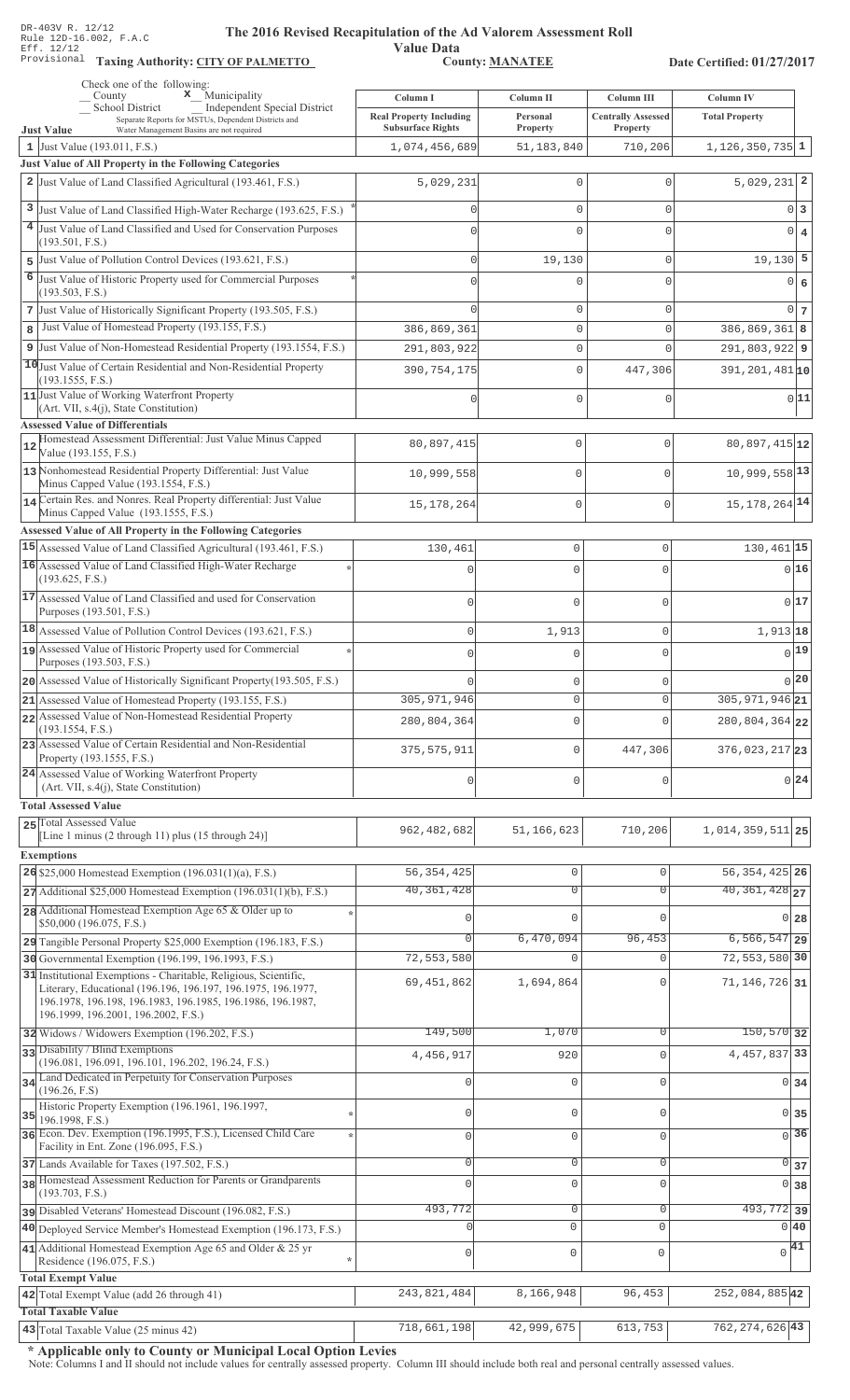#### The 2016 Revised Recapitulation of the Ad Valorem Assessment Roll **Parcels and Accounts**

# County: **MANATEE**

### Taxing Authority: CITY OF PALMETTO

#### Reconciliation of Preliminary and Final Tax Roll

| 1<br>Operating Taxable Value as Shown on Preliminary Tax Roll<br>$\overline{2}$<br>Additions to Operating Taxable Value Resulting from Petitions to the VAB<br>3<br>Deductions from Operating Taxable Value Resulting from Petitions to the VAB<br>Subtotal $(1 + 2 - 3 = 4)$<br>4<br>5<br>Other Additions to Operating Taxable Value<br>6<br>Other Deductions from Operating Taxable Value |  |             |
|---------------------------------------------------------------------------------------------------------------------------------------------------------------------------------------------------------------------------------------------------------------------------------------------------------------------------------------------------------------------------------------------|--|-------------|
|                                                                                                                                                                                                                                                                                                                                                                                             |  | 763,820,230 |
|                                                                                                                                                                                                                                                                                                                                                                                             |  | $\Omega$    |
|                                                                                                                                                                                                                                                                                                                                                                                             |  | O           |
|                                                                                                                                                                                                                                                                                                                                                                                             |  | 763,820,230 |
|                                                                                                                                                                                                                                                                                                                                                                                             |  | 3,571,062   |
|                                                                                                                                                                                                                                                                                                                                                                                             |  | 5,116,666   |

# **Selected Just Values**

| 8  | Just Value of Subsurface Rights (this amount included in Line 1, Column I, Page One) 193.481, F.S. | 35      |
|----|----------------------------------------------------------------------------------------------------|---------|
| 9  | Just Value of Centrally Assessed Railroad Property Value                                           | 524,246 |
| 10 | Just Value of Centrally Assessed Private Car Line Property Value                                   | 185,960 |

Note: Sum of items 9 and 10 should equal centrally assessed just value on page 1, line 1, column III.

# Homestead Portability

|    | 11   # of Parcels Receiving Transfer of Homestead Differential |           |
|----|----------------------------------------------------------------|-----------|
| 12 | Value of Transferred Homestead Differential                    | 2,027,857 |

|                                  |    |                           | Column 1             | Column 2                 |
|----------------------------------|----|---------------------------|----------------------|--------------------------|
|                                  |    |                           | <b>Real Property</b> | <b>Personal Property</b> |
| <b>Total Parcels or Accounts</b> |    |                           | Parcels              | Accounts                 |
|                                  | 13 | Total Parcels or Accounts | 6,164                | 2,120                    |

#### **Property with Reduced Assessed Value**

| 14 | Land Classified Agricultural (193.461, F.S.)                                                    | 11       | 0            |
|----|-------------------------------------------------------------------------------------------------|----------|--------------|
| 15 | $\ast$<br>Land Classified High-Water Recharge (193.625, F.S.)                                   | $\Omega$ | 0            |
| 16 | Land Classified and Used for Conservation Purposes (193.501, F.S.)                              | 0        | $\Omega$     |
| 17 | Pollution Control Devices (193.621, F.S.)                                                       | 0        | 2            |
| 18 | Historic Property used for Commercial Purposes (193.503, F.S.) *                                | 0        | 0            |
| 19 | Historically Significant Property (193.505, F.S.)                                               | 0        | 0            |
| 20 | Homestead Property; Parcels with Capped Value (193.155, F.S.)                                   | 2,121    | <sup>o</sup> |
| 21 | Non-Homestead Residential Property; Parcels with Capped Value (193.1554, F.S.)                  | 1,074    | <sup>o</sup> |
| 22 | Certain Residential and Non-Residential Property; Parcels with Capped Value<br>(193.1555, F.S.) | 214      | 0            |
| 23 | Working Waterfront Property (Art. VII, s.4(j), State Constitution)                              | $\Omega$ | $\Omega$     |

#### **Other Reductions in Assessed Value**

| 24 | Lands Available for Taxes (197.502, F.S.)                                  |  |
|----|----------------------------------------------------------------------------|--|
| 25 | Homestead Assessment Reduction for Parents or Grandparents (193.703, F.S.) |  |
| 26 | Disabled Veterans' Homestead Discount (196.082, F.S.)                      |  |

\* Applicable only to County or Municipal Local Option Levies

# Date Certified: 01/27/2017

**Taxable Value** 

**Just Value** 

762,274,626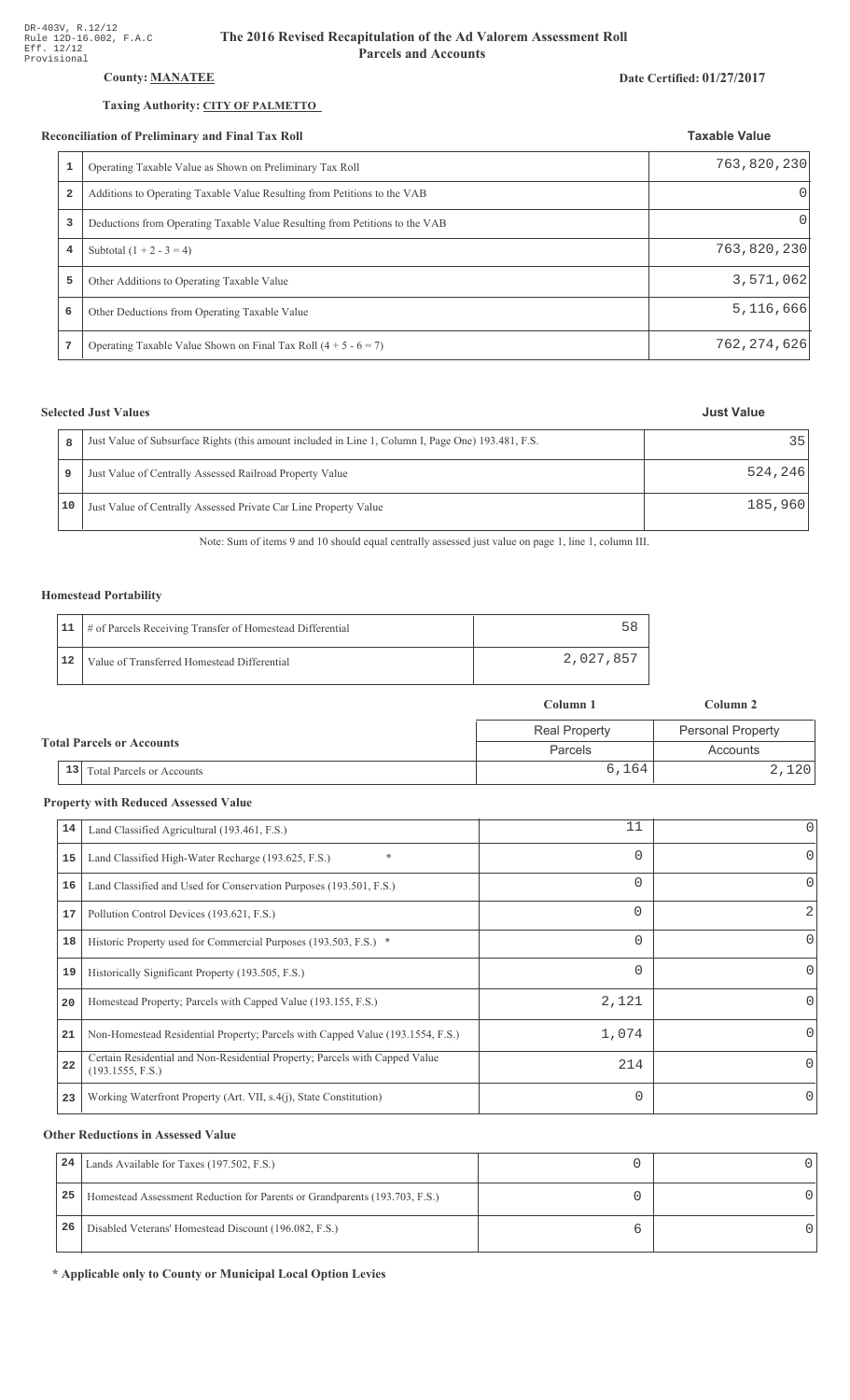Value Data<br>County: MANATEE

Taxing Authority: CEDAR HAMMOCK FIRE RESCUE County: MANATEE

Date Certified: 01/27/2017

|    | Check one of the following:<br>Municipality<br>County                                                                                                                                                                                 | Column I                                                   | Column II                 | Column III                            | Column IV                              |                 |
|----|---------------------------------------------------------------------------------------------------------------------------------------------------------------------------------------------------------------------------------------|------------------------------------------------------------|---------------------------|---------------------------------------|----------------------------------------|-----------------|
|    | x Independent Special District<br>School District<br>Separate Reports for MSTUs, Dependent Districts and<br>Water Management Basins are not required<br><b>Just Value</b>                                                             | <b>Real Property Including</b><br><b>Subsurface Rights</b> | Personal<br>Property      | <b>Centrally Assessed</b><br>Property | <b>Total Property</b>                  |                 |
|    | 1 Just Value $(193.011, F.S.)$                                                                                                                                                                                                        | 3,582,030,190                                              | $\mathbf{0}$              | $\mathbf{0}$                          | $3,582,030,190$ 1                      |                 |
|    | Just Value of All Property in the Following Categories                                                                                                                                                                                |                                                            |                           |                                       |                                        |                 |
|    | 2 Just Value of Land Classified Agricultural (193.461, F.S.)                                                                                                                                                                          | 32,489,443                                                 | $\mathbf{0}$              | $\mathbf{0}$                          | $32,489,443$ 2                         |                 |
|    | 3 Just Value of Land Classified High-Water Recharge (193.625, F.S.)                                                                                                                                                                   |                                                            | $\mathbf{0}$              | $\mathbf{0}$                          |                                        | $0\vert 3$      |
|    | 4 Just Value of Land Classified and Used for Conservation Purposes                                                                                                                                                                    | Ω                                                          | $\mathbf 0$               | $\mathbf 0$                           |                                        | $0 \mid 4$      |
|    | (193.501, F.S.)                                                                                                                                                                                                                       |                                                            |                           |                                       |                                        |                 |
| 5  | Just Value of Pollution Control Devices (193.621, F.S.)                                                                                                                                                                               | $\Omega$                                                   | $\mathbf{0}$              | $\mathbf{0}$                          |                                        | $0\overline{5}$ |
| 6  | Just Value of Historic Property used for Commercial Purposes<br>(193.503, F.S.)                                                                                                                                                       |                                                            | $\mathbf{0}$              | $\mathbf 0$                           |                                        | 0 6             |
|    | 7 Just Value of Historically Significant Property (193.505, F.S.)                                                                                                                                                                     | Λ                                                          | $\mathbf{0}$              | $\mathbf{0}$                          |                                        | $0\vert 7$      |
| 8  | Just Value of Homestead Property (193.155, F.S.)                                                                                                                                                                                      | 1, 142, 049, 278                                           | $\mathbf 0$               | $\mathbf 0$                           | $1,142,049,278$ 8                      |                 |
| 9  | Just Value of Non-Homestead Residential Property (193.1554, F.S.)                                                                                                                                                                     | 1,084,891,301                                              | $\mathbb O$               | $\mathbf{0}$                          | $1,084,891,301$ 9                      |                 |
|    | 10 Just Value of Certain Residential and Non-Residential Property<br>(193.1555, F.S.)                                                                                                                                                 | 1,322,600,168                                              | $\mathbf{0}$              | $\Omega$                              | $1,322,600,168$ <sub>10</sub>          |                 |
|    | 11 Just Value of Working Waterfront Property                                                                                                                                                                                          |                                                            | $\mathbf{0}$              | $\mathbf{0}$                          |                                        | 0 11            |
|    | (Art. VII, s.4(j), State Constitution)<br><b>Assessed Value of Differentials</b>                                                                                                                                                      |                                                            |                           |                                       |                                        |                 |
| 12 | Homestead Assessment Differential: Just Value Minus Capped                                                                                                                                                                            | 274, 437, 279                                              | 0                         | $\mathbf{0}$                          | $274, 437, 279$ 12                     |                 |
|    | Value (193.155, F.S.)<br>13 Nonhomestead Residential Property Differential: Just Value                                                                                                                                                | 109, 285, 473                                              | 0                         | $\mathbf 0$                           | $109, 285, 473$ <sup>13</sup>          |                 |
|    | Minus Capped Value (193.1554, F.S.)                                                                                                                                                                                                   |                                                            |                           |                                       |                                        |                 |
|    | 14 Certain Res. and Nonres. Real Property differential: Just Value<br>Minus Capped Value (193.1555, F.S.)                                                                                                                             | 58,898,163                                                 | 0                         | $\mathbf 0$                           | 58,898,163 14                          |                 |
|    | Assessed Value of All Property in the Following Categories                                                                                                                                                                            |                                                            |                           |                                       |                                        |                 |
|    | 15 Assessed Value of Land Classified Agricultural (193.461, F.S.)                                                                                                                                                                     | 1,116,755                                                  | $\mathbf 0$               | 0                                     | $1,116,755$ 15                         |                 |
|    | 16 Assessed Value of Land Classified High-Water Recharge<br>(193.625, F.S.)                                                                                                                                                           | $\sqrt{ }$                                                 | $\Omega$                  | $\Omega$                              |                                        | 016             |
|    | 17 Assessed Value of Land Classified and used for Conservation                                                                                                                                                                        | $\mathbf 0$                                                | $\mathbf 0$               | 0                                     |                                        | 0 17            |
|    | Purposes (193.501, F.S.)<br>18 Assessed Value of Pollution Control Devices (193.621, F.S.)                                                                                                                                            | $\mathbf 0$                                                | $\mathbf 0$               | 0                                     |                                        | 018             |
|    | 19 Assessed Value of Historic Property used for Commercial                                                                                                                                                                            | $\mathbf 0$                                                | $\mathbf 0$               | $\Omega$                              |                                        | $_{0} 19 $      |
|    | Purposes (193.503, F.S.)                                                                                                                                                                                                              |                                                            |                           |                                       |                                        |                 |
|    | 20 Assessed Value of Historically Significant Property (193.505, F.S.)                                                                                                                                                                |                                                            | $\mathbf 0$               | 0                                     |                                        | $0$  20         |
|    | 21 Assessed Value of Homestead Property (193.155, F.S.)<br>22 Assessed Value of Non-Homestead Residential Property                                                                                                                    | 867, 611, 999                                              | $\circ$                   | 0                                     | 867,611,99921                          |                 |
|    | (193.1554, F.S.)                                                                                                                                                                                                                      | 975,605,828                                                | $\mathbf 0$               | $\Omega$                              | 975,605,828 22                         |                 |
|    | 23 Assessed Value of Certain Residential and Non-Residential<br>Property (193.1555, F.S.)                                                                                                                                             | 1,263,702,005                                              | $\mathbf 0$               | 0                                     | $1, 263, 702, 005$ 23                  |                 |
|    | 24 Assessed Value of Working Waterfront Property<br>(Art. VII, s.4(j), State Constitution)                                                                                                                                            | $\mathbf{0}$                                               | $\mathbf 0$               | 0                                     |                                        | 0 24            |
|    | <b>Total Assessed Value</b>                                                                                                                                                                                                           |                                                            |                           |                                       |                                        |                 |
|    | 25 Total Assessed Value                                                                                                                                                                                                               |                                                            |                           |                                       |                                        |                 |
|    | [Line 1 minus (2 through 11) plus $(15 \text{ through } 24)$ ]                                                                                                                                                                        | 3,108,036,587                                              | 0                         | $\mathbf{0}$                          | 3,108,036,587 25                       |                 |
|    | <b>Exemptions</b>                                                                                                                                                                                                                     |                                                            |                           |                                       |                                        |                 |
|    | $26$ \$25,000 Homestead Exemption (196.031(1)(a), F.S.)                                                                                                                                                                               | 234,607,437<br>133,983,236                                 | $\mathbb O$               | $\mathbf 0$                           | 234,607,437 26<br>133,983,236 27       |                 |
|    | $27$ Additional \$25,000 Homestead Exemption (196.031(1)(b), F.S.)                                                                                                                                                                    |                                                            | $\overline{0}$            | $\Omega$                              |                                        |                 |
|    | 28 Additional Homestead Exemption Age 65 & Older up to<br>\$50,000 (196.075, F.S.)                                                                                                                                                    |                                                            | $\mathsf{O}\xspace$       | $\Omega$                              | 0 <sub>28</sub>                        |                 |
|    | 29 Tangible Personal Property \$25,000 Exemption (196.183, F.S.)                                                                                                                                                                      |                                                            | $\mathsf{O}\xspace$       | 0                                     | $\overline{0}$   29                    |                 |
|    | 30 Governmental Exemption (196.199, 196.1993, F.S.)                                                                                                                                                                                   | 195, 491, 211                                              | $\mathbb O$               | $\mathbf 0$                           | 195, 491, 211 30                       |                 |
|    | 31 Institutional Exemptions - Charitable, Religious, Scientific,<br>Literary, Educational (196.196, 196.197, 196.1975, 196.1977,<br>196.1978, 196.198, 196.1983, 196.1985, 196.1986, 196.1987,<br>196.1999, 196.2001, 196.2002, F.S.) | 104, 175, 461                                              | $\mathbf{0}$              | $\Omega$                              | $104, 175, 461$ 31                     |                 |
|    | 32 Widows / Widowers Exemption (196.202, F.S.)                                                                                                                                                                                        | 748,769                                                    | $\overline{0}$            | $\Omega$                              | 748,769 32                             |                 |
|    | 33 Disability / Blind Exemptions<br>(196.081, 196.091, 196.101, 196.202, 196.24, F.S.)                                                                                                                                                | 10, 275, 713                                               | $\mathbf 0$               | $\Omega$                              | 10, 275, 713 33                        |                 |
|    | 34 Land Dedicated in Perpetuity for Conservation Purposes                                                                                                                                                                             |                                                            | $\mathsf{O}\xspace$       | $\Omega$                              | 0 34                                   |                 |
|    | (196.26, F.S)<br>Historic Property Exemption (196.1961, 196.1997,                                                                                                                                                                     | 0                                                          | $\mathbf{0}$              | $\Omega$                              | $0\overline{35}$                       |                 |
| 35 | 196.1998, F.S.)<br>36 Econ. Dev. Exemption (196.1995, F.S.), Licensed Child Care                                                                                                                                                      | $\mathbf{0}$                                               | $\mathbf 0$               | $\mathbf{0}$                          | $\overline{0}$ 36                      |                 |
|    | Facility in Ent. Zone (196.095, F.S.)                                                                                                                                                                                                 | 0                                                          | $\mathbf{0}$              | $\mathbf{0}$                          |                                        |                 |
|    | 37 Lands Available for Taxes (197.502, F.S.)<br>38 Homestead Assessment Reduction for Parents or Grandparents                                                                                                                         | $\Omega$                                                   | $\mathbf 0$               | $\Omega$                              | $\overline{0}$ 37<br>0 38              |                 |
|    | (193.703, F.S.)                                                                                                                                                                                                                       |                                                            |                           |                                       |                                        |                 |
|    | pisabled Veterans' Homestead Discount (196.082, F.S.)<br>40 Deployed Service Member's Homestead Exemption (196.173, F.S.)                                                                                                             | 206,861                                                    | $\overline{0}$<br>$\circ$ | $\mathbf 0$<br>$\mathbf 0$            | $\overline{206,861}$ 39<br>$0\vert 40$ |                 |
|    | 41 Additional Homestead Exemption Age 65 and Older & 25 yr                                                                                                                                                                            |                                                            |                           |                                       | $\sqrt{41}$                            |                 |
|    | Residence (196.075, F.S.)<br>÷                                                                                                                                                                                                        | 0                                                          | $\mathsf 0$               | $\mathbf 0$                           |                                        |                 |
|    | <b>Total Exempt Value</b><br>42 Total Exempt Value (add 26 through 41)                                                                                                                                                                | 679, 488, 688                                              | $\mathsf 0$               | $\mathbf 0$                           | 679, 488, 688 42                       |                 |
|    | <b>Total Taxable Value</b>                                                                                                                                                                                                            |                                                            |                           |                                       |                                        |                 |
|    | $\vert$ 43 Total Taxable Value (25 minus 42)                                                                                                                                                                                          | 2,428,547,899                                              | $\mathsf{O}\xspace$       | $\circ$                               | $2,428,547,899$ 43                     |                 |

\* Applicable only to County or Municipal Local Option Levies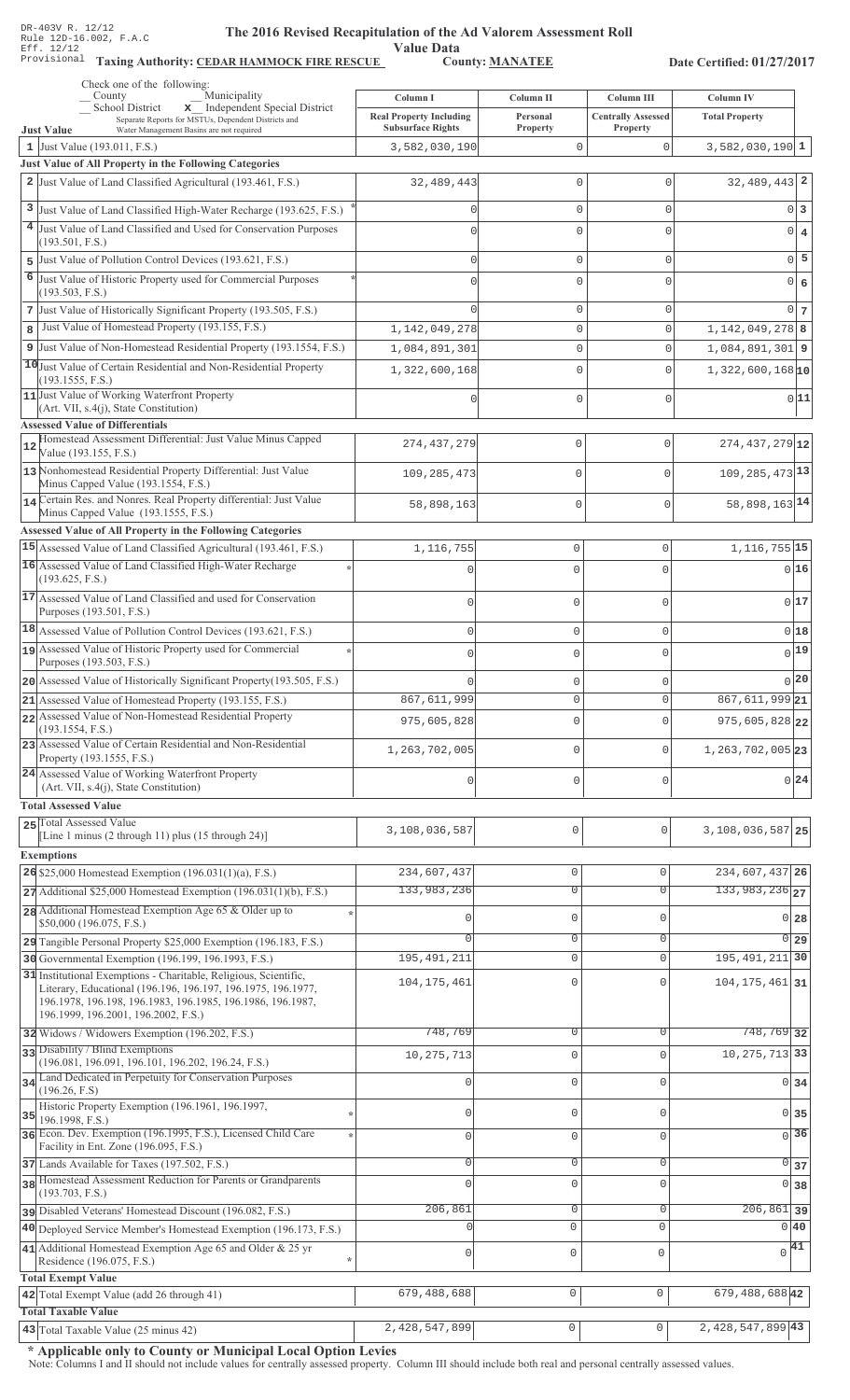# County: **MANATEE**

# Taxing Authority: CEDAR HAMMOCK FIRE RESCUE

#### Reconciliation of Preliminary and Final Tax Roll

|   | conciliation of Preliminary and Final Tax Roll                              | <b>Taxable Value</b> |  |
|---|-----------------------------------------------------------------------------|----------------------|--|
|   | Operating Taxable Value as Shown on Preliminary Tax Roll                    | 2,436,076,293        |  |
| 2 | Additions to Operating Taxable Value Resulting from Petitions to the VAB    | 0                    |  |
| 3 | Deductions from Operating Taxable Value Resulting from Petitions to the VAB | 0                    |  |
| 4 | Subtotal $(1 + 2 - 3 = 4)$                                                  | 2,436,076,293        |  |
| 5 | Other Additions to Operating Taxable Value                                  | 6,456,791            |  |
| 6 | Other Deductions from Operating Taxable Value                               | 13,985,185           |  |
| 7 | Operating Taxable Value Shown on Final Tax Roll $(4 + 5 - 6 = 7)$           | 2,428,547,899        |  |

# **Selected Just Values**

| 8  | Just Value of Subsurface Rights (this amount included in Line 1, Column I, Page One) 193.481, F.S. | 235 |
|----|----------------------------------------------------------------------------------------------------|-----|
| 9  | Just Value of Centrally Assessed Railroad Property Value                                           | O   |
| 10 | Just Value of Centrally Assessed Private Car Line Property Value                                   |     |

Note: Sum of items 9 and 10 should equal centrally assessed just value on page 1, line 1, column III.

### Homestead Portability

|    | 11   # of Parcels Receiving Transfer of Homestead Differential | $\overline{4}$ |
|----|----------------------------------------------------------------|----------------|
| 12 | Value of Transferred Homestead Differential                    | 2,416,992      |

|                                        | Column 1             | Column 2                 |  |
|----------------------------------------|----------------------|--------------------------|--|
|                                        | <b>Real Property</b> | <b>Personal Property</b> |  |
| <b>Total Parcels or Accounts</b>       | Parcels              | Accounts                 |  |
| 13<br><b>Total Parcels or Accounts</b> | 23,663               |                          |  |

#### **Property with Reduced Assessed Value**

| 14 | Land Classified Agricultural (193.461, F.S.)                                                    | 13       | 0            |
|----|-------------------------------------------------------------------------------------------------|----------|--------------|
| 15 | $\ast$<br>Land Classified High-Water Recharge (193.625, F.S.)                                   | $\Omega$ | 0            |
| 16 | Land Classified and Used for Conservation Purposes (193.501, F.S.)                              | $\Omega$ | O            |
| 17 | Pollution Control Devices (193.621, F.S.)                                                       | $\Omega$ | 0            |
| 18 | Historic Property used for Commercial Purposes (193.503, F.S.) *                                | $\Omega$ | 0            |
| 19 | Historically Significant Property (193.505, F.S.)                                               | $\Omega$ | 0            |
| 20 | Homestead Property; Parcels with Capped Value (193.155, F.S.)                                   | 8,972    | <sup>0</sup> |
| 21 | Non-Homestead Residential Property; Parcels with Capped Value (193.1554, F.S.)                  | 7,817    | <sup>0</sup> |
| 22 | Certain Residential and Non-Residential Property; Parcels with Capped Value<br>(193.1555, F.S.) | 298      | 0            |
| 23 | Working Waterfront Property (Art. VII, s.4(j), State Constitution)                              | $\Omega$ | 0            |

#### **Other Reductions in Assessed Value**

| 24 | Lands Available for Taxes (197.502, F.S.)                                  |  |
|----|----------------------------------------------------------------------------|--|
| 25 | Homestead Assessment Reduction for Parents or Grandparents (193.703, F.S.) |  |
| 26 | Disabled Veterans' Homestead Discount (196.082, F.S.)                      |  |

\* Applicable only to County or Municipal Local Option Levies

#### Date Certified: 01/27/2017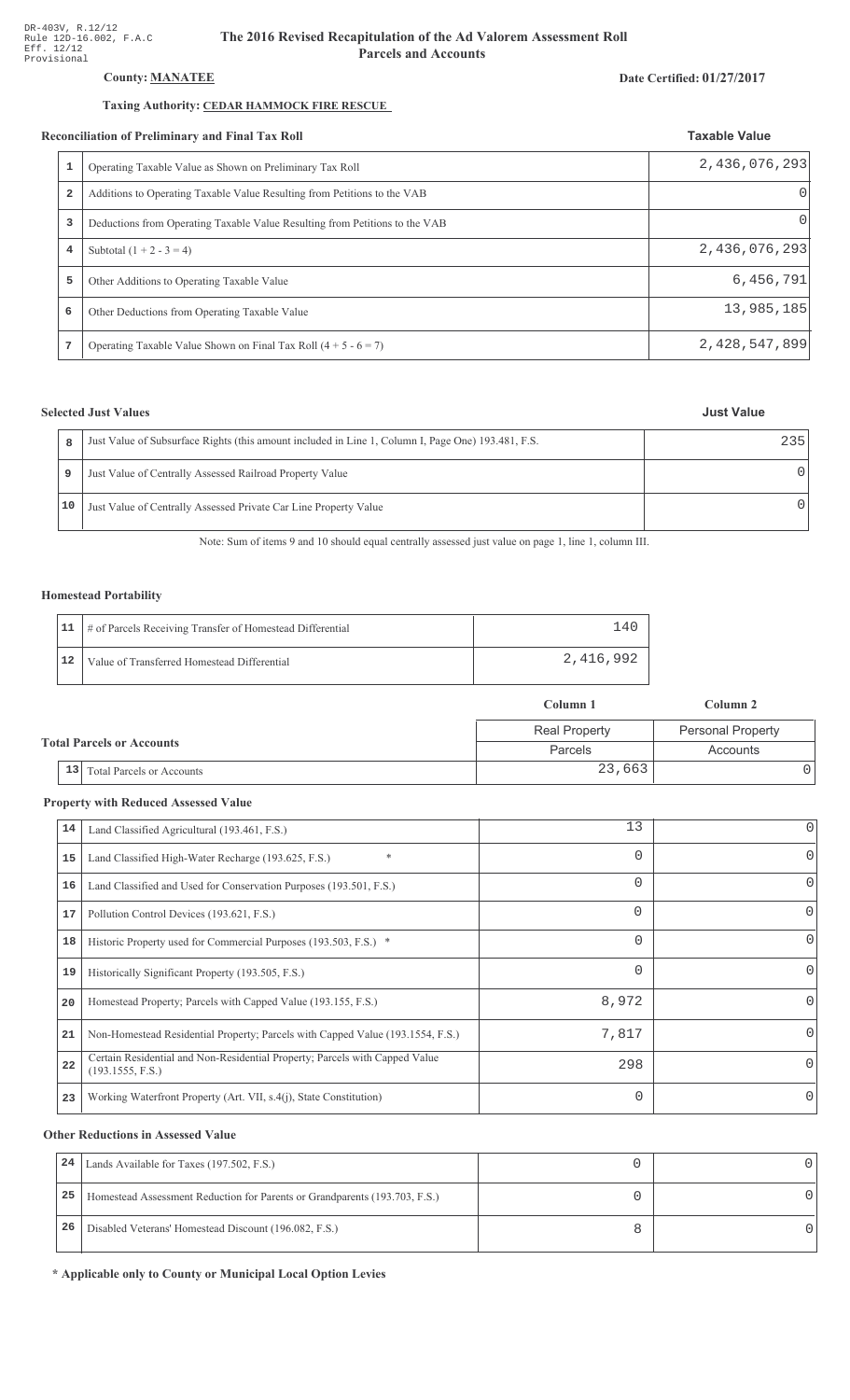Value Data<br>County: MANATEE Taxing Authority: SOUTHERN MAN FIRE RESCUE County: MANATEE

Date Certified: 01/27/2017

| Check one of the following:<br>Municipality<br>County                                                                                                             |                                                                        |                                   |                                                     | Column IV                              |
|-------------------------------------------------------------------------------------------------------------------------------------------------------------------|------------------------------------------------------------------------|-----------------------------------|-----------------------------------------------------|----------------------------------------|
| <b>School District</b><br>x Independent Special District<br>Separate Reports for MSTUs, Dependent Districts and                                                   | Column I<br><b>Real Property Including</b><br><b>Subsurface Rights</b> | Column II<br>Personal<br>Property | Column III<br><b>Centrally Assessed</b><br>Property | <b>Total Property</b>                  |
| <b>Just Value</b><br>Water Management Basins are not required<br>1 Just Value (193.011, F.S.)                                                                     | 5,771,512,672                                                          | 0                                 | $\mathbf 0$                                         | $5,771,512,672$ <sup>1</sup>           |
| Just Value of All Property in the Following Categories                                                                                                            |                                                                        |                                   |                                                     |                                        |
| 2 Just Value of Land Classified Agricultural (193.461, F.S.)                                                                                                      | 21,980,613                                                             | 0                                 | $\Omega$                                            | $21,980,613$ <sup>2</sup>              |
| Just Value of Land Classified High-Water Recharge (193.625, F.S.)                                                                                                 | 0                                                                      | 0                                 | 0                                                   | 0 3                                    |
| 4 Just Value of Land Classified and Used for Conservation Purposes                                                                                                |                                                                        | 0                                 | $\Omega$                                            | 0 4                                    |
| (193.501, F.S.)                                                                                                                                                   |                                                                        |                                   |                                                     |                                        |
| 5 Just Value of Pollution Control Devices (193.621, F.S.)                                                                                                         | 0                                                                      | 0                                 | 0                                                   | $0$ 5                                  |
| 6 Just Value of Historic Property used for Commercial Purposes<br>(193.503, F.S.)                                                                                 | Λ                                                                      | 0                                 | 0                                                   | $0 \big  6$                            |
| 7 Just Value of Historically Significant Property (193.505, F.S.)                                                                                                 |                                                                        | 0                                 | 0                                                   | 0 <sub>7</sub>                         |
| Just Value of Homestead Property (193.155, F.S.)<br>8                                                                                                             | 2,834,170,937                                                          | 0                                 | 0                                                   | 2,834,170,937 8                        |
| 9 Just Value of Non-Homestead Residential Property (193.1554, F.S.)                                                                                               | 1,492,874,252                                                          | $\mathsf{O}\xspace$               | 0                                                   | $1,492,874,252$ 9                      |
| 10 Just Value of Certain Residential and Non-Residential Property                                                                                                 | 1,422,486,870                                                          | 0                                 | 0                                                   | $1,422,486,870$ 10                     |
| (193.1555, F.S.)                                                                                                                                                  |                                                                        |                                   |                                                     |                                        |
| 11 Just Value of Working Waterfront Property<br>(Art. VII, s.4(j), State Constitution)                                                                            |                                                                        | $\mathbf 0$                       | 0                                                   | 0 11                                   |
| <b>Assessed Value of Differentials</b>                                                                                                                            |                                                                        |                                   |                                                     |                                        |
| Homestead Assessment Differential: Just Value Minus Capped<br>12<br>Value (193.155, F.S.)                                                                         | 563, 272, 273                                                          | $\mathsf{O}\xspace$               | $\mathbf 0$                                         | 563, 272, 273 12                       |
| 13 Nonhomestead Residential Property Differential: Just Value<br>Minus Capped Value (193.1554, F.S.)                                                              | 68,586,129                                                             | $\mathbf{0}$                      | $\Omega$                                            | 68,586,129 13                          |
| 14 Certain Res. and Nonres. Real Property differential: Just Value                                                                                                | 40,468,973                                                             | $\mathbf 0$                       | $\mathbf 0$                                         | 40, 468, 973 14                        |
| Minus Capped Value (193.1555, F.S.)                                                                                                                               |                                                                        |                                   |                                                     |                                        |
| Assessed Value of All Property in the Following Categories                                                                                                        |                                                                        |                                   |                                                     |                                        |
| 15 Assessed Value of Land Classified Agricultural (193.461, F.S.)<br>16 Assessed Value of Land Classified High-Water Recharge                                     | 539,585                                                                | $\circ$                           | $\mathbf 0$                                         | 539,585 15                             |
| (193.625, F.S.)                                                                                                                                                   |                                                                        | $\Omega$                          | $\cap$                                              | 0 16                                   |
| 17 Assessed Value of Land Classified and used for Conservation                                                                                                    | $\bigcap$                                                              | $\mathbf 0$                       | $\Omega$                                            | 0 17                                   |
| Purposes (193.501, F.S.)                                                                                                                                          |                                                                        |                                   |                                                     |                                        |
| 18 Assessed Value of Pollution Control Devices (193.621, F.S.)                                                                                                    | $\Omega$                                                               | $\circ$                           | 0                                                   | 0 18                                   |
| 19 Assessed Value of Historic Property used for Commercial<br>Purposes (193.503, F.S.)                                                                            |                                                                        | $\Omega$                          | $\Omega$                                            | $0$ <sup>19</sup>                      |
| 20 Assessed Value of Historically Significant Property (193.505, F.S.)                                                                                            | $\cap$                                                                 | $\circ$                           | 0                                                   | 0 20                                   |
| 21 Assessed Value of Homestead Property (193.155, F.S.)                                                                                                           | 2,270,898,664                                                          | $\Omega$                          | $\Omega$                                            | $\overline{2,270,898,664}$ 21          |
| 22 Assessed Value of Non-Homestead Residential Property                                                                                                           | 1,424,288,123                                                          | $\mathbf 0$                       | $\Omega$                                            | 1,424,288,123 22                       |
| (193.1554, F.S.)<br>23 Assessed Value of Certain Residential and Non-Residential<br>Property (193.1555, F.S.)                                                     | 1,382,017,897                                                          | $\mathbf 0$                       | $\mathbf 0$                                         | 1,382,017,897 23                       |
| 24 Assessed Value of Working Waterfront Property                                                                                                                  | $\cap$                                                                 | $\mathbf 0$                       | $\Omega$                                            | 0 24                                   |
| (Art. VII, s.4(j), State Constitution)                                                                                                                            |                                                                        |                                   |                                                     |                                        |
| <b>Total Assessed Value</b>                                                                                                                                       |                                                                        |                                   |                                                     |                                        |
| 25 Total Assessed Value<br>[Line 1 minus (2 through 11) plus (15 through 24)]                                                                                     | 5,077,744,269                                                          | $\mathbf 0$                       | 0                                                   | 5, 077, 744, 269 25                    |
| <b>Exemptions</b>                                                                                                                                                 |                                                                        |                                   |                                                     |                                        |
| 26 \$25,000 Homestead Exemption $(196.031(1)(a), F.S.)$                                                                                                           | 367,460,579                                                            | $\mathbb O$                       | $\mathbf{0}$                                        | 367, 460, 579 26                       |
| $27$ Additional \$25,000 Homestead Exemption (196.031(1)(b), F.S.)                                                                                                | 301, 974, 139                                                          | $\overline{0}$                    | $\overline{0}$                                      | $\overline{301,974,139}$ <sub>27</sub> |
| 28 Additional Homestead Exemption Age 65 & Older up to                                                                                                            |                                                                        | $\mathbf 0$                       | $\mathbf{0}$                                        | $0\,$ 28                               |
| \$50,000 (196.075, F.S.)                                                                                                                                          |                                                                        | $\overline{0}$                    | 0                                                   | $\overline{0}$ 29                      |
| 29 Tangible Personal Property \$25,000 Exemption (196.183, F.S.)<br>30 Governmental Exemption (196.199, 196.1993, F.S.)                                           | 124, 296, 700                                                          | $\mathbf 0$                       | $\Omega$                                            | 124, 296, 700 30                       |
| 31 Institutional Exemptions - Charitable, Religious, Scientific,                                                                                                  |                                                                        |                                   |                                                     |                                        |
| Literary, Educational (196.196, 196.197, 196.1975, 196.1977,<br>196.1978, 196.198, 196.1983, 196.1985, 196.1986, 196.1987,<br>196.1999, 196.2001, 196.2002, F.S.) | 77,450,203                                                             | $\mathbf 0$                       |                                                     | 77,450,203 31                          |
| 32 Widows / Widowers Exemption (196.202, F.S.)                                                                                                                    | 975,776                                                                | $\overline{0}$                    | $\mathbf{0}$                                        | $975, 776$ 32                          |
| 33 Disability / Blind Exemptions                                                                                                                                  |                                                                        | $\mathbf 0$                       | $\cap$                                              | 24, 510, 322 33                        |
| (196.081, 196.091, 196.101, 196.202, 196.24, F.S.)                                                                                                                | 24,510,322                                                             |                                   |                                                     |                                        |
| 34 Land Dedicated in Perpetuity for Conservation Purposes<br>(196.26, F.S)                                                                                        |                                                                        | $\mathbb O$                       | $\Omega$                                            | $0\overline{34}$                       |
| Historic Property Exemption (196.1961, 196.1997,                                                                                                                  |                                                                        | $\mathbf{0}$                      | $\cap$                                              | 0 35                                   |
| 35<br>196.1998, F.S.)<br>36 Econ. Dev. Exemption (196.1995, F.S.), Licensed Child Care                                                                            |                                                                        |                                   |                                                     | $\overline{0}$ 36                      |
| Facility in Ent. Zone (196.095, F.S.)                                                                                                                             |                                                                        | $\mathbf 0$                       | $\Omega$                                            |                                        |
| 37 Lands Available for Taxes (197.502, F.S.)                                                                                                                      | 6,678                                                                  | 0                                 | $\Omega$                                            | $6,678$ 37                             |
| 38 Homestead Assessment Reduction for Parents or Grandparents<br>(193.703, F.S.)                                                                                  | 60,554                                                                 | $\mathbf 0$                       | $\Omega$                                            | 60,554 38                              |
| pisabled Veterans' Homestead Discount (196.082, F.S.)                                                                                                             | 1,400,174                                                              | $\mathbf 0$                       | $\mathbf{0}$                                        | $1,400,174$ 39                         |
| 40 Deployed Service Member's Homestead Exemption (196.173, F.S.)                                                                                                  |                                                                        | $\circ$                           | $\mathbf{0}$                                        | $0\vert 40$                            |
| 41 Additional Homestead Exemption Age 65 and Older & 25 yr                                                                                                        | 0                                                                      | $\circ$                           | $\mathbf{0}$                                        | $\sqrt{41}$                            |
| Residence (196.075, F.S.)                                                                                                                                         |                                                                        |                                   |                                                     |                                        |
| <b>Total Exempt Value</b>                                                                                                                                         |                                                                        |                                   |                                                     |                                        |
| 42 Total Exempt Value (add 26 through 41)<br><b>Total Taxable Value</b>                                                                                           | 898, 135, 125                                                          | 0                                 | 0                                                   | $\overline{898, 135, 125}$ 42          |
| 43 Total Taxable Value (25 minus 42)                                                                                                                              | 4,179,609,144                                                          | 0                                 | 0                                                   | $4,179,609,144$ <sup>43</sup>          |

\* Applicable only to County or Municipal Local Option Levies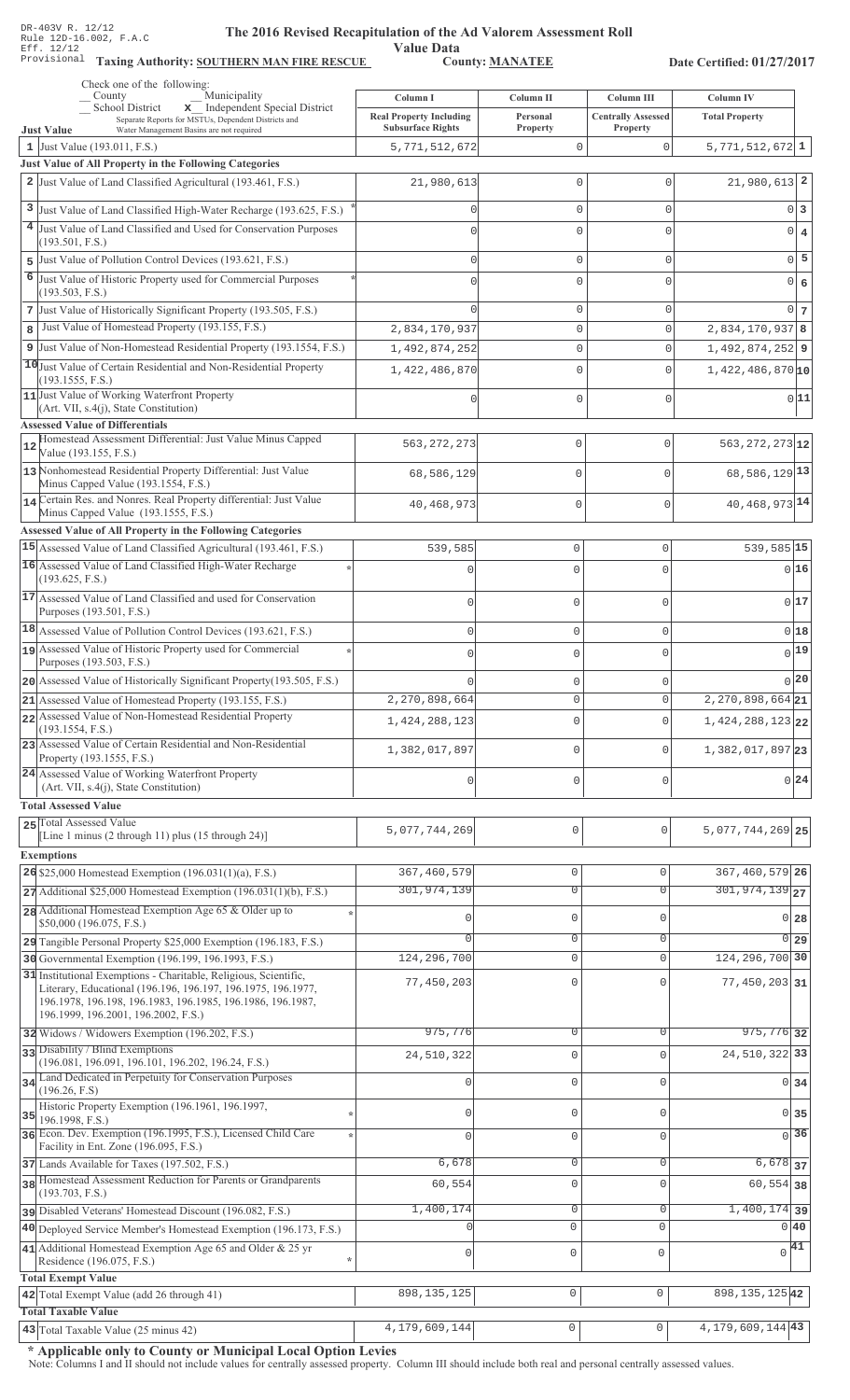# County: **MANATEE**

### Taxing Authority: SOUTHERN MAN FIRE RESCUE

#### Reconciliation of Preliminary and Final Tax Roll

|   | conciliation of Preliminary and Final Tax Roll                              | <b>Taxable Value</b> |
|---|-----------------------------------------------------------------------------|----------------------|
| 1 | Operating Taxable Value as Shown on Preliminary Tax Roll                    | 4,190,954,001        |
| 2 | Additions to Operating Taxable Value Resulting from Petitions to the VAB    | $\Omega$             |
| 3 | Deductions from Operating Taxable Value Resulting from Petitions to the VAB | Ω                    |
| 4 | Subtotal $(1 + 2 - 3 = 4)$                                                  | 4,190,954,001        |
| 5 | Other Additions to Operating Taxable Value                                  | 4,592,276            |
| 6 | Other Deductions from Operating Taxable Value                               | 15,937,133           |
| 7 | Operating Taxable Value Shown on Final Tax Roll $(4 + 5 - 6 = 7)$           | 4,179,609,144        |

# **Selected Just Values**

| 8    | Just Value of Subsurface Rights (this amount included in Line 1, Column I, Page One) 193.481, F.S. | 7.265 |
|------|----------------------------------------------------------------------------------------------------|-------|
| 9    | Just Value of Centrally Assessed Railroad Property Value                                           |       |
| 10 I | Just Value of Centrally Assessed Private Car Line Property Value                                   |       |

Note: Sum of items 9 and 10 should equal centrally assessed just value on page 1, line 1, column III.

### Homestead Portability

|    | 11   # of Parcels Receiving Transfer of Homestead Differential |           |
|----|----------------------------------------------------------------|-----------|
| 12 | Value of Transferred Homestead Differential                    | 8,810,057 |

|  |                                        | Column 1             | Column 2                 |  |
|--|----------------------------------------|----------------------|--------------------------|--|
|  |                                        | <b>Real Property</b> | <b>Personal Property</b> |  |
|  | <b>Total Parcels or Accounts</b>       | Parcels              | Accounts                 |  |
|  | 13<br><b>Total Parcels or Accounts</b> | 31,043               |                          |  |

#### **Property with Reduced Assessed Value**

| 14 | Land Classified Agricultural (193.461, F.S.)                                                    | 57       | 0                |
|----|-------------------------------------------------------------------------------------------------|----------|------------------|
| 15 | $\ast$<br>Land Classified High-Water Recharge (193.625, F.S.)                                   | 0        |                  |
| 16 | Land Classified and Used for Conservation Purposes (193.501, F.S.)                              | $\Omega$ | $\left( \right)$ |
| 17 | Pollution Control Devices (193.621, F.S.)                                                       | 0        | $\left( \right)$ |
| 18 | Historic Property used for Commercial Purposes (193.503, F.S.) *                                | 0        | O                |
| 19 | Historically Significant Property (193.505, F.S.)                                               | 0        | 0                |
| 20 | Homestead Property; Parcels with Capped Value (193.155, F.S.)                                   | 13,636   |                  |
| 21 | Non-Homestead Residential Property; Parcels with Capped Value (193.1554, F.S.)                  | 6,105    |                  |
| 22 | Certain Residential and Non-Residential Property; Parcels with Capped Value<br>(193.1555, F.S.) | 463      |                  |
| 23 | Working Waterfront Property (Art. VII, s.4(j), State Constitution)                              | $\Omega$ |                  |

#### **Other Reductions in Assessed Value**

| 24 | Lands Available for Taxes (197.502, F.S.)                                  |  |
|----|----------------------------------------------------------------------------|--|
| 25 | Homestead Assessment Reduction for Parents or Grandparents (193.703, F.S.) |  |
| 26 | Disabled Veterans' Homestead Discount (196.082, F.S.)                      |  |

\* Applicable only to County or Municipal Local Option Levies

# Date Certified: 01/27/2017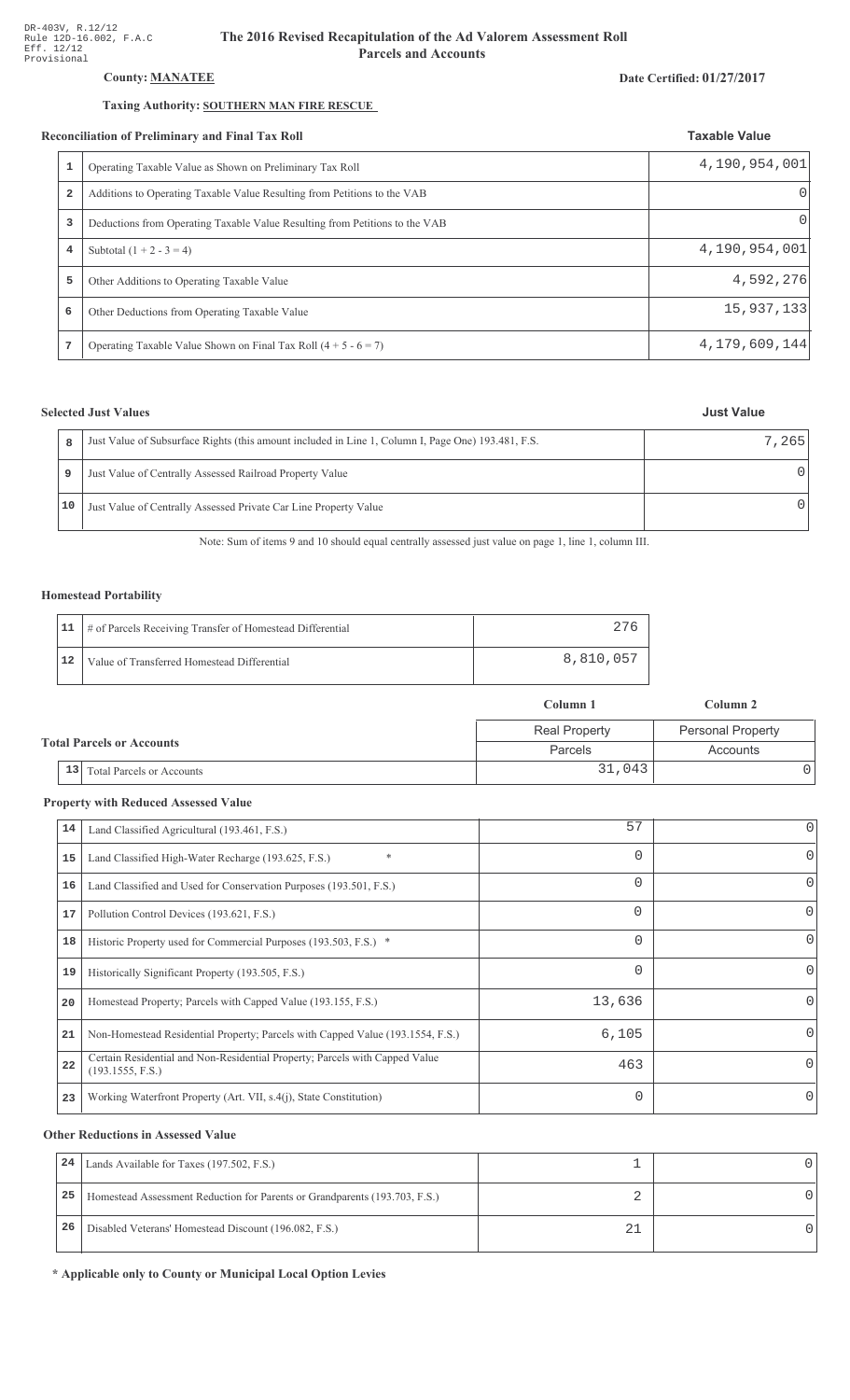Value Data<br>County: MANATEE Taxing Authority: **EAST MANATEE FIRE RESCUE** County: **MANATEE** 

Date Certified: 01/27/2017

| Check one of the following:<br>County                                                                                      |                                                            |                      |                                       |                             |
|----------------------------------------------------------------------------------------------------------------------------|------------------------------------------------------------|----------------------|---------------------------------------|-----------------------------|
| Municipality<br>x Independent Special District<br><b>School District</b>                                                   | Column I                                                   | Column II            | Column III                            | <b>Column IV</b>            |
| Separate Reports for MSTUs, Dependent Districts and<br><b>Just Value</b><br>Water Management Basins are not required       | <b>Real Property Including</b><br><b>Subsurface Rights</b> | Personal<br>Property | <b>Centrally Assessed</b><br>Property | <b>Total Property</b>       |
| 1 Just Value $(193.011, F.S.)$                                                                                             | 9,916,338,662                                              | $\mathbf 0$          | $\mathbf 0$                           | $9,916,338,662$ 1           |
| Just Value of All Property in the Following Categories                                                                     |                                                            |                      |                                       |                             |
| 2 Just Value of Land Classified Agricultural (193.461, F.S.)                                                               | 264, 927, 669                                              | 0                    | $\Omega$                              | $264,927,669$ <sup>2</sup>  |
| 3 Just Value of Land Classified High-Water Recharge (193.625, F.S.)                                                        | Ω                                                          | 0                    | 0                                     | 0 3                         |
| Just Value of Land Classified and Used for Conservation Purposes                                                           | $\cap$                                                     | $\Omega$             | $\Omega$                              | $0 \mid 4$                  |
| (193.501, F.S.)                                                                                                            |                                                            |                      |                                       |                             |
| Just Value of Pollution Control Devices (193.621, F.S.)<br>5                                                               | Ω                                                          | 0                    | 0                                     | $0\vert 5$                  |
| 6<br>Just Value of Historic Property used for Commercial Purposes                                                          | $\cap$                                                     | 0                    | 0                                     | 0 6                         |
| (193.503, F.S.)<br>7 Just Value of Historically Significant Property (193.505, F.S.)                                       |                                                            | 0                    | 0                                     | 0 <sub>7</sub>              |
| Just Value of Homestead Property (193.155, F.S.)<br>8                                                                      | 5, 525, 111, 276                                           | 0                    | 0                                     | $5,525,111,276$ 8           |
| 9 Just Value of Non-Homestead Residential Property (193.1554, F.S.)                                                        | 2,761,293,293                                              | $\mathbf 0$          | 0                                     | 2, 761, 293, 293 9          |
| 10 Just Value of Certain Residential and Non-Residential Property                                                          |                                                            | 0                    | 0                                     | $1,365,006,424$ 10          |
| (193.1555, F.S.)                                                                                                           | 1,365,006,424                                              |                      |                                       |                             |
| 11 Just Value of Working Waterfront Property<br>(Art. VII, s.4(j), State Constitution)                                     |                                                            | 0                    | 0                                     | 0 11                        |
| <b>Assessed Value of Differentials</b>                                                                                     |                                                            |                      |                                       |                             |
| Homestead Assessment Differential: Just Value Minus Capped                                                                 | 1,023,006,349                                              | $\mathbf 0$          | $\mathbf 0$                           | $1,023,006,349$ 12          |
| Value (193.155, F.S.)                                                                                                      |                                                            |                      |                                       |                             |
| 13 Nonhomestead Residential Property Differential: Just Value<br>Minus Capped Value (193.1554, F.S.)                       | 77, 451, 274                                               | $\mathbf 0$          | $\Omega$                              | 77, 451, 274 13             |
| 14 Certain Res. and Nonres. Real Property differential: Just Value                                                         |                                                            | $\mathbf{0}$         | $\mathbf 0$                           | 31, 238, 639 14             |
| Minus Capped Value (193.1555, F.S.)                                                                                        | 31,238,639                                                 |                      |                                       |                             |
| Assessed Value of All Property in the Following Categories                                                                 |                                                            |                      |                                       |                             |
| 15 Assessed Value of Land Classified Agricultural (193.461, F.S.)                                                          | 9,634,974                                                  | $\mathbf 0$          | 0                                     | 9,634,974 15                |
| 16 Assessed Value of Land Classified High-Water Recharge<br>(193.625, F.S.)                                                |                                                            | $\mathbf 0$          | $\cap$                                | 016                         |
| 17 Assessed Value of Land Classified and used for Conservation                                                             |                                                            |                      |                                       |                             |
| Purposes (193.501, F.S.)                                                                                                   | $\bigcap$                                                  | $\mathbf 0$          | $\Omega$                              | 017                         |
| 18 Assessed Value of Pollution Control Devices (193.621, F.S.)                                                             | $\mathbf{0}$                                               | $\mathbf 0$          | $\Omega$                              | 0 18                        |
| 19 Assessed Value of Historic Property used for Commercial                                                                 | $\bigcap$                                                  | $\mathbf 0$          | $\cap$                                | 0 19                        |
| Purposes (193.503, F.S.)                                                                                                   |                                                            |                      |                                       |                             |
| 20 Assessed Value of Historically Significant Property (193.505, F.S.)                                                     |                                                            | $\mathbf{0}$         |                                       | 0 20                        |
| 21 Assessed Value of Homestead Property (193.155, F.S.)                                                                    | 4,502,104,927                                              | 0                    |                                       | $4,502,104,927$ 21          |
| 22 Assessed Value of Non-Homestead Residential Property<br>(193.1554, F.S.)                                                | 2,683,842,019                                              | $\Omega$             | $\Omega$                              | 2,683,842,019 22            |
| 23 Assessed Value of Certain Residential and Non-Residential                                                               | 1,333,767,785                                              | $\mathbf{0}$         | $\Omega$                              | 1,333,767,785 23            |
| Property (193.1555, F.S.)                                                                                                  |                                                            |                      |                                       |                             |
| 24 Assessed Value of Working Waterfront Property<br>(Art. VII, s.4(j), State Constitution)                                 | $\cap$                                                     | 0                    | $\mathbf 0$                           | 0 24                        |
| <b>Total Assessed Value</b>                                                                                                |                                                            |                      |                                       |                             |
| 25 Total Assessed Value                                                                                                    | 8,529,349,705                                              | 0                    | 0                                     | 8, 529, 349, 705 25         |
| [Line 1 minus $(2 \text{ through } 11)$ plus $(15 \text{ through } 24)$ ]                                                  |                                                            |                      |                                       |                             |
| <b>Exemptions</b>                                                                                                          |                                                            |                      |                                       |                             |
| 26 \$25,000 Homestead Exemption $(196.031(1)(a), F.S.)$                                                                    | 431,622,031                                                | $\mathbb O$          | $\Omega$                              | 431, 622, 031 26            |
| $27$ Additional \$25,000 Homestead Exemption (196.031(1)(b), F.S.)                                                         | 423,108,628                                                | $\overline{0}$       | $\overline{0}$                        | $423,108,628$ <sub>27</sub> |
| 28 Additional Homestead Exemption Age 65 & Older up to<br>\$50,000 (196.075, F.S.)                                         | Ω                                                          | $\mathbf 0$          | $\mathbf{0}$                          | 0 <sub>28</sub>             |
| 29 Tangible Personal Property \$25,000 Exemption (196.183, F.S.)                                                           |                                                            | $\overline{0}$       | $\Omega$                              | $\overline{0}$ 29           |
| 30 Governmental Exemption (196.199, 196.1993, F.S.)                                                                        | 158,056,403                                                | $\mathbf 0$          | $\mathbf{0}$                          | 158,056,403 30              |
| 31 Institutional Exemptions - Charitable, Religious, Scientific,                                                           | 155,068,406                                                | $\mathbf 0$          |                                       | 155,068,406 31              |
| Literary, Educational (196.196, 196.197, 196.1975, 196.1977,<br>196.1978, 196.198, 196.1983, 196.1985, 196.1986, 196.1987, |                                                            |                      |                                       |                             |
| 196.1999, 196.2001, 196.2002, F.S.)                                                                                        |                                                            |                      |                                       |                             |
| 32 Widows / Widowers Exemption (196.202, F.S.)                                                                             | 650,000                                                    | $\overline{0}$       | $\mathbf{0}$                          | $650,000$ 32                |
| 33 Disability / Blind Exemptions                                                                                           | 40,079,723                                                 | $\mathbf 0$          | $\Omega$                              | 40,079,723 33               |
| (196.081, 196.091, 196.101, 196.202, 196.24, F.S.)<br>Land Dedicated in Perpetuity for Conservation Purposes               |                                                            |                      |                                       |                             |
| 34<br>(196.26, F.S)                                                                                                        | 0                                                          | $\mathbb O$          | $\mathbf{0}$                          | 0 34                        |
| Historic Property Exemption (196.1961, 196.1997,<br>35                                                                     | Ω                                                          | $\mathbf 0$          | $\mathbf{0}$                          | $0\overline{35}$            |
| 196.1998, F.S.)<br>36 Econ. Dev. Exemption (196.1995, F.S.), Licensed Child Care                                           | O                                                          | $\mathbf 0$          | $\Omega$                              | $\overline{0}$ 36           |
| Facility in Ent. Zone (196.095, F.S.)                                                                                      |                                                            |                      |                                       |                             |
| 37 Lands Available for Taxes (197.502, F.S.)                                                                               | $\Omega$                                                   | $\mathbf 0$          | $\mathbf{0}$                          | $\overline{0}$<br>37        |
| 38 Homestead Assessment Reduction for Parents or Grandparents<br>(193.703, F.S.)                                           | 430,858                                                    | $\mathbf 0$          | $\Omega$                              | 430,858 38                  |
| pisabled Veterans' Homestead Discount (196.082, F.S.)                                                                      | 5, 423, 151                                                | $\mathbb O$          | 0                                     | $\overline{5,423,151}$ 39   |
| 40 Deployed Service Member's Homestead Exemption (196.173, F.S.)                                                           | 169,608                                                    | $\circ$              | $\mathbf 0$                           | $169,608$ 40                |
| 41 Additional Homestead Exemption Age 65 and Older & 25 yr                                                                 | O                                                          | $\mathbb O$          | $\mathbf{0}$                          | $\sqrt{41}$                 |
| Residence (196.075, F.S.)                                                                                                  |                                                            |                      |                                       |                             |
| <b>Total Exempt Value</b>                                                                                                  |                                                            |                      |                                       |                             |
| 42 Total Exempt Value (add 26 through 41)<br><b>Total Taxable Value</b>                                                    | 1,214,608,808                                              | $\mathsf{O}\xspace$  | 0                                     | 1, 214, 608, 808 42         |
| 43 Total Taxable Value (25 minus 42)                                                                                       | 7, 314, 740, 897                                           | $\mathsf{O}\xspace$  | $\mathsf{O}\xspace$                   | 7, 314, 740, 897 43         |
|                                                                                                                            |                                                            |                      |                                       |                             |

\* Applicable only to County or Municipal Local Option Levies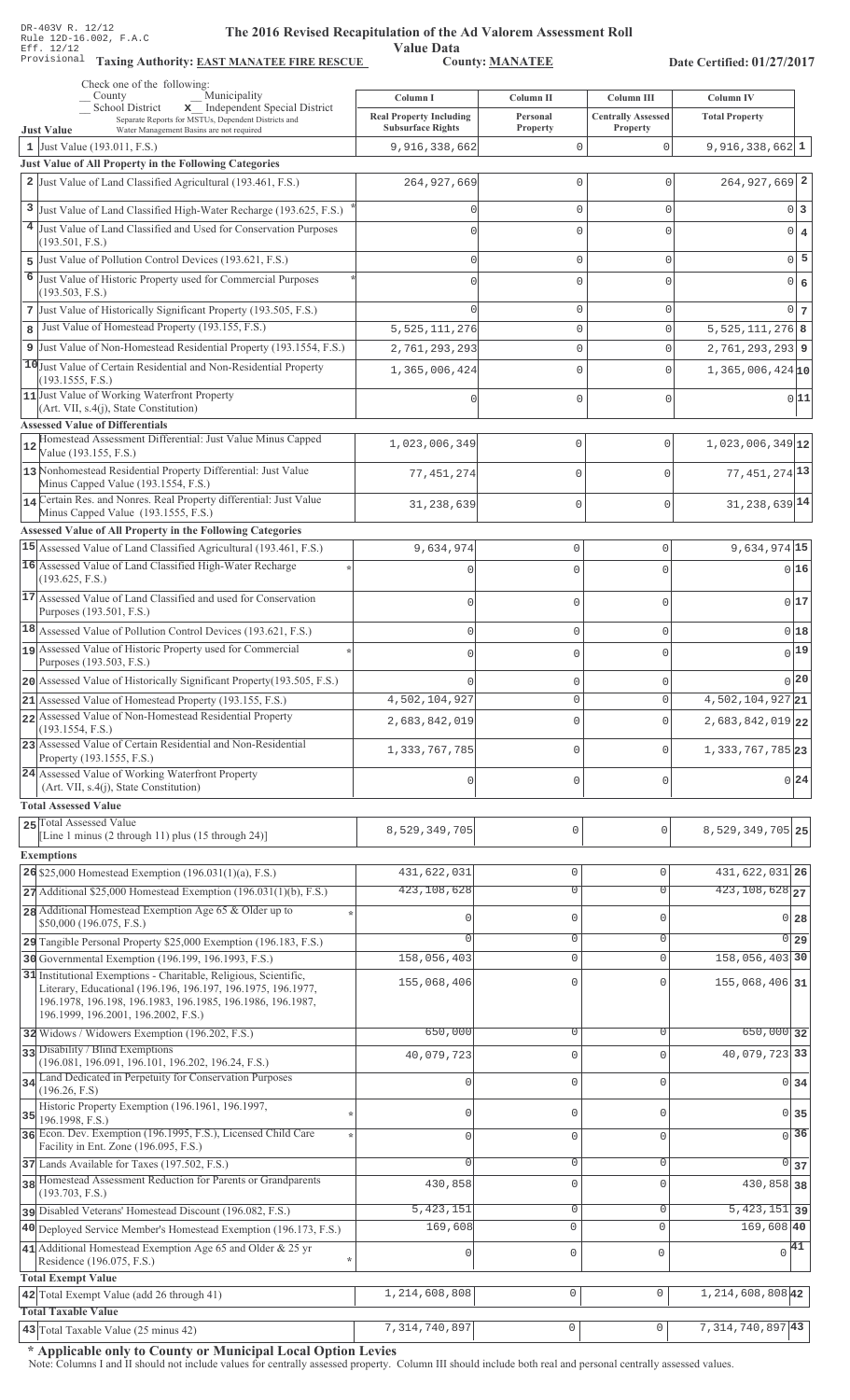# County: **MANATEE**

### Taxing Authority: **EAST MANATEE FIRE RESCUE**

#### Reconciliation of Preliminary and Final Tax Roll

| conciliation of Preliminary and Final Tax Roll |                                                                             | <b>Taxable Value</b> |  |
|------------------------------------------------|-----------------------------------------------------------------------------|----------------------|--|
|                                                | Operating Taxable Value as Shown on Preliminary Tax Roll                    | 7,330,942,526        |  |
| $\overline{a}$                                 | Additions to Operating Taxable Value Resulting from Petitions to the VAB    |                      |  |
| 3                                              | Deductions from Operating Taxable Value Resulting from Petitions to the VAB | 313,436              |  |
| 4                                              | Subtotal $(1 + 2 - 3 = 4)$                                                  | 7,330,629,090        |  |
| 5                                              | Other Additions to Operating Taxable Value                                  | 11,848,906           |  |
| 6                                              | Other Deductions from Operating Taxable Value                               | 27,737,099           |  |
|                                                | Operating Taxable Value Shown on Final Tax Roll $(4 + 5 - 6 = 7)$           | 7, 314, 740, 897     |  |

# **Selected Just Values**

|    | Just Value of Subsurface Rights (this amount included in Line 1, Column I, Page One) 193.481, F.S. | 21,832 |
|----|----------------------------------------------------------------------------------------------------|--------|
| 9  | Just Value of Centrally Assessed Railroad Property Value                                           |        |
| 10 | Just Value of Centrally Assessed Private Car Line Property Value                                   |        |

Note: Sum of items 9 and 10 should equal centrally assessed just value on page 1, line 1, column III.

### Homestead Portability

|    | 11   # of Parcels Receiving Transfer of Homestead Differential | 644        |
|----|----------------------------------------------------------------|------------|
| 12 | Value of Transferred Homestead Differential                    | 29,100,657 |

|                                        | Column 1             | Column 2                 |
|----------------------------------------|----------------------|--------------------------|
|                                        | <b>Real Property</b> | <b>Personal Property</b> |
| <b>Total Parcels or Accounts</b>       | Parcels              | Accounts                 |
| 13<br><b>Total Parcels or Accounts</b> | 35,078               |                          |

#### **Property with Reduced Assessed Value**

| 14 | Land Classified Agricultural (193.461, F.S.)                                                    | 299      | 0            |
|----|-------------------------------------------------------------------------------------------------|----------|--------------|
| 15 | $\ast$<br>Land Classified High-Water Recharge (193.625, F.S.)                                   | $\Omega$ | 0            |
| 16 | Land Classified and Used for Conservation Purposes (193.501, F.S.)                              | $\Omega$ | O            |
| 17 | Pollution Control Devices (193.621, F.S.)                                                       | $\Omega$ | 0            |
| 18 | Historic Property used for Commercial Purposes (193.503, F.S.) *                                | $\Omega$ | 0            |
| 19 | Historically Significant Property (193.505, F.S.)                                               | $\Omega$ | 0            |
| 20 | Homestead Property; Parcels with Capped Value (193.155, F.S.)                                   | 15,512   |              |
| 21 | Non-Homestead Residential Property; Parcels with Capped Value (193.1554, F.S.)                  | 4,256    | <sup>o</sup> |
| 22 | Certain Residential and Non-Residential Property; Parcels with Capped Value<br>(193.1555, F.S.) | 358      | 0            |
| 23 | Working Waterfront Property (Art. VII, s.4(j), State Constitution)                              | $\Omega$ | 0            |

#### **Other Reductions in Assessed Value**

| 24 | Lands Available for Taxes (197.502, F.S.)                                  |    |  |
|----|----------------------------------------------------------------------------|----|--|
| 25 | Homestead Assessment Reduction for Parents or Grandparents (193.703, F.S.) |    |  |
| 26 | Disabled Veterans' Homestead Discount (196.082, F.S.)                      | 38 |  |

\* Applicable only to County or Municipal Local Option Levies

#### Date Certified: 01/27/2017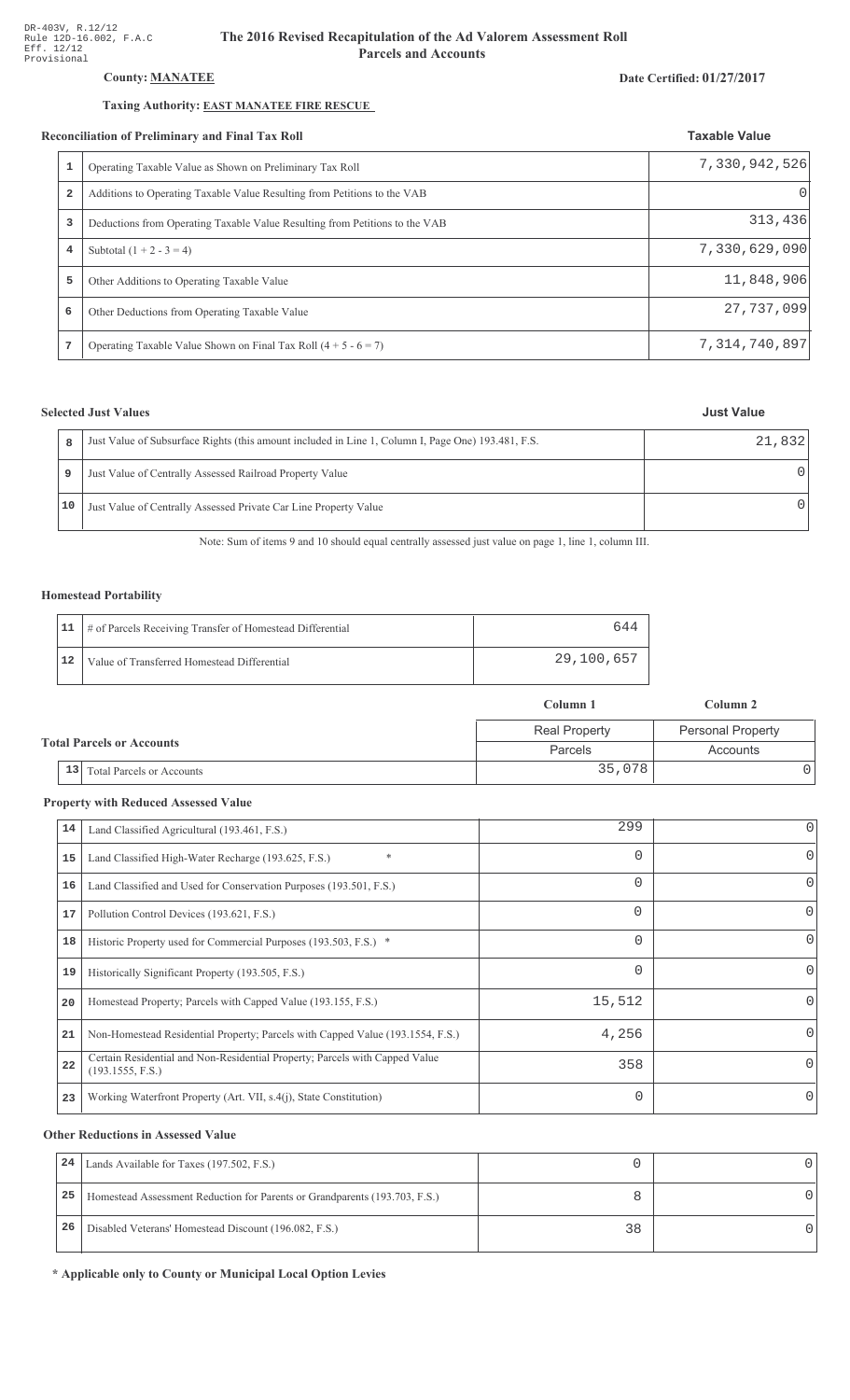Value Data<br>County: MANATEE Taxing Authority: **MOSQUITO CONTROL DISTRICT** County: **MANATEE** 

Date Certified: 01/27/2017

|    | Check one of the following:<br>Municipality<br>County                                                                                                                     | Column I                                                   | Column II            | Column III                            | Column IV                      |
|----|---------------------------------------------------------------------------------------------------------------------------------------------------------------------------|------------------------------------------------------------|----------------------|---------------------------------------|--------------------------------|
|    | x Independent Special District<br>School District<br>Separate Reports for MSTUs, Dependent Districts and<br><b>Just Value</b><br>Water Management Basins are not required | <b>Real Property Including</b><br><b>Subsurface Rights</b> | Personal<br>Property | <b>Centrally Assessed</b><br>Property | <b>Total Property</b>          |
|    | 1 Just Value (193.011, F.S.)                                                                                                                                              | 39, 441, 841, 707                                          | 3,105,006,660        | 8,385,758                             | $42,555,234,125$ 1             |
|    | Just Value of All Property in the Following Categories                                                                                                                    |                                                            |                      |                                       |                                |
|    | 2 Just Value of Land Classified Agricultural (193.461, F.S.)                                                                                                              | 1, 134, 411, 360                                           | 0                    | $\mathbf{0}$                          | $1,134,411,360$ 2              |
|    | 3 Just Value of Land Classified High-Water Recharge (193.625, F.S.)                                                                                                       |                                                            | 0                    | $\mathbf{0}$                          | 0 3                            |
|    | 4 Just Value of Land Classified and Used for Conservation Purposes                                                                                                        |                                                            | 0                    | $\Omega$                              | 0 4                            |
|    | (193.501, F.S.)                                                                                                                                                           |                                                            |                      |                                       |                                |
|    | 5 Just Value of Pollution Control Devices (193.621, F.S.)                                                                                                                 | 73,280                                                     | 267,101,784          | $\mathbf{0}$                          | $267, 175, 064$ 5              |
| 6  | Just Value of Historic Property used for Commercial Purposes<br>(193.503, F.S.)                                                                                           |                                                            | 0                    | $\Omega$                              | 0 6                            |
|    | 7 Just Value of Historically Significant Property (193.505, F.S.)                                                                                                         |                                                            | 0                    | $\mathbf{0}$                          | 0 <sub>7</sub>                 |
| 8  | Just Value of Homestead Property (193.155, F.S.)                                                                                                                          | 18,003,388,800                                             | 0                    | $\mathbf 0$                           | $18,003,388,800$ 8             |
|    | 9 Just Value of Non-Homestead Residential Property (193.1554, F.S.)                                                                                                       | 12, 478, 779, 129                                          | 0                    | $\mathbf 0$                           | $12,478,779,129$ 9             |
|    | 10 Just Value of Certain Residential and Non-Residential Property                                                                                                         | 7,825,262,418                                              | $\mathbb O$          | 5,236,986                             | $7,830,499,404$ 10             |
|    | (193.1555, F.S.)                                                                                                                                                          |                                                            |                      |                                       |                                |
|    | 11 Just Value of Working Waterfront Property<br>(Art. VII, s.4(j), State Constitution)                                                                                    |                                                            | 0                    | $\mathbf{0}$                          | 0 11                           |
|    | <b>Assessed Value of Differentials</b>                                                                                                                                    |                                                            |                      |                                       |                                |
| 12 | Homestead Assessment Differential: Just Value Minus Capped<br>Value (193.155, F.S.)                                                                                       | 3,830,627,568                                              | 0                    | $\Omega$                              | 3,830,627,568 12               |
|    | 13 Nonhomestead Residential Property Differential: Just Value                                                                                                             | 628,862,879                                                | 0                    | $\Omega$                              | 628, 862, 879 13               |
|    | Minus Capped Value (193.1554, F.S.)<br>14 Certain Res. and Nonres. Real Property differential: Just Value                                                                 |                                                            |                      |                                       |                                |
|    | Minus Capped Value (193.1555, F.S.)                                                                                                                                       | 372,765,983                                                | $\mathbf{0}$         | $\Omega$                              | 372, 765, 983 14               |
|    | Assessed Value of All Property in the Following Categories                                                                                                                |                                                            |                      |                                       |                                |
|    | 15 Assessed Value of Land Classified Agricultural (193.461, F.S.)                                                                                                         | 134, 281, 711                                              | $\mathbf 0$          | $\mathbf 0$                           | 134, 281, 711 15               |
|    | 16 Assessed Value of Land Classified High-Water Recharge<br>(193.625, F.S.)                                                                                               |                                                            | $\Omega$             | $\Omega$                              | 016                            |
|    | 17 Assessed Value of Land Classified and used for Conservation                                                                                                            | $\Omega$                                                   | $\mathbf{0}$         | $\overline{0}$                        | 017                            |
|    | Purposes (193.501, F.S.)                                                                                                                                                  |                                                            |                      |                                       |                                |
|    | 18 Assessed Value of Pollution Control Devices (193.621, F.S.)                                                                                                            | 73,280                                                     | 12,840,454           | 0                                     | 12, 913, 734 18                |
|    | 19 Assessed Value of Historic Property used for Commercial<br>Purposes (193.503, F.S.)                                                                                    |                                                            | $\Omega$             | $\Omega$                              | 0 19                           |
|    | 20 Assessed Value of Historically Significant Property (193.505, F.S.)                                                                                                    |                                                            | $\mathbf 0$          | 0                                     | 0 20                           |
|    | 21 Assessed Value of Homestead Property (193.155, F.S.)                                                                                                                   | 14, 172, 761, 232                                          | 0                    | $\mathbb O$                           | 14, 172, 761, 232 21           |
|    | 22 Assessed Value of Non-Homestead Residential Property                                                                                                                   | 11,849,916,250                                             | $\mathbf{0}$         | $\mathbf 0$                           | $11,849,916,250$  22           |
|    | (193.1554, F.S.)<br>23 Assessed Value of Certain Residential and Non-Residential                                                                                          | 7,452,496,435                                              | $\mathbf 0$          | 5,236,986                             | 7, 457, 733, 421 23            |
|    | Property (193.1555, F.S.)<br>24 Assessed Value of Working Waterfront Property                                                                                             |                                                            |                      |                                       |                                |
|    | (Art. VII, s.4(j), State Constitution)                                                                                                                                    |                                                            | $\mathbf 0$          | $\Omega$                              | 0 24                           |
|    | <b>Total Assessed Value</b>                                                                                                                                               |                                                            |                      |                                       |                                |
|    | 25 Total Assessed Value<br>[Line 1 minus (2 through 11) plus (15 through 24)]                                                                                             | 33,609,455,628                                             | 2,850,745,330        | 8,385,758                             | 36, 468, 586, 716 25           |
|    | <b>Exemptions</b>                                                                                                                                                         |                                                            |                      |                                       |                                |
|    | 26 \$25,000 Homestead Exemption (196.031(1)(a), F.S.)                                                                                                                     | 2,009,003,611                                              | $\mathbf 0$          | $\Omega$                              | $2,009,003,611$ 26             |
|    | $27$ Additional \$25,000 Homestead Exemption (196.031(1)(b), F.S.)                                                                                                        | 1,678,642,984                                              | $\overline{0}$       | $\overline{0}$                        | $1,678,642,984$ <sub>27</sub>  |
|    | 28 Additional Homestead Exemption Age 65 & Older up to                                                                                                                    |                                                            | $\Omega$             |                                       | $0$ 28                         |
|    | \$50,000 (196.075, F.S.)                                                                                                                                                  |                                                            | 143, 489, 766        | 929,154                               | 144, 418, 920 29               |
|    | 29 Tangible Personal Property \$25,000 Exemption (196.183, F.S.)<br>30 Governmental Exemption (196.199, 196.1993, F.S.)                                                   | 1,102,203,607                                              | 6,843,753            | $\Omega$                              | 1,109,047,360 30               |
|    | 31 Institutional Exemptions - Charitable, Religious, Scientific,                                                                                                          |                                                            |                      |                                       |                                |
|    | Literary, Educational (196.196, 196.197, 196.1975, 196.1977,<br>196.1978, 196.198, 196.1983, 196.1985, 196.1986, 196.1987,<br>196.1999, 196.2001, 196.2002, F.S.)         | 717,109,292                                                | 23,556,347           |                                       | 740,665,639 31                 |
|    | 32 Widows / Widowers Exemption (196.202, F.S.)                                                                                                                            | 4,911,019                                                  | 35,010               | $\Omega$                              | 4,946,029 32                   |
|    | 33 Disability / Blind Exemptions                                                                                                                                          | 157,469,083                                                | 33,925               | $\Omega$                              | 157,503,008 33                 |
|    | (196.081, 196.091, 196.101, 196.202, 196.24, F.S.)<br>34 Land Dedicated in Perpetuity for Conservation Purposes                                                           |                                                            |                      |                                       |                                |
|    | (196.26, F.S)                                                                                                                                                             |                                                            | 0                    | $\cap$                                | 0 34                           |
| 35 | Historic Property Exemption (196.1961, 196.1997,<br>196.1998, F.S.)                                                                                                       | 0                                                          | 0                    | $\Omega$                              | 0 35                           |
|    | 36 Econ. Dev. Exemption (196.1995, F.S.), Licensed Child Care<br>Facility in Ent. Zone (196.095, F.S.)                                                                    | $\cap$                                                     | $\mathbf 0$          | $\mathbf 0$                           | $\overline{0}$ 36              |
|    | 37 Lands Available for Taxes (197.502, F.S.)                                                                                                                              | 2,218,274                                                  | $\mathsf{O}\xspace$  | 0                                     | $\overline{2,218,274}$ 37      |
|    | 38 Homestead Assessment Reduction for Parents or Grandparents                                                                                                             | 572,710                                                    | $\mathbf{0}$         | $\mathbf 0$                           | $572, 710$ 38                  |
|    | (193.703, F.S.)<br>pisabled Veterans' Homestead Discount (196.082, F.S.)                                                                                                  | 11,083,222                                                 | $\mathbf 0$          | $\mathbf 0$                           | $11,083,222$ 39                |
|    | 40 Deployed Service Member's Homestead Exemption (196.173, F.S.)                                                                                                          | 572,811                                                    | $\circ$              | $\Omega$                              | 572, 811   40                  |
|    | 41 Additional Homestead Exemption Age 65 and Older & 25 yr                                                                                                                |                                                            |                      |                                       | $\sqrt{41}$                    |
|    | Residence (196.075, F.S.)                                                                                                                                                 | 0                                                          | $\mathbf 0$          | $\mathbf 0$                           |                                |
|    | <b>Total Exempt Value</b>                                                                                                                                                 |                                                            |                      |                                       |                                |
|    | 42 Total Exempt Value (add 26 through 41)<br><b>Total Taxable Value</b>                                                                                                   | 5,683,786,613                                              | 173,958,801          | 929,154                               | 5,858,674,568 42               |
|    | $\sqrt{43}$ Total Taxable Value (25 minus 42)                                                                                                                             | 27, 925, 669, 015                                          | 2,676,786,529        | 7,456,604                             | $30,609,912,148$ <sup>43</sup> |

\* Applicable only to County or Municipal Local Option Levies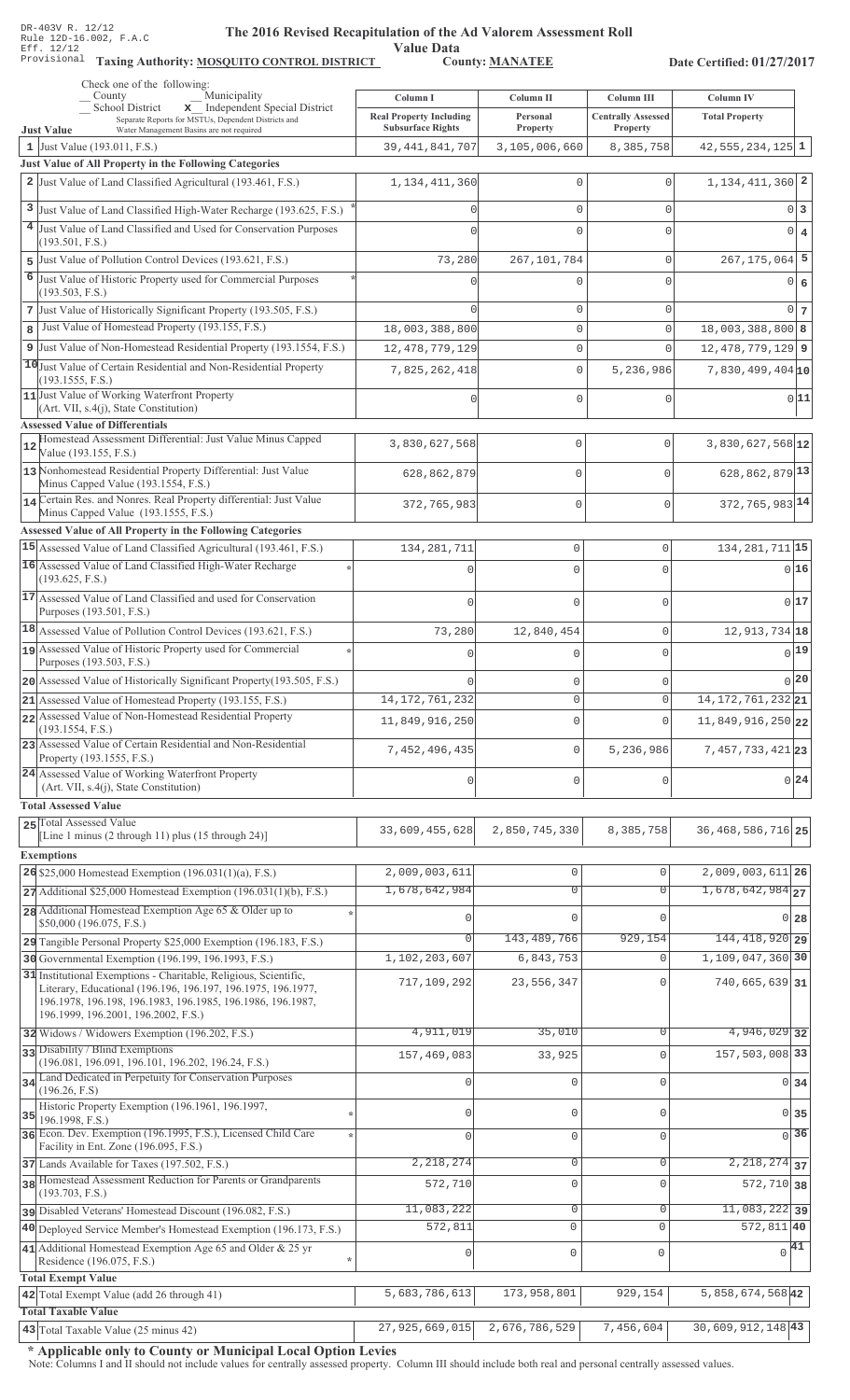# County: **MANATEE**

# Taxing Authority: MOSQUITO CONTROL DISTRICT

#### Reconciliation of Preliminary and Final Tax Roll

| Operating Taxable Value as Shown on Preliminary Tax Roll                    | 30,629,756,922   |
|-----------------------------------------------------------------------------|------------------|
| Additions to Operating Taxable Value Resulting from Petitions to the VAB    | $\left( \right)$ |
| Deductions from Operating Taxable Value Resulting from Petitions to the VAB | 673,940          |
| Subtotal $(1 + 2 - 3 = 4)$                                                  | 30,629,082,982   |
| Other Additions to Operating Taxable Value                                  | 161,675,696      |
| Other Deductions from Operating Taxable Value                               | 180,846,530      |
| Operating Taxable Value Shown on Final Tax Roll $(4 + 5 - 6 = 7)$           | 30,609,912,148   |
|                                                                             |                  |

# **Selected Just Values**

|    | Just Value of Subsurface Rights (this amount included in Line 1, Column I, Page One) 193.481, F.S. | 973.734   |
|----|----------------------------------------------------------------------------------------------------|-----------|
|    | Just Value of Centrally Assessed Railroad Property Value                                           | 6,520,692 |
| 10 | Just Value of Centrally Assessed Private Car Line Property Value                                   | 1,865,066 |

Note: Sum of items 9 and 10 should equal centrally assessed just value on page 1, line 1, column III.

### Homestead Portability

|    | 11   # of Parcels Receiving Transfer of Homestead Differential | 2.077      |
|----|----------------------------------------------------------------|------------|
| 12 | Value of Transferred Homestead Differential                    | 75,840,612 |

|                                  |                                        | Column 1             | Column 2                 |  |
|----------------------------------|----------------------------------------|----------------------|--------------------------|--|
|                                  |                                        | <b>Real Property</b> | <b>Personal Property</b> |  |
| <b>Total Parcels or Accounts</b> |                                        | Parcels              | Accounts                 |  |
|                                  | 13<br><b>Total Parcels or Accounts</b> | 178,233              | 27,368                   |  |

#### **Property with Reduced Assessed Value**

| 14 | Land Classified Agricultural (193.461, F.S.)                                                    | 2,356    |          |
|----|-------------------------------------------------------------------------------------------------|----------|----------|
| 15 | $\ast$<br>Land Classified High-Water Recharge (193.625, F.S.)                                   | 0        | $\Omega$ |
| 16 | Land Classified and Used for Conservation Purposes (193.501, F.S.)                              | $\Omega$ | 0        |
| 17 | Pollution Control Devices (193.621, F.S.)                                                       | 1        | 22       |
| 18 | Historic Property used for Commercial Purposes (193.503, F.S.) *                                | 0        | $\Omega$ |
| 19 | Historically Significant Property (193.505, F.S.)                                               | 0        | $\Omega$ |
| 20 | Homestead Property; Parcels with Capped Value (193.155, F.S.)                                   | 74,225   |          |
| 21 | Non-Homestead Residential Property; Parcels with Capped Value (193.1554, F.S.)                  | 36,068   |          |
| 22 | Certain Residential and Non-Residential Property; Parcels with Capped Value<br>(193.1555, F.S.) | 3,599    | $\Omega$ |
| 23 | Working Waterfront Property (Art. VII, s.4(j), State Constitution)                              | $\Omega$ | $\Omega$ |

#### **Other Reductions in Assessed Value**

| 24 | Lands Available for Taxes (197.502, F.S.)                                  |     |  |
|----|----------------------------------------------------------------------------|-----|--|
| 25 | Homestead Assessment Reduction for Parents or Grandparents (193.703, F.S.) |     |  |
| 26 | Disabled Veterans' Homestead Discount (196.082, F.S.)                      | 126 |  |

\* Applicable only to County or Municipal Local Option Levies

# Date Certified: 01/27/2017

**Taxable Value**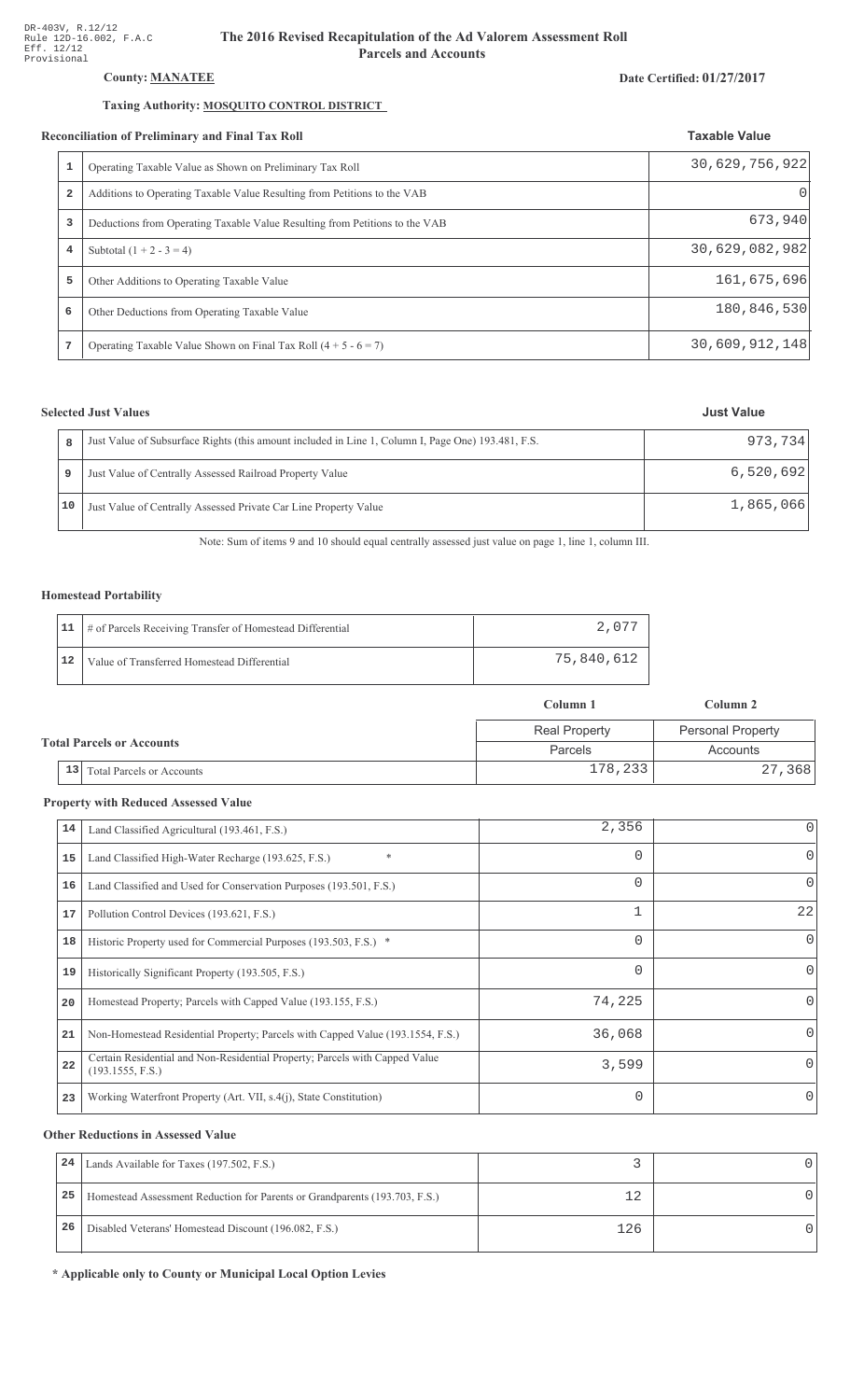Value Data<br>County: MANATEE

Taxing Authority: PALMS OF TERRA CEIA COUNTY: MANATEE

Date Certified: 01/27/2017

| Check one of the following:<br>Municipality<br>County                                                                      | Column I                               | Column II           | Column III                | Column IV                        |  |
|----------------------------------------------------------------------------------------------------------------------------|----------------------------------------|---------------------|---------------------------|----------------------------------|--|
| x Independent Special District<br>School District<br>Separate Reports for MSTUs, Dependent Districts and                   | <b>Real Property Including</b>         | Personal            | <b>Centrally Assessed</b> | <b>Total Property</b>            |  |
| <b>Just Value</b><br>Water Management Basins are not required<br>1 Just Value (193.011, F.S.)                              | <b>Subsurface Rights</b><br>91,428,226 | Property<br>245,913 | Property<br>0             | $91,674,139$ 1                   |  |
| Just Value of All Property in the Following Categories                                                                     |                                        |                     |                           |                                  |  |
| 2 Just Value of Land Classified Agricultural (193.461, F.S.)                                                               | 560,561                                | $\mathbf 0$         | $\mathbf 0$               | $560, 561$ 2                     |  |
| 3 Just Value of Land Classified High-Water Recharge (193.625, F.S.)                                                        |                                        | $\mathbf{0}$        | $\mathbf 0$               | $0\vert 3$                       |  |
| <sup>4</sup> Just Value of Land Classified and Used for Conservation Purposes                                              |                                        | $\mathbf{0}$        | $\Omega$                  |                                  |  |
| (193.501, F.S.)                                                                                                            |                                        |                     |                           | $0 \mid 4$                       |  |
| 5 Just Value of Pollution Control Devices (193.621, F.S.)                                                                  |                                        | $\mathbf{0}$        | $\mathbf 0$               | $0$ 5                            |  |
| 6<br>Just Value of Historic Property used for Commercial Purposes                                                          |                                        | $\mathbf{0}$        | $\Omega$                  | $0 \big  6$                      |  |
| (193.503, F.S.)<br>7 Just Value of Historically Significant Property (193.505, F.S.)                                       |                                        | $\mathbf{0}$        | $\mathbf 0$               | $0\overline{7}$                  |  |
| Just Value of Homestead Property (193.155, F.S.)<br>8                                                                      | 52,858,926                             | $\mathsf{O}\xspace$ | $\mathbf 0$               | $52,858,926$ 8                   |  |
| 9 Just Value of Non-Homestead Residential Property (193.1554, F.S.)                                                        | 37,160,968                             | $\mathbb O$         | $\mathbf 0$               | $37, 160, 968$ 9                 |  |
| 10 Just Value of Certain Residential and Non-Residential Property                                                          | 847,771                                | $\mathbf 0$         | $\Omega$                  | 847,771 10                       |  |
| (193.1555, F.S.)                                                                                                           |                                        |                     |                           |                                  |  |
| 11 Just Value of Working Waterfront Property<br>(Art. VII, s.4(j), State Constitution)                                     |                                        | $\mathbf 0$         | $\mathbf 0$               | 0 11                             |  |
| <b>Assessed Value of Differentials</b>                                                                                     |                                        |                     |                           |                                  |  |
| Homestead Assessment Differential: Just Value Minus Capped<br>12                                                           | 8,324,884                              | 0                   | $\mathbf{0}$              | 8,324,884 12                     |  |
| Value (193.155, F.S.)<br>13 Nonhomestead Residential Property Differential: Just Value                                     |                                        |                     |                           |                                  |  |
| Minus Capped Value (193.1554, F.S.)                                                                                        | 740,114                                | 0                   | $\mathbf{0}$              | 740, 114 13                      |  |
| 14 Certain Res. and Nonres. Real Property differential: Just Value                                                         |                                        | 0                   | $\mathbf 0$               | $0$ <sup>14</sup>                |  |
| Minus Capped Value (193.1555, F.S.)<br>Assessed Value of All Property in the Following Categories                          |                                        |                     |                           |                                  |  |
| 15 Assessed Value of Land Classified Agricultural (193.461, F.S.)                                                          | 9,941                                  | $\mathbf 0$         | 0                         | $9,941$ 15                       |  |
| 16 Assessed Value of Land Classified High-Water Recharge                                                                   | $\Omega$                               | $\mathbf 0$         | O                         | 0 16                             |  |
| (193.625, F.S.)                                                                                                            |                                        |                     |                           |                                  |  |
| 17 Assessed Value of Land Classified and used for Conservation                                                             | $\mathbf{0}$                           | $\mathbf 0$         | 0                         | 0 17                             |  |
| Purposes (193.501, F.S.)<br>$18$ Assessed Value of Pollution Control Devices (193.621, F.S.)                               |                                        |                     |                           | 018                              |  |
| 19 Assessed Value of Historic Property used for Commercial                                                                 | $\mathbf{0}$                           | $\mathbf 0$         | 0                         | $0$ <sup>19</sup>                |  |
| Purposes (193.503, F.S.)                                                                                                   | $\mathbf 0$                            | $\mathbf 0$         | $\Omega$                  |                                  |  |
| 20 Assessed Value of Historically Significant Property (193.505, F.S.)                                                     |                                        | $\mathbf 0$         | U                         | 0 20                             |  |
| 21 Assessed Value of Homestead Property (193.155, F.S.)                                                                    | 44,534,042                             | $\mathbb O$         | 0                         | $\overline{44,534,042}$ 21       |  |
| 22 Assessed Value of Non-Homestead Residential Property<br>(193.1554, F.S.)                                                | 36, 420, 854                           | $\mathbf{0}$        | U                         | 36, 420, 854 22                  |  |
| 23 Assessed Value of Certain Residential and Non-Residential                                                               | 847,771                                | $\mathbf 0$         | O                         |                                  |  |
| Property (193.1555, F.S.)                                                                                                  |                                        |                     |                           | 847,77123                        |  |
| 24 Assessed Value of Working Waterfront Property<br>(Art. VII, s.4(j), State Constitution)                                 | $\theta$                               | $\mathbf 0$         | U                         | 0 24                             |  |
| <b>Total Assessed Value</b>                                                                                                |                                        |                     |                           |                                  |  |
| 25 Total Assessed Value                                                                                                    |                                        |                     |                           |                                  |  |
| [Line 1 minus (2 through 11) plus (15 through 24)]                                                                         | 81,812,608                             | 245,913             | 0                         | 82,058,521 25                    |  |
| <b>Exemptions</b>                                                                                                          |                                        |                     |                           |                                  |  |
| 26 \$25,000 Homestead Exemption $(196.031(1)(a), F.S.)$                                                                    | 7,875,000                              | $\mathbb O$         | $\mathbf 0$               | 7,875,000 26                     |  |
| $27$ Additional \$25,000 Homestead Exemption (196.031(1)(b), F.S.)                                                         | 7,414,335                              | $\overline{0}$      | $\overline{0}$            | $7,414,335$ <sub>27</sub>        |  |
| 28 Additional Homestead Exemption Age 65 & Older up to<br>\$50,000 (196.075, F.S.)                                         | O                                      | $\mathbf{0}$        | $\Omega$                  | $0$ 28                           |  |
| 29 Tangible Personal Property \$25,000 Exemption (196.183, F.S.)                                                           |                                        | 67,223              | $\mathbf 0$               | $67,223$ 29                      |  |
| 30 Governmental Exemption (196.199, 196.1993, F.S.)                                                                        | 2,906                                  | $\mathbf 0$         | $\Omega$                  | 2,906 30                         |  |
| 31 Institutional Exemptions - Charitable, Religious, Scientific,                                                           | 35,000                                 | $\mathbf{0}$        |                           | 35,000 31                        |  |
| Literary, Educational (196.196, 196.197, 196.1975, 196.1977,<br>196.1978, 196.198, 196.1983, 196.1985, 196.1986, 196.1987, |                                        |                     |                           |                                  |  |
| 196.1999, 196.2001, 196.2002, F.S.)                                                                                        |                                        |                     |                           |                                  |  |
| 32 Widows / Widowers Exemption (196.202, F.S.)                                                                             | 41,500                                 | $\overline{0}$      | $\Omega$                  | $41,500$ 32                      |  |
| 33 Disability / Blind Exemptions<br>(196.081, 196.091, 196.101, 196.202, 196.24, F.S.)                                     | 890,940                                | $\mathbf 0$         | $\Omega$                  | 890,940 33                       |  |
| 34 Land Dedicated in Perpetuity for Conservation Purposes                                                                  |                                        | $\mathbb O$         | $\Omega$                  | $0 \overline{\smash{34}}$        |  |
| (196.26, F.S)<br>Historic Property Exemption (196.1961, 196.1997,                                                          |                                        |                     |                           |                                  |  |
| 35<br>196.1998, F.S.)                                                                                                      | U                                      | $\mathbb O$         | $\mathbf 0$               | 0 35                             |  |
| 36 Econ. Dev. Exemption (196.1995, F.S.), Licensed Child Care<br>Facility in Ent. Zone (196.095, F.S.)                     | 0                                      | $\mathbf 0$         | $\mathbf 0$               | $\overline{0}$ 36                |  |
| 37 Lands Available for Taxes (197.502, F.S.)                                                                               | 0                                      | $\mathbf 0$         | 0                         | $0 \overline{\smash{\big)}\ 37}$ |  |
| 38 Homestead Assessment Reduction for Parents or Grandparents                                                              | $\Omega$                               | $\mathbf 0$         | $\mathbf 0$               | 0 38                             |  |
| (193.703, F.S.)                                                                                                            |                                        |                     |                           |                                  |  |
| pisabled Veterans' Homestead Discount (196.082, F.S.)                                                                      | 14,074                                 | $\mathbf 0$         | $\mathbf 0$               | $14,074$ 39                      |  |
| 40 Deployed Service Member's Homestead Exemption (196.173, F.S.)                                                           |                                        | 0                   | $\mathbf 0$               | 0 40                             |  |
| 41 Additional Homestead Exemption Age 65 and Older & 25 yr<br>Residence (196.075, F.S.)                                    | 0                                      | $\mathbf 0$         | $\mathbf 0$               | $\sqrt{41}$                      |  |
| <b>Total Exempt Value</b>                                                                                                  |                                        |                     |                           |                                  |  |
| 42 Total Exempt Value (add 26 through 41)                                                                                  | 16, 273, 755                           | 67,223              | $\mathbf{0}$              | 16, 340, 978 42                  |  |
| <b>Total Taxable Value</b>                                                                                                 |                                        |                     |                           |                                  |  |
| 43 Total Taxable Value (25 minus 42)                                                                                       | 65,538,853                             | 178,690             | $\mathsf{O}\xspace$       | 65, 717, 543 43                  |  |

\* Applicable only to County or Municipal Local Option Levies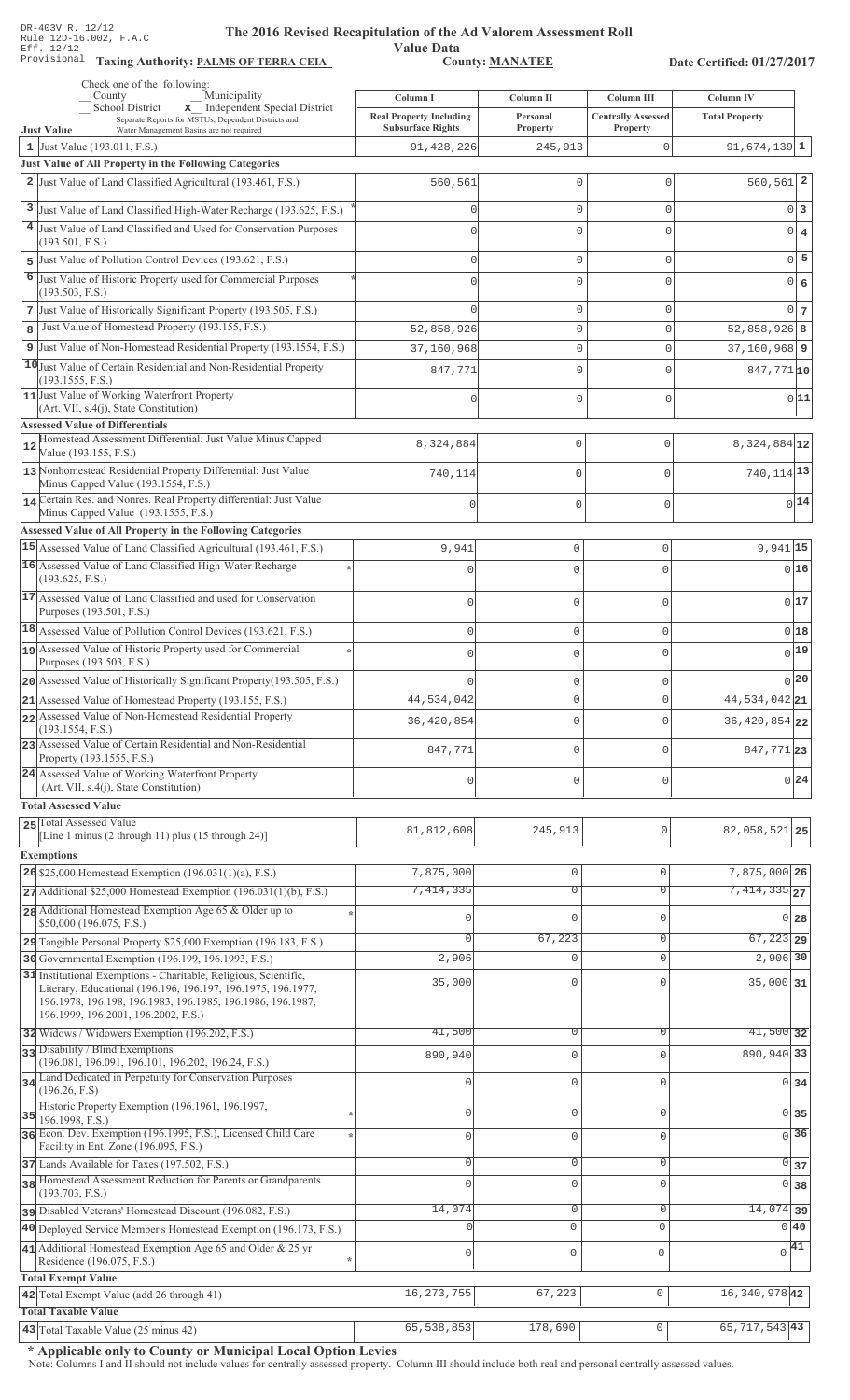# **County: MANATEE**

### Taxing Authority: PALMS OF TERRA CEIA

#### **Reconciliation of Preliminary and Final Tax Roll**

|                         | conciliation of Preliminary and Final Tax Roll                              | <b>Taxable Value</b> |
|-------------------------|-----------------------------------------------------------------------------|----------------------|
| 1                       | Operating Taxable Value as Shown on Preliminary Tax Roll                    | 65,736,960           |
| $\overline{\mathbf{2}}$ | Additions to Operating Taxable Value Resulting from Petitions to the VAB    | 0                    |
| 3                       | Deductions from Operating Taxable Value Resulting from Petitions to the VAB | $\Omega$             |
| 4                       | Subtotal $(1 + 2 - 3 = 4)$                                                  | 65,736,960           |
| 5                       | Other Additions to Operating Taxable Value                                  | 56,283               |
| 6                       | Other Deductions from Operating Taxable Value                               | 75,700               |
|                         | Operating Taxable Value Shown on Final Tax Roll $(4 + 5 - 6 = 7)$           | 65,717,543           |

# **Selected Just Values**

|    | Just Value of Subsurface Rights (this amount included in Line 1, Column I, Page One) 193.481, F.S. |  |
|----|----------------------------------------------------------------------------------------------------|--|
| 9  | Just Value of Centrally Assessed Railroad Property Value                                           |  |
| 10 | Just Value of Centrally Assessed Private Car Line Property Value                                   |  |

Note: Sum of items 9 and 10 should equal centrally assessed just value on page 1, line 1, column III.

### **Homestead Portability**

|    | 11   # of Parcels Receiving Transfer of Homestead Differential |         |
|----|----------------------------------------------------------------|---------|
| 12 | Value of Transferred Homestead Differential                    | 519,114 |

|  |    |                                  | Column 1             | Column 2                 |  |
|--|----|----------------------------------|----------------------|--------------------------|--|
|  |    |                                  | <b>Real Property</b> | <b>Personal Property</b> |  |
|  |    | <b>Total Parcels or Accounts</b> | Parcels              | Accounts                 |  |
|  | 13 | <b>Total Parcels or Accounts</b> | 613                  |                          |  |

# **Property with Reduced Assessed Value**

| 14 | Land Classified Agricultural (193.461, F.S.)                                                    |          | 0        |
|----|-------------------------------------------------------------------------------------------------|----------|----------|
| 15 | *<br>Land Classified High-Water Recharge (193.625, F.S.)                                        | 0        | 0        |
| 16 | Land Classified and Used for Conservation Purposes (193.501, F.S.)                              | 0        |          |
| 17 | Pollution Control Devices (193.621, F.S.)                                                       | 0        | 0        |
| 18 | Historic Property used for Commercial Purposes (193.503, F.S.) *                                | 0        |          |
| 19 | Historically Significant Property (193.505, F.S.)                                               | $\Omega$ | 0        |
| 20 | Homestead Property; Parcels with Capped Value (193.155, F.S.)                                   | 294      | 0        |
| 21 | Non-Homestead Residential Property; Parcels with Capped Value (193.1554, F.S.)                  | 115      | 0        |
| 22 | Certain Residential and Non-Residential Property; Parcels with Capped Value<br>(193.1555, F.S.) | $\Omega$ | $\Omega$ |
| 23 | Working Waterfront Property (Art. VII, s.4(j), State Constitution)                              | $\Omega$ |          |
|    |                                                                                                 |          |          |

### **Other Reductions in Assessed Value**

| 24 | Lands Available for Taxes (197.502, F.S.)                                  |  |
|----|----------------------------------------------------------------------------|--|
| 25 | Homestead Assessment Reduction for Parents or Grandparents (193.703, F.S.) |  |
| 26 | Disabled Veterans' Homestead Discount (196.082, F.S.)                      |  |

\* Applicable only to County or Municipal Local Option Levies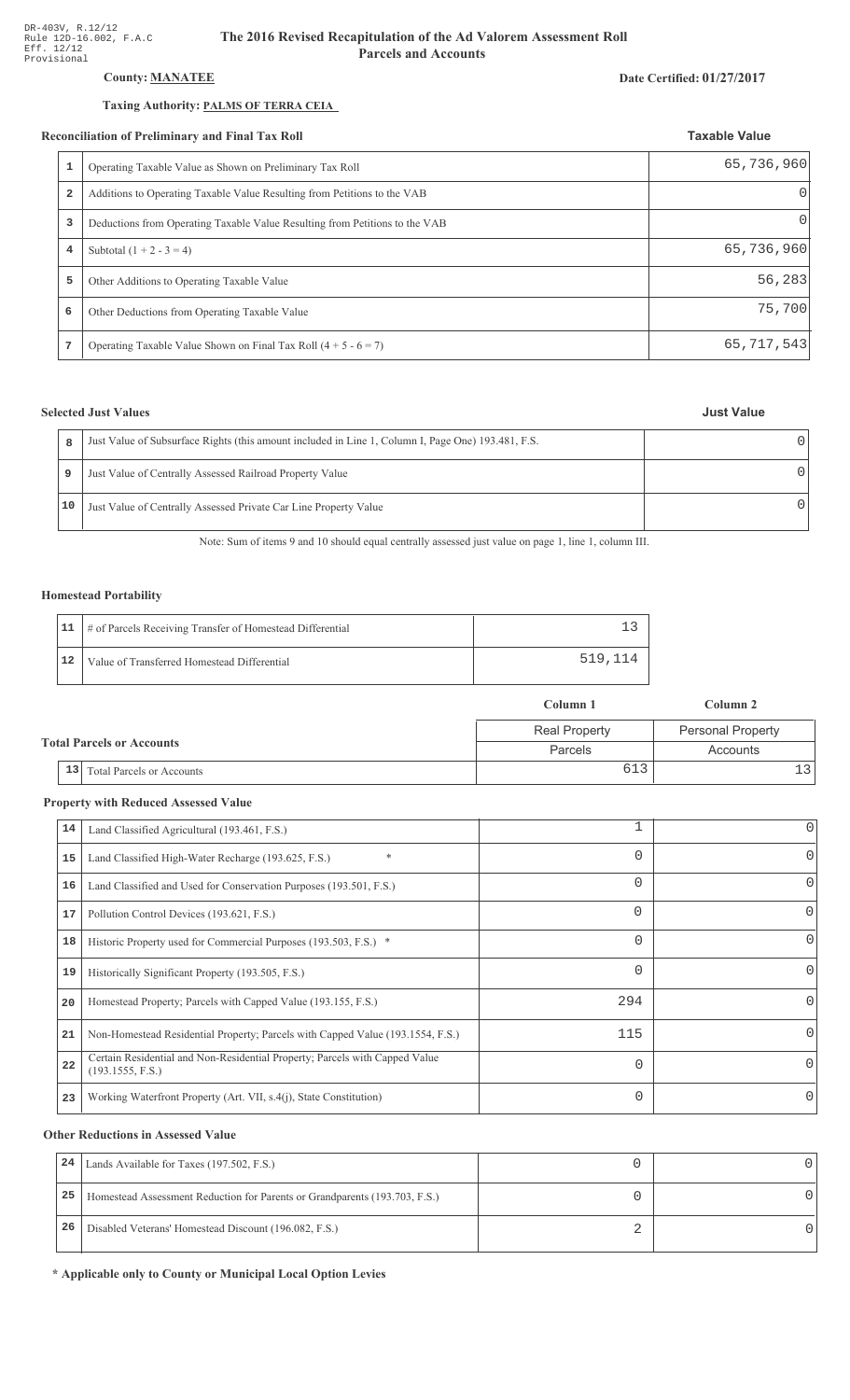Value Data<br>
County: <u>MANATEE</u>

Taxing Authority: SOUTHWEST FLA WATER MGT DIST County: MANATEE

Date Certified: 01/27/2017

|    | Check one of the following:<br>Municipality<br>County                                                                                    | Column I                       | Column II           | Column III                | Column IV                      |
|----|------------------------------------------------------------------------------------------------------------------------------------------|--------------------------------|---------------------|---------------------------|--------------------------------|
|    | School District<br>x Independent Special District<br>Separate Reports for MSTUs, Dependent Districts and                                 | <b>Real Property Including</b> | Personal            | <b>Centrally Assessed</b> | <b>Total Property</b>          |
|    | <b>Just Value</b><br>Water Management Basins are not required                                                                            | <b>Subsurface Rights</b>       | Property            | Property                  |                                |
|    | 1 Just Value (193.011, F.S.)<br>Just Value of All Property in the Following Categories                                                   | 39, 441, 841, 707              | 3,105,006,660       | 8,385,758                 | $42,555,234,125$ 1             |
|    | 2 Just Value of Land Classified Agricultural (193.461, F.S.)                                                                             | 1, 134, 411, 360               | O                   | $\mathbf 0$               | $1,134,411,360$ 2              |
|    |                                                                                                                                          |                                |                     |                           |                                |
| 3  | Just Value of Land Classified High-Water Recharge (193.625, F.S.)                                                                        | $\Omega$                       | $\Omega$            | $\mathbf{0}$              | $0\vert 3$                     |
|    | 4 Just Value of Land Classified and Used for Conservation Purposes<br>(193.501, F.S.)                                                    | $\Omega$                       | $\Omega$            | $\Omega$                  | $0 \mid 4$                     |
| 5  | Just Value of Pollution Control Devices (193.621, F.S.)                                                                                  | 73,280                         | 267, 101, 784       | $\mathsf{O}\xspace$       | $267, 175, 064$ 5              |
| 6  | Just Value of Historic Property used for Commercial Purposes                                                                             |                                | $\Omega$            | $\Omega$                  | 0 6                            |
|    | (193.503, F.S.)                                                                                                                          |                                |                     |                           |                                |
|    | 7 Just Value of Historically Significant Property (193.505, F.S.)<br>Just Value of Homestead Property (193.155, F.S.)                    |                                | $\mathbf 0$         | $\mathbf{0}$              | $0\vert$ 7                     |
| 8  |                                                                                                                                          | 18,003,388,800                 | $\mathbf 0$         | $\mathbf{0}$              | $18,003,388,800$ 8             |
|    | 9 Just Value of Non-Homestead Residential Property (193.1554, F.S.)<br>10 Just Value of Certain Residential and Non-Residential Property | 12, 478, 779, 129              | $\Omega$            | $\Omega$                  | $12,478,779,129$ 9             |
|    | (193.1555, F.S.)                                                                                                                         | 7,825,262,418                  | $\mathbf 0$         | 5,236,986                 | $7,830,499,404$ <sub>10</sub>  |
|    | 11 Just Value of Working Waterfront Property<br>(Art. VII, s.4(j), State Constitution)                                                   |                                | $\Omega$            | $\mathbf{0}$              | 0 11                           |
|    | <b>Assessed Value of Differentials</b>                                                                                                   |                                |                     |                           |                                |
| 12 | Homestead Assessment Differential: Just Value Minus Capped                                                                               | 3,830,627,568                  | 0                   | $\mathbf{0}$              | 3,830,627,568 12               |
|    | Value (193.155, F.S.)                                                                                                                    |                                |                     |                           |                                |
|    | 13 Nonhomestead Residential Property Differential: Just Value<br>Minus Capped Value (193.1554, F.S.)                                     | 628,862,879                    | 0                   | $\cap$                    | 628, 862, 879 13               |
|    | 14 Certain Res. and Nonres. Real Property differential: Just Value                                                                       | 372,765,983                    | 0                   | $\mathbf 0$               | 372, 765, 983 14               |
|    | Minus Capped Value (193.1555, F.S.)                                                                                                      |                                |                     |                           |                                |
|    | Assessed Value of All Property in the Following Categories<br>15 Assessed Value of Land Classified Agricultural (193.461, F.S.)          | 134, 281, 711                  | 0                   | $\mathbf 0$               | 134, 281, 711 15               |
|    | 16 Assessed Value of Land Classified High-Water Recharge                                                                                 |                                | $\Omega$            | $\cap$                    | 0 16                           |
|    | (193.625, F.S.)                                                                                                                          |                                |                     |                           |                                |
|    | 17 Assessed Value of Land Classified and used for Conservation                                                                           |                                | $\bigcap$           | $\Omega$                  | 0 17                           |
|    | Purposes (193.501, F.S.)                                                                                                                 |                                |                     |                           |                                |
|    | 18 Assessed Value of Pollution Control Devices (193.621, F.S.)<br>19 Assessed Value of Historic Property used for Commercial             | 73,280                         | 12,840,454          | $\circ$                   | 12, 913, 734 18                |
|    | Purposes (193.503, F.S.)                                                                                                                 |                                | $\bigcap$           | $\Omega$                  | 0 19                           |
|    | 20 Assessed Value of Historically Significant Property (193.505, F.S.)                                                                   |                                | 0                   | $\mathbf 0$               | 0 20                           |
|    | $21$ Assessed Value of Homestead Property (193.155, F.S.)                                                                                | 14, 172, 761, 232              | $\mathbf 0$         | $\circ$                   | 14, 172, 761, 232 21           |
|    | 22 Assessed Value of Non-Homestead Residential Property<br>(193.1554, F.S.)                                                              | 11,849,916,250                 | $\mathbf 0$         | $\Omega$                  | 11,849,916,250 22              |
|    | 23 Assessed Value of Certain Residential and Non-Residential                                                                             | 7,452,496,435                  | $\mathsf 0$         | 5,236,986                 | 7, 457, 733, 421 23            |
|    | Property (193.1555, F.S.)                                                                                                                |                                |                     |                           |                                |
|    | 24 Assessed Value of Working Waterfront Property<br>(Art. VII, s.4(j), State Constitution)                                               | $\Omega$                       | $\mathbf 0$         | $\Omega$                  | 0 24                           |
|    | <b>Total Assessed Value</b>                                                                                                              |                                |                     |                           |                                |
|    | 25 Total Assessed Value                                                                                                                  | 33,609,455,628                 | 2,850,745,330       | 8,385,758                 | 36, 468, 586, 716 25           |
|    | [Line 1 minus (2 through 11) plus (15 through 24)]                                                                                       |                                |                     |                           |                                |
|    | <b>Exemptions</b><br>26 \$25,000 Homestead Exemption $(196.031(1)(a), F.S.)$                                                             | 2,009,003,611                  | $\mathsf{O}\xspace$ | $\Omega$                  | $2,009,003,611$ 26             |
|    | $27$ Additional \$25,000 Homestead Exemption (196.031(1)(b), F.S.)                                                                       | 1,678,642,984                  | $\overline{0}$      | $\Omega$                  | $1,678,642,984$ <sub>27</sub>  |
|    | 28 Additional Homestead Exemption Age 65 & Older up to                                                                                   |                                |                     |                           |                                |
|    | \$50,000 (196.075, F.S.)                                                                                                                 | $\mathbf 0$                    | $\Omega$            | $\Omega$                  | $0\,$ 28                       |
|    | 29 Tangible Personal Property \$25,000 Exemption (196.183, F.S.)                                                                         | $\mathbf{0}$                   | 143, 489, 766       | 929,154                   | 144, 418, 920 29               |
|    | 30 Governmental Exemption (196.199, 196.1993, F.S.)                                                                                      | 1,102,217,811                  | 6,843,753           | $\Omega$                  | 1,109,061,564 30               |
|    | 31 Institutional Exemptions - Charitable, Religious, Scientific,<br>Literary, Educational (196.196, 196.197, 196.1975, 196.1977,         | 717,095,088                    | 23,556,347          | $\Omega$                  | 740,651,435 31                 |
|    | 196.1978, 196.198, 196.1983, 196.1985, 196.1986, 196.1987,                                                                               |                                |                     |                           |                                |
|    | 196.1999, 196.2001, 196.2002, F.S.)<br>32 Widows / Widowers Exemption (196.202, F.S.)                                                    | 4,911,019                      | 35,010              | 0                         | 4,946,029 32                   |
|    | 33 Disability / Blind Exemptions                                                                                                         |                                |                     |                           |                                |
|    | (196.081, 196.091, 196.101, 196.202, 196.24, F.S.)                                                                                       | 157,469,083                    | 33,925              | $\Omega$                  | 157,503,008 33                 |
|    | 34 Land Dedicated in Perpetuity for Conservation Purposes<br>(196.26, F.S)                                                               | $\mathbf 0$                    | $\mathbf{0}$        | $\Omega$                  | 0 <sub>34</sub>                |
|    | Historic Property Exemption (196.1961, 196.1997,                                                                                         | $\mathbf 0$                    | $\mathbf{0}$        | $\mathbf{0}$              | $0\overline{35}$               |
| 35 | 196.1998, F.S.)<br>36 Econ. Dev. Exemption (196.1995, F.S.), Licensed Child Care                                                         |                                |                     |                           | $\overline{0}$ 36              |
|    | Facility in Ent. Zone (196.095, F.S.)                                                                                                    | $\cap$                         | $\mathbf{0}$        | $\Omega$                  |                                |
|    | 37 Lands Available for Taxes (197.502, F.S.)                                                                                             | 2,218,274                      | $\mathsf{O}\xspace$ | $\mathbf{0}$              | $\overline{2,218,274}$ 37      |
|    | 38 Homestead Assessment Reduction for Parents or Grandparents<br>(193.703, F.S.)                                                         | 572,710                        | $\mathbb O$         | $\mathbf{0}$              | $572, 710$ 38                  |
|    | pisabled Veterans' Homestead Discount (196.082, F.S.)                                                                                    | 11,083,222                     | 0                   | 0                         | $11,083,222$ 39                |
|    | 40 Deployed Service Member's Homestead Exemption (196.173, F.S.)                                                                         | 572,811                        | $\mathbf{0}$        | $\Omega$                  | 572, 811   40                  |
|    | 41 Additional Homestead Exemption Age 65 and Older & 25 yr                                                                               | 0                              | $\mathsf 0$         | $\mathbb O$               | 41<br>$\Omega$                 |
|    | Residence (196.075, F.S.)                                                                                                                |                                |                     |                           |                                |
|    | <b>Total Exempt Value</b><br>42 Total Exempt Value (add 26 through 41)                                                                   | 5,683,786,613                  | 173,958,801         | 929,154                   | 5,858,674,568 42               |
|    | <b>Total Taxable Value</b>                                                                                                               |                                |                     |                           |                                |
|    | 43 Total Taxable Value (25 minus 42)                                                                                                     | 27,925,669,015                 | 2,676,786,529       | 7,456,604                 | $30,609,912,148$ <sup>43</sup> |

\* Applicable only to County or Municipal Local Option Levies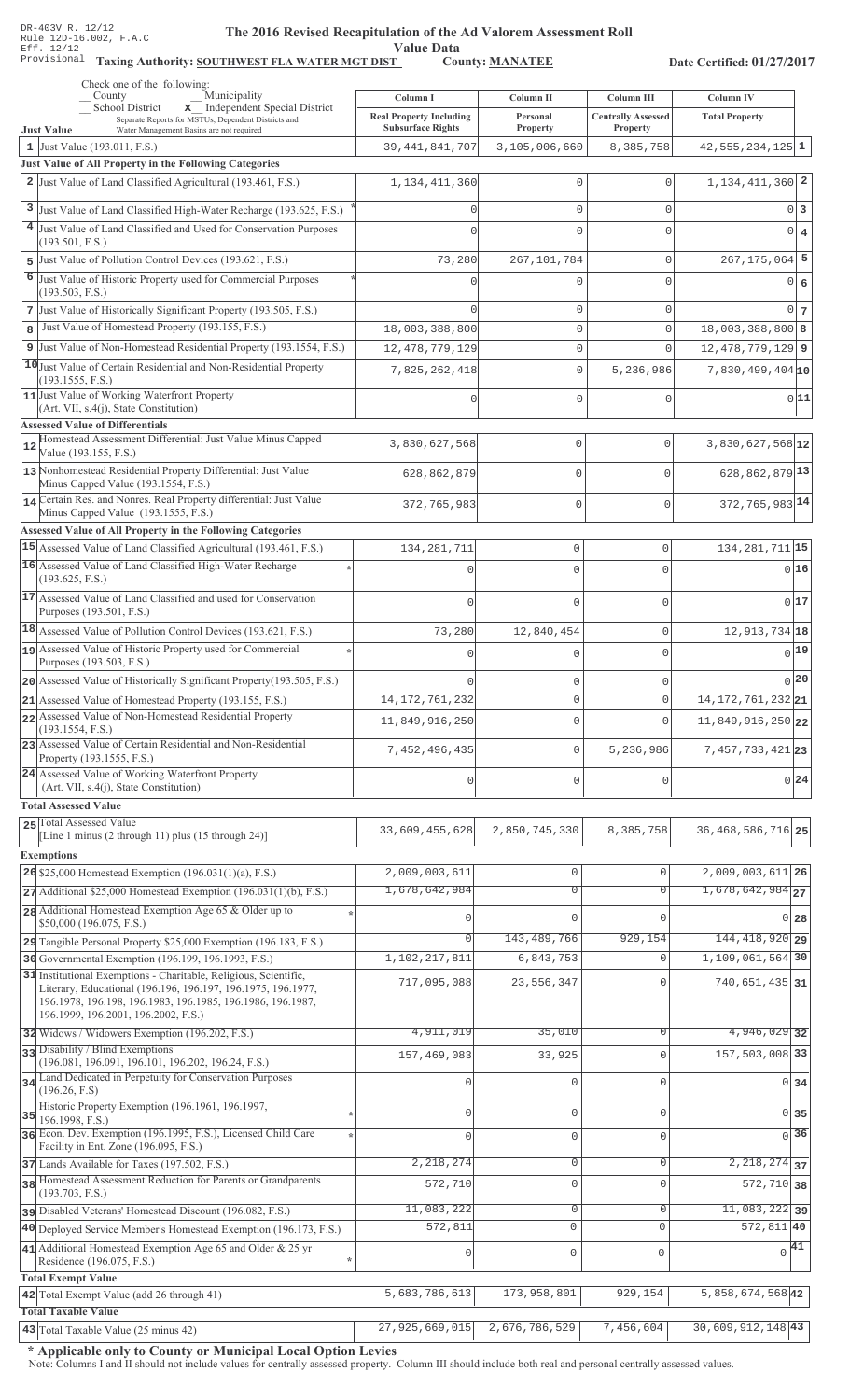# County: **MANATEE**

#### Taxing Authority: SOUTHWEST FLA WATER MGT DIST

#### Reconciliation of Preliminary and Final Tax Roll

|                | Operating Taxable Value as Shown on Preliminary Tax Roll                    | 30,629,756,922 |
|----------------|-----------------------------------------------------------------------------|----------------|
| $\overline{a}$ | Additions to Operating Taxable Value Resulting from Petitions to the VAB    |                |
| 3              | Deductions from Operating Taxable Value Resulting from Petitions to the VAB | 673,940        |
| 4              | Subtotal $(1 + 2 - 3 = 4)$                                                  | 30,629,082,982 |
| 5              | Other Additions to Operating Taxable Value                                  | 161,675,696    |
| 6              | Other Deductions from Operating Taxable Value                               | 180,846,530    |
|                | Operating Taxable Value Shown on Final Tax Roll $(4 + 5 - 6 = 7)$           | 30,609,912,148 |

# **Selected Just Values**

|    | Just Value of Subsurface Rights (this amount included in Line 1, Column I, Page One) 193.481, F.S. | 973.734   |
|----|----------------------------------------------------------------------------------------------------|-----------|
|    | Just Value of Centrally Assessed Railroad Property Value                                           | 6,520,692 |
| 10 | Just Value of Centrally Assessed Private Car Line Property Value                                   | 1,865,066 |

Note: Sum of items 9 and 10 should equal centrally assessed just value on page 1, line 1, column III.

### Homestead Portability

|    | 11   # of Parcels Receiving Transfer of Homestead Differential | 2.077      |
|----|----------------------------------------------------------------|------------|
| 12 | Value of Transferred Homestead Differential                    | 75,840,612 |

|                                  |                                        | Column 1             | Column 2                 |  |
|----------------------------------|----------------------------------------|----------------------|--------------------------|--|
| <b>Total Parcels or Accounts</b> |                                        | <b>Real Property</b> | <b>Personal Property</b> |  |
|                                  |                                        | Parcels              | Accounts                 |  |
|                                  | 13<br><b>Total Parcels or Accounts</b> | 178,233              | 27,368                   |  |

#### **Property with Reduced Assessed Value**

| 14 | Land Classified Agricultural (193.461, F.S.)                                                    | 2,356    |          |
|----|-------------------------------------------------------------------------------------------------|----------|----------|
| 15 | $\ast$<br>Land Classified High-Water Recharge (193.625, F.S.)                                   | 0        | $\Omega$ |
| 16 | Land Classified and Used for Conservation Purposes (193.501, F.S.)                              | $\Omega$ | $\Omega$ |
| 17 | Pollution Control Devices (193.621, F.S.)                                                       |          | 22       |
| 18 | Historic Property used for Commercial Purposes (193.503, F.S.) *                                | 0        | $\Omega$ |
| 19 | Historically Significant Property (193.505, F.S.)                                               | $\Omega$ | $\Omega$ |
| 20 | Homestead Property; Parcels with Capped Value (193.155, F.S.)                                   | 74,225   | 0        |
| 21 | Non-Homestead Residential Property; Parcels with Capped Value (193.1554, F.S.)                  | 36,068   | 0        |
| 22 | Certain Residential and Non-Residential Property; Parcels with Capped Value<br>(193.1555, F.S.) | 3,599    | $\Omega$ |
| 23 | Working Waterfront Property (Art. VII, s.4(j), State Constitution)                              | $\Omega$ | $\Omega$ |

#### **Other Reductions in Assessed Value**

| 24 | Lands Available for Taxes (197.502, F.S.)                                  |     |  |
|----|----------------------------------------------------------------------------|-----|--|
| 25 | Homestead Assessment Reduction for Parents or Grandparents (193.703, F.S.) |     |  |
| 26 | Disabled Veterans' Homestead Discount (196.082, F.S.)                      | 126 |  |

\* Applicable only to County or Municipal Local Option Levies

# Date Certified: 01/27/2017

**Taxable Value**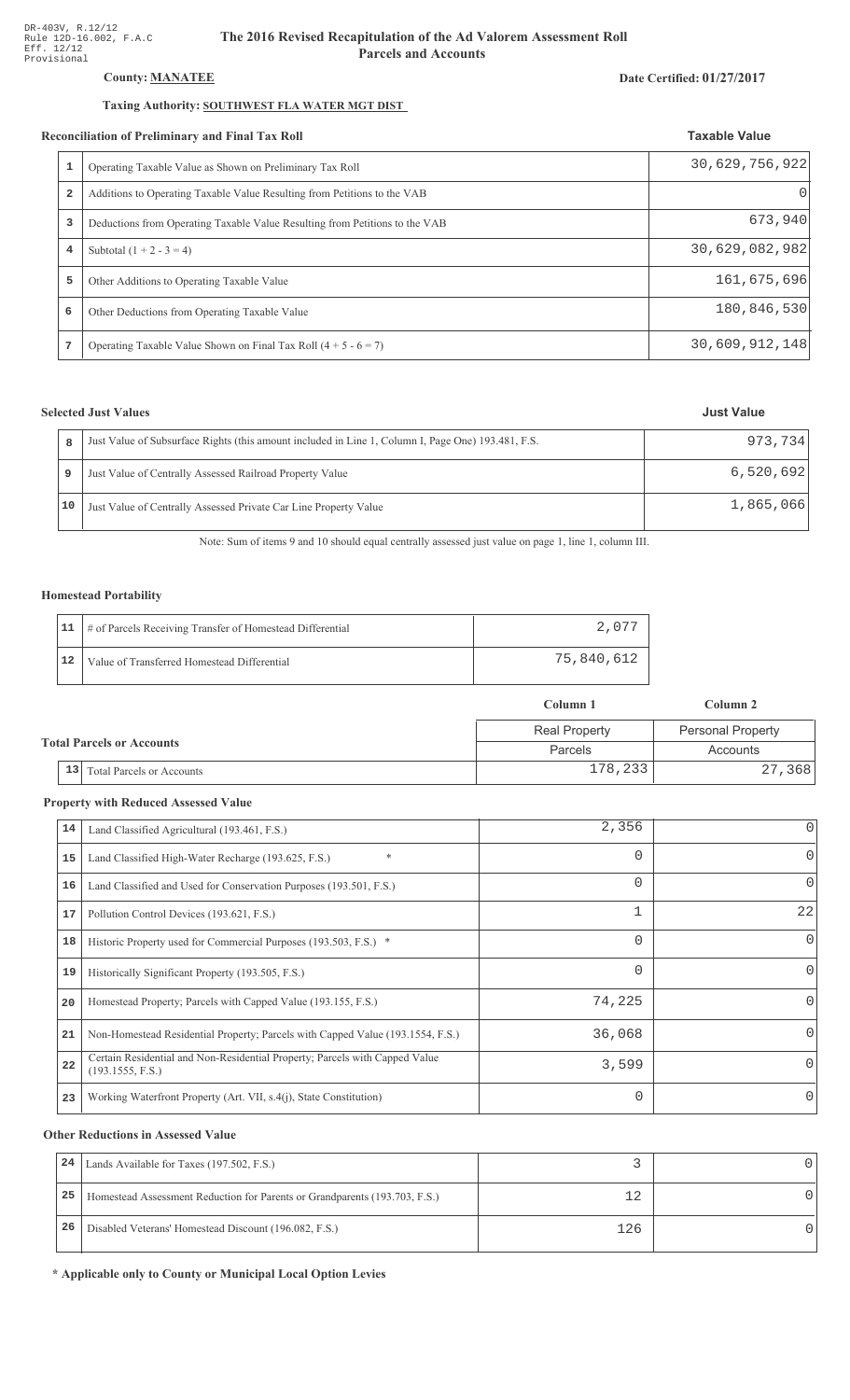#### The 2016 Revised Recapitulation of th The 2016 Revised Recapitulation of the Ad Valorem Assessment Roll **Value Data**

# Taxing Authority: WEST COAST INLAND NAVIGATION DIST County: MANATEE

Date Certified: 01/27/2017

|    | Check one of the following:<br>Municipality<br>County                                                                                                | Column I                       | Column II                  | Column III                      | <b>Column IV</b>                        |
|----|------------------------------------------------------------------------------------------------------------------------------------------------------|--------------------------------|----------------------------|---------------------------------|-----------------------------------------|
|    | x Independent Special District<br>School District<br>Separate Reports for MSTUs, Dependent Districts and                                             | <b>Real Property Including</b> | Personal                   | <b>Centrally Assessed</b>       | <b>Total Property</b>                   |
|    | Water Management Basins are not required<br><b>Just Value</b>                                                                                        | <b>Subsurface Rights</b>       | Property                   | Property                        |                                         |
|    | 1 Just Value $(193.011, F.S.)$<br>Just Value of All Property in the Following Categories                                                             | 39, 441, 841, 707              | 3,105,006,660              | 8,385,758                       | $42,555,234,125$ 1                      |
|    | 2 Just Value of Land Classified Agricultural (193.461, F.S.)                                                                                         | 1, 134, 411, 360               | 0                          | 0                               | 1, 134, 411, 360 2                      |
|    |                                                                                                                                                      |                                |                            |                                 |                                         |
|    | 3 Just Value of Land Classified High-Water Recharge (193.625, F.S.)<br><sup>4</sup> Just Value of Land Classified and Used for Conservation Purposes |                                | 0                          | 0                               | 0 3                                     |
|    | (193.501, F.S.)                                                                                                                                      |                                | 0                          | 0                               | $0 \mid 4$                              |
| 5  | Just Value of Pollution Control Devices (193.621, F.S.)                                                                                              | 73,280                         | 267, 101, 784              | 0                               | $267, 175, 064$ 5                       |
| 6  | Just Value of Historic Property used for Commercial Purposes                                                                                         |                                | 0                          | 0                               | $0 \mid 6$                              |
|    | (193.503, F.S.)<br>7 Just Value of Historically Significant Property (193.505, F.S.)                                                                 |                                | 0                          | 0                               | 0 <sub>7</sub>                          |
| 8  | Just Value of Homestead Property (193.155, F.S.)                                                                                                     | 18,003,388,800                 | $\mathsf{O}\xspace$        | 0                               | $18,003,388,800$ 8                      |
|    | 9 Just Value of Non-Homestead Residential Property (193.1554, F.S.)                                                                                  | 12, 478, 779, 129              | 0                          | $\Omega$                        | $12,478,779,129$ 9                      |
|    | 10 Just Value of Certain Residential and Non-Residential Property                                                                                    | 7,825,262,418                  | $\mathbb O$                | 5,236,986                       | $7,830,499,404$ <sub>10</sub>           |
|    | (193.1555, F.S.)                                                                                                                                     |                                |                            |                                 |                                         |
|    | 11 Just Value of Working Waterfront Property<br>(Art. VII, s.4(j), State Constitution)                                                               |                                | 0                          | 0                               | 0 11                                    |
|    | <b>Assessed Value of Differentials</b>                                                                                                               |                                |                            |                                 |                                         |
| 12 | Homestead Assessment Differential: Just Value Minus Capped<br>Value (193.155, F.S.)                                                                  | 3,830,627,568                  | $\mathbf{0}$               | $\Omega$                        | 3,830,627,568 12                        |
|    | 13 Nonhomestead Residential Property Differential: Just Value                                                                                        | 628,862,879                    | $\mathbf 0$                | $\cap$                          | 628, 862, 879 13                        |
|    | Minus Capped Value (193.1554, F.S.)<br>14 Certain Res. and Nonres. Real Property differential: Just Value                                            |                                |                            |                                 |                                         |
|    | Minus Capped Value (193.1555, F.S.)                                                                                                                  | 372,765,983                    | $\mathbf{0}$               | $\mathbf 0$                     | 372, 765, 983 14                        |
|    | Assessed Value of All Property in the Following Categories                                                                                           |                                |                            |                                 |                                         |
|    | 15 Assessed Value of Land Classified Agricultural (193.461, F.S.)                                                                                    | 134, 281, 711                  | $\circ$                    | $\mathsf 0$                     | 134, 281, 711 15                        |
|    | 16 Assessed Value of Land Classified High-Water Recharge<br>(193.625, F.S.)                                                                          |                                | $\Omega$                   | 0                               | 016                                     |
|    | 17 Assessed Value of Land Classified and used for Conservation                                                                                       | $\Omega$                       | $\Omega$                   | $\Omega$                        | 017                                     |
|    | Purposes (193.501, F.S.)                                                                                                                             |                                |                            |                                 |                                         |
|    | 18 Assessed Value of Pollution Control Devices (193.621, F.S.)                                                                                       | 73,280                         | 12,840,454                 | $\mathsf 0$                     | 12, 913, 734 18                         |
|    | 19 Assessed Value of Historic Property used for Commercial<br>Purposes (193.503, F.S.)                                                               | $\cap$                         | $\Omega$                   | 0                               | 0 19                                    |
|    | 20 Assessed Value of Historically Significant Property (193.505, F.S.)                                                                               |                                | $\mathbf 0$                | 0                               | 0 20                                    |
|    | 21 Assessed Value of Homestead Property (193.155, F.S.)                                                                                              | 14, 172, 761, 232              | $\Omega$                   | 0                               | 14, 172, 761, 232 21                    |
|    | 22 Assessed Value of Non-Homestead Residential Property                                                                                              | 11,849,916,250                 | $\circ$                    | $\Omega$                        | 11,849,916,250 22                       |
|    | (193.1554, F.S.)<br>23 Assessed Value of Certain Residential and Non-Residential                                                                     |                                |                            |                                 |                                         |
|    | Property (193.1555, F.S.)                                                                                                                            | 7,452,496,435                  | $\circ$                    | 5,236,986                       | 7, 457, 733, 421 23                     |
|    | 24 Assessed Value of Working Waterfront Property<br>(Art. VII, s.4(j), State Constitution)                                                           | $\mathbf 0$                    | $\mathbf{0}$               | $\mathbf 0$                     | 0 24                                    |
|    | <b>Total Assessed Value</b>                                                                                                                          |                                |                            |                                 |                                         |
|    | 25 Total Assessed Value<br>[Line 1 minus (2 through 11) plus (15 through 24)]                                                                        | 33,609,455,628                 | 2,850,745,330              | 8,385,758                       | 36, 468, 586, 716 25                    |
|    | <b>Exemptions</b>                                                                                                                                    |                                |                            |                                 |                                         |
|    | 26 \$25,000 Homestead Exemption $(196.031(1)(a), F.S.)$                                                                                              | 2,009,003,611                  | $\mathbf 0$                | 0                               | $2,009,003,611$ 26                      |
|    | $27$ Additional \$25,000 Homestead Exemption (196.031(1)(b), F.S.)                                                                                   | 1,678,642,984                  | $\overline{0}$             | $\overline{0}$                  | $1,678,642,984$ <sub>27</sub>           |
|    | 28 Additional Homestead Exemption Age 65 & Older up to                                                                                               |                                | $\bigcap$                  |                                 |                                         |
|    | \$50,000 (196.075, F.S.)                                                                                                                             |                                |                            |                                 | $0\vert 28$                             |
|    | 29 Tangible Personal Property \$25,000 Exemption (196.183, F.S.)<br>30 Governmental Exemption (196.199, 196.1993, F.S.)                              | 0<br>1,102,217,811             | 143, 489, 766<br>6,843,753 | 929,154<br>0                    | 144, 418, 920 29<br>1, 109, 061, 564 30 |
|    | 31 Institutional Exemptions - Charitable, Religious, Scientific,                                                                                     |                                |                            |                                 |                                         |
|    | Literary, Educational (196.196, 196.197, 196.1975, 196.1977,                                                                                         | 717,095,088                    | 23,556,347                 | $\Omega$                        | 740, 651, 435 31                        |
|    | 196.1978, 196.198, 196.1983, 196.1985, 196.1986, 196.1987,<br>196.1999, 196.2001, 196.2002, F.S.)                                                    |                                |                            |                                 |                                         |
|    | 32 Widows / Widowers Exemption (196.202, F.S.)                                                                                                       | 4,911,019                      | 35,010                     | 0                               | $4,946,029$ 32                          |
|    | 33 Disability / Blind Exemptions                                                                                                                     | 157,469,083                    | 33,925                     | 0                               | 157,503,008 33                          |
|    | (196.081, 196.091, 196.101, 196.202, 196.24, F.S.)<br>34 Land Dedicated in Perpetuity for Conservation Purposes                                      |                                |                            |                                 |                                         |
|    | (196.26, F.S)                                                                                                                                        |                                | $\mathbf 0$                | $\Omega$                        | $0 \overline{\smash{34}}$               |
| 35 | Historic Property Exemption (196.1961, 196.1997,<br>196.1998, F.S.)                                                                                  | 0                              | $\mathbf 0$                | 0                               | 0 35                                    |
|    | 36 Econ. Dev. Exemption (196.1995, F.S.), Licensed Child Care                                                                                        | $\Omega$                       | $\mathbf 0$                | $\Omega$                        | $\sqrt{36}$                             |
|    | Facility in Ent. Zone (196.095, F.S.)<br>37 Lands Available for Taxes (197.502, F.S.)                                                                | 2,218,274                      | $\mathbf 0$                | 0                               | $\overline{2,218,274}$ 37               |
|    | 38 Homestead Assessment Reduction for Parents or Grandparents                                                                                        | 572,710                        | $\mathbf 0$                | $\Omega$                        | $572, 710$ 38                           |
|    | (193.703, F.S.)                                                                                                                                      |                                |                            |                                 |                                         |
|    | pisabled Veterans' Homestead Discount (196.082, F.S.)                                                                                                | 11,083,222                     | $\overline{0}$<br>$\circ$  | $\mathsf{O}\xspace$<br>$\Omega$ | $11,083,222$ 39                         |
|    | 40 Deployed Service Member's Homestead Exemption (196.173, F.S.)                                                                                     | 572,811                        |                            |                                 | $572,811$ 40                            |
|    | 41 Additional Homestead Exemption Age 65 and Older & 25 yr<br>Residence (196.075, F.S.)                                                              | $\mathbf 0$                    | $\mathsf{O}\xspace$        | $\mathbb O$                     | $\sqrt{41}$                             |
|    | <b>Total Exempt Value</b>                                                                                                                            |                                |                            |                                 |                                         |
|    | 42 Total Exempt Value (add 26 through 41)                                                                                                            | 5,683,786,613                  | 173,958,801                | 929,154                         | 5,858,674,568 42                        |
|    | <b>Total Taxable Value</b><br>43 Total Taxable Value (25 minus 42)                                                                                   | 27,925,669,015                 | 2,676,786,529              | 7,456,604                       | $30,609,912,148$ <sup>43</sup>          |
|    |                                                                                                                                                      |                                |                            |                                 |                                         |

\* Applicable only to County or Municipal Local Option Levies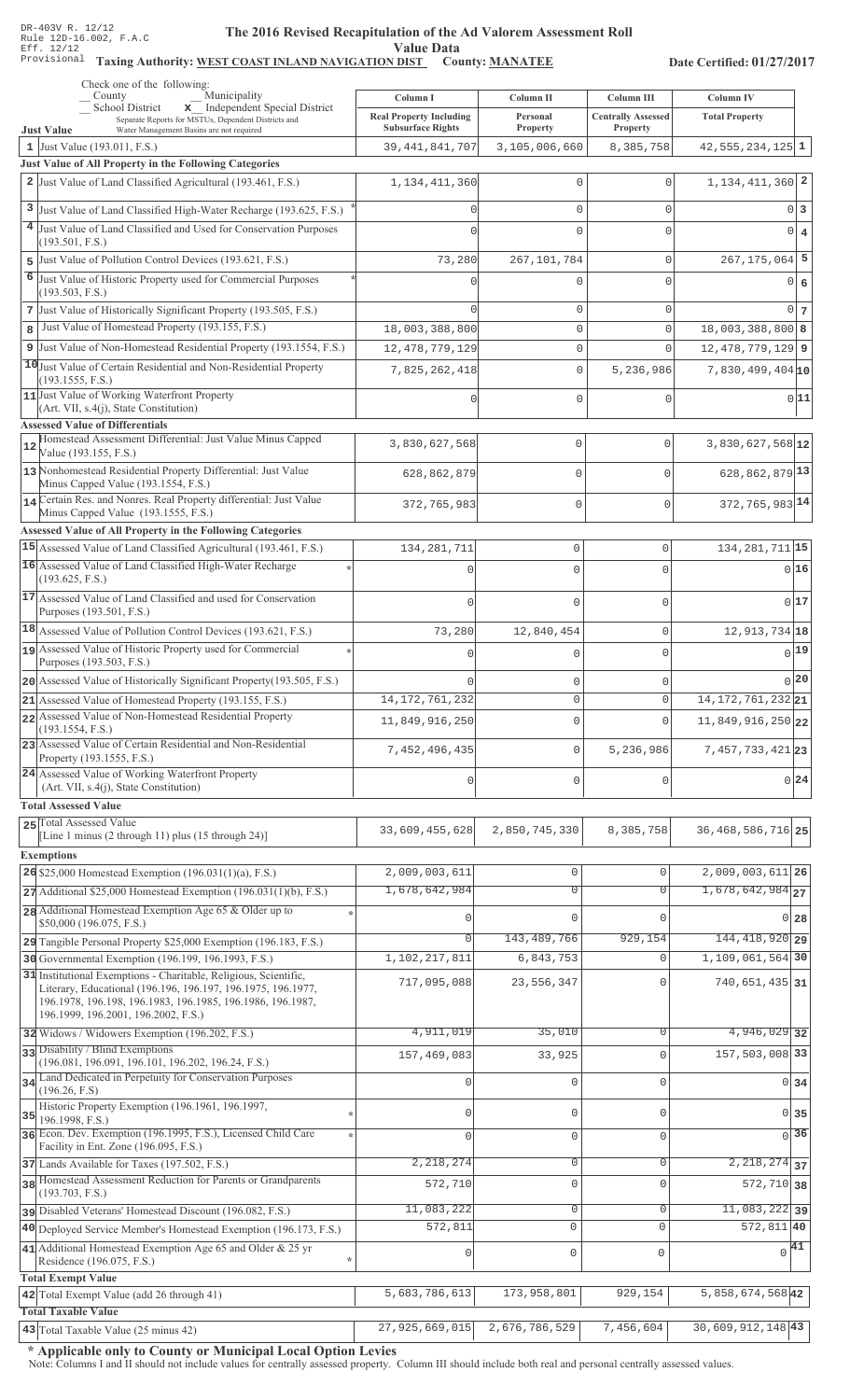# County: **MANATEE**

### Taxing Authority: WEST COAST INLAND NAVIGATION DIST

#### Reconciliation of Preliminary and Final Tax Roll

|                | conciliation of Preliminary and Final Tax Roll                              | <b>Taxable Value</b> |
|----------------|-----------------------------------------------------------------------------|----------------------|
|                | Operating Taxable Value as Shown on Preliminary Tax Roll                    | 30,629,756,922       |
| $\overline{a}$ | Additions to Operating Taxable Value Resulting from Petitions to the VAB    | $($ )                |
| 3              | Deductions from Operating Taxable Value Resulting from Petitions to the VAB | 673,940              |
| 4              | Subtotal $(1 + 2 - 3 = 4)$                                                  | 30,629,082,982       |
| 5              | Other Additions to Operating Taxable Value                                  | 161,675,696          |
| 6              | Other Deductions from Operating Taxable Value                               | 180,846,530          |
|                | Operating Taxable Value Shown on Final Tax Roll $(4 + 5 - 6 = 7)$           | 30,609,912,148       |

# **Selected Just Values**

| Just Value of Subsurface Rights (this amount included in Line 1, Column I, Page One) 193.481, F.S.<br>8 | 973.734   |
|---------------------------------------------------------------------------------------------------------|-----------|
| Just Value of Centrally Assessed Railroad Property Value                                                | 6,520,692 |
| 10<br>Just Value of Centrally Assessed Private Car Line Property Value                                  | 1,865,066 |

Note: Sum of items 9 and 10 should equal centrally assessed just value on page 1, line 1, column III.

### Homestead Portability

|    | 11   # of Parcels Receiving Transfer of Homestead Differential | 2.077        |
|----|----------------------------------------------------------------|--------------|
| 12 | Value of Transferred Homestead Differential                    | 75,840,612 ' |

|                                  |                                        | Column 1             | Column 2                 |  |
|----------------------------------|----------------------------------------|----------------------|--------------------------|--|
| <b>Total Parcels or Accounts</b> |                                        | <b>Real Property</b> | <b>Personal Property</b> |  |
|                                  |                                        | Parcels              | Accounts                 |  |
|                                  | 13<br><b>Total Parcels or Accounts</b> | 178,233              | 27,368                   |  |

#### **Property with Reduced Assessed Value**

| 14 | Land Classified Agricultural (193.461, F.S.)                                                    | 2,356    | 0            |
|----|-------------------------------------------------------------------------------------------------|----------|--------------|
| 15 | $\ast$<br>Land Classified High-Water Recharge (193.625, F.S.)                                   | $\Omega$ | 0            |
| 16 | Land Classified and Used for Conservation Purposes (193.501, F.S.)                              | 0        | 0            |
| 17 | Pollution Control Devices (193.621, F.S.)                                                       |          | 22           |
| 18 | Historic Property used for Commercial Purposes (193.503, F.S.) *                                | 0        | $\Omega$     |
| 19 | Historically Significant Property (193.505, F.S.)                                               | 0        | 0            |
| 20 | Homestead Property; Parcels with Capped Value (193.155, F.S.)                                   | 74,225   | <sup>0</sup> |
| 21 | Non-Homestead Residential Property; Parcels with Capped Value (193.1554, F.S.)                  | 36,068   | <sup>0</sup> |
| 22 | Certain Residential and Non-Residential Property; Parcels with Capped Value<br>(193.1555, F.S.) | 3,599    | <sup>n</sup> |
| 23 | Working Waterfront Property (Art. VII, s.4(j), State Constitution)                              | $\Omega$ | $\Omega$     |

#### **Other Reductions in Assessed Value**

| 24 | Lands Available for Taxes (197.502, F.S.)                                  |     |  |
|----|----------------------------------------------------------------------------|-----|--|
| 25 | Homestead Assessment Reduction for Parents or Grandparents (193.703, F.S.) |     |  |
| 26 | Disabled Veterans' Homestead Discount (196.082, F.S.)                      | 126 |  |

\* Applicable only to County or Municipal Local Option Levies

# Date Certified: 01/27/2017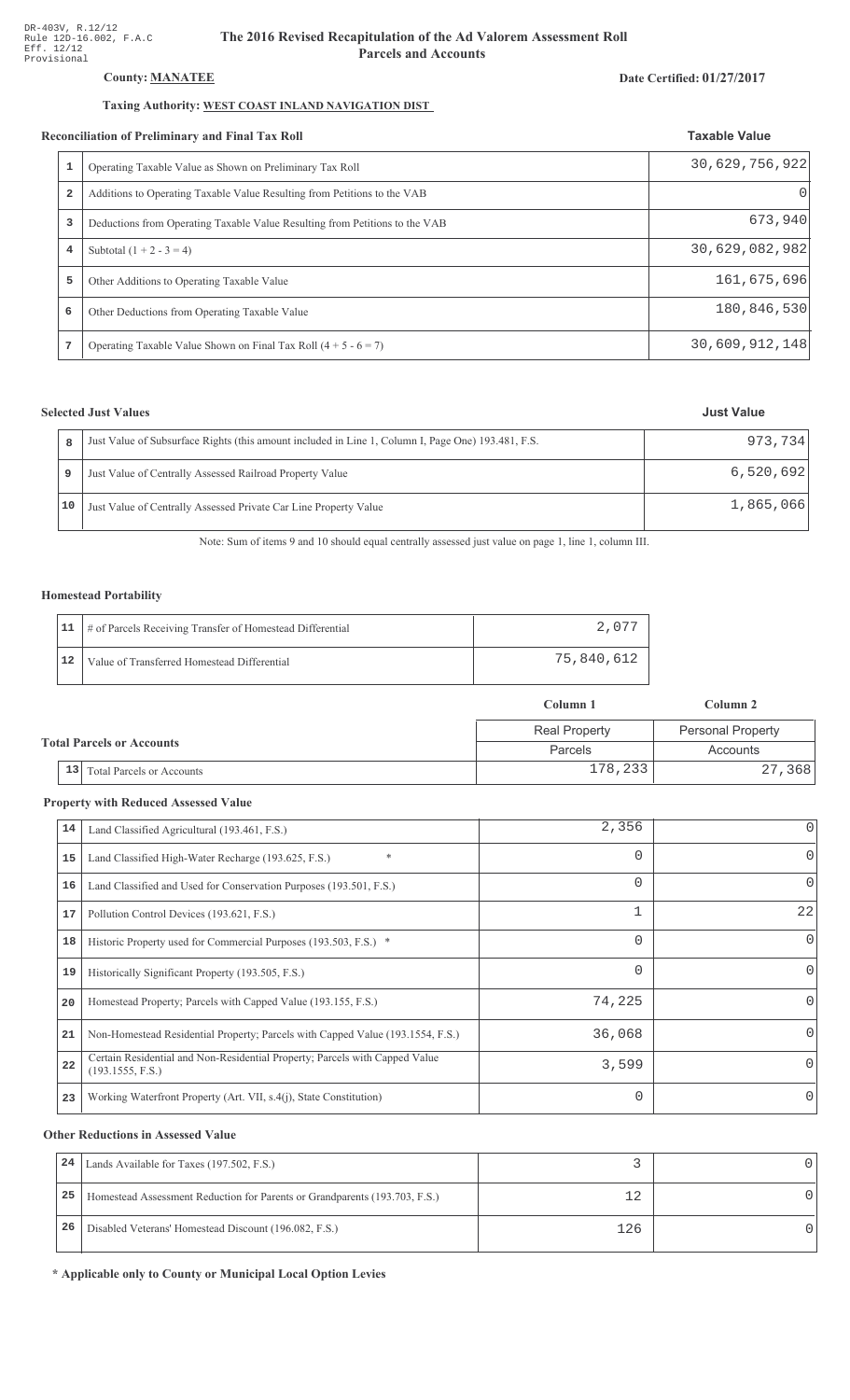Value Data<br>D County: MANATEE

Taxing Authority: MANATEE COUNTY SCHOOL BOARD County: MANATEE

Date Certified: 01/27/2017

| Check one of the following:<br>Municipality<br>County                                                                                                                                                                                 |                                            |                               | Column III                |                                        |
|---------------------------------------------------------------------------------------------------------------------------------------------------------------------------------------------------------------------------------------|--------------------------------------------|-------------------------------|---------------------------|----------------------------------------|
| Independent Special District<br>x School District<br>Separate Reports for MSTUs, Dependent Districts and                                                                                                                              | Column I<br><b>Real Property Including</b> | Column II<br>Personal         | <b>Centrally Assessed</b> | Column IV<br><b>Total Property</b>     |
| <b>Just Value</b><br>Water Management Basins are not required                                                                                                                                                                         | <b>Subsurface Rights</b>                   | <b>Property</b>               | Property                  |                                        |
| 1 Just Value (193.011, F.S.)<br>Just Value of All Property in the Following Categories                                                                                                                                                | 39, 441, 841, 707                          | 3,105,006,660                 | 8,385,758                 | $42,555,234,125$ 1                     |
| 2 Just Value of Land Classified Agricultural (193.461, F.S.)                                                                                                                                                                          | 1, 134, 411, 360                           | $\mathbf{0}$                  | $\Omega$                  | 1, 134, 411, 360 2                     |
|                                                                                                                                                                                                                                       |                                            |                               |                           |                                        |
| 3 Just Value of Land Classified High-Water Recharge (193.625, F.S.)<br>4 Just Value of Land Classified and Used for Conservation Purposes                                                                                             |                                            | 0                             | $\mathbf 0$               | 0 3                                    |
| (193.501, F.S.)                                                                                                                                                                                                                       |                                            | $\Omega$                      | $\Omega$                  | $0 \mid 4$                             |
| 5 Just Value of Pollution Control Devices (193.621, F.S.)                                                                                                                                                                             | 73,280                                     | 267, 101, 784                 | 0                         | $267, 175, 064$ 5                      |
| 6 Just Value of Historic Property used for Commercial Purposes<br>(193.503, F.S.)                                                                                                                                                     |                                            | 0                             | $\Omega$                  | 0 6                                    |
| 7 Just Value of Historically Significant Property (193.505, F.S.)                                                                                                                                                                     |                                            | 0                             | $\mathbf 0$               | $0\vert 7$                             |
| Just Value of Homestead Property (193.155, F.S.)<br>8                                                                                                                                                                                 | 18,003,388,800                             | $\mathbb O$                   | $\circ$                   | $18,003,388,800$ 8                     |
| 9 Just Value of Non-Homestead Residential Property (193.1554, F.S.)                                                                                                                                                                   | 12, 478, 779, 129                          | $\mathbb O$                   | 0                         | $12,478,779,129$ 9                     |
| 10 Just Value of Certain Residential and Non-Residential Property                                                                                                                                                                     | 7,825,262,418                              | $\mathbb O$                   | 5,236,986                 | $7,830,499,404$ <sub>10</sub>          |
| (193.1555, F.S.)<br>11 Just Value of Working Waterfront Property                                                                                                                                                                      |                                            |                               |                           |                                        |
| (Art. VII, s.4(j), State Constitution)                                                                                                                                                                                                |                                            | $\mathbf 0$                   | $\Omega$                  | 0 11                                   |
| <b>Assessed Value of Differentials</b>                                                                                                                                                                                                |                                            |                               |                           |                                        |
| Homestead Assessment Differential: Just Value Minus Capped<br>12<br>Value (193.155, F.S.)                                                                                                                                             | 3,830,627,568                              | $\mathbf{0}$                  | $\mathbf 0$               | $3,830,627,568$ <sup>12</sup>          |
| 13 Nonhomestead Residential Property Differential: Just Value                                                                                                                                                                         |                                            | $\mathbf{0}$                  | $\mathbf{0}$              | $0$ <sup>13</sup>                      |
| Minus Capped Value (193.1554, F.S.)<br>14 Certain Res. and Nonres. Real Property differential: Just Value                                                                                                                             |                                            |                               |                           | $0$ <sup>14</sup>                      |
| Minus Capped Value (193.1555, F.S.)                                                                                                                                                                                                   |                                            | $\Omega$                      | $\mathbf{0}$              |                                        |
| Assessed Value of All Property in the Following Categories                                                                                                                                                                            |                                            |                               |                           |                                        |
| 15 Assessed Value of Land Classified Agricultural (193.461, F.S.)<br>16 Assessed Value of Land Classified High-Water Recharge                                                                                                         | 134, 281, 711                              | $\circ$                       | 0                         | 134, 281, 711 15                       |
| (193.625, F.S.)                                                                                                                                                                                                                       |                                            | $\Omega$                      | $\cap$                    | 0 16                                   |
| 17 Assessed Value of Land Classified and used for Conservation                                                                                                                                                                        |                                            | $\Omega$                      | O                         | 0 17                                   |
| Purposes (193.501, F.S.)                                                                                                                                                                                                              |                                            |                               |                           |                                        |
| 18 Assessed Value of Pollution Control Devices (193.621, F.S.)<br>19 Assessed Value of Historic Property used for Commercial                                                                                                          | 73,280                                     | 12,840,454                    | 0                         | 12, 913, 734 18<br>$0$ <sup>19</sup>   |
| Purposes (193.503, F.S.)                                                                                                                                                                                                              |                                            | $\Omega$                      | O                         |                                        |
| 20 Assessed Value of Historically Significant Property (193.505, F.S.)                                                                                                                                                                |                                            | $\mathbf{0}$                  | 0                         | 0 20                                   |
| $21$ Assessed Value of Homestead Property (193.155, F.S.)                                                                                                                                                                             | 14, 172, 761, 232                          | $\bigcap$                     | $\Omega$                  | 14, 172, 761, 232 21                   |
| 22 Assessed Value of Non-Homestead Residential Property<br>(193.1554, F.S.)                                                                                                                                                           | 12, 478, 779, 129                          | $\mathbf 0$                   | O                         | 12, 478, 779, 129 22                   |
| 23 Assessed Value of Certain Residential and Non-Residential<br>Property (193.1555, F.S.)                                                                                                                                             | 7,825,262,418                              | $\circ$                       | 5,236,986                 | 7,830,499,404 23                       |
| 24 Assessed Value of Working Waterfront Property<br>(Art. VII, s.4(j), State Constitution)                                                                                                                                            | $\cap$                                     | $\circ$                       | U                         | 0 24                                   |
| <b>Total Assessed Value</b>                                                                                                                                                                                                           |                                            |                               |                           |                                        |
| 25 Total Assessed Value                                                                                                                                                                                                               | 34,611,084,490                             | 2,850,745,330                 | 8,385,758                 | 37, 470, 215, 578 25                   |
| [Line 1 minus (2 through 11) plus (15 through 24)]                                                                                                                                                                                    |                                            |                               |                           |                                        |
| <b>Exemptions</b>                                                                                                                                                                                                                     |                                            |                               |                           |                                        |
| 26 \$25,000 Homestead Exemption (196.031(1)(a), F.S.)<br>$27$ Additional \$25,000 Homestead Exemption (196.031(1)(b), F.S.)                                                                                                           | 2,009,003,611                              | $\mathbf 0$<br>$\overline{0}$ | $\circ$<br>$\overline{0}$ | $2,009,003,611$ 26<br>$0\overline{27}$ |
| 28 Additional Homestead Exemption Age 65 & Older up to                                                                                                                                                                                |                                            |                               |                           |                                        |
| \$50,000 (196.075, F.S.)                                                                                                                                                                                                              |                                            | $\Omega$                      | $\Omega$                  | 0 <sub>28</sub>                        |
| 29 Tangible Personal Property \$25,000 Exemption (196.183, F.S.)                                                                                                                                                                      | $\Omega$                                   | 143, 489, 766                 | 929,154                   | 144, 418, 920 29                       |
| 30 Governmental Exemption (196.199, 196.1993, F.S.)                                                                                                                                                                                   | 1,237,501,360                              | 6,843,753                     | $\Omega$                  | 1, 244, 345, 113 30                    |
| 31 Institutional Exemptions - Charitable, Religious, Scientific,<br>Literary, Educational (196.196, 196.197, 196.1975, 196.1977,<br>196.1978, 196.198, 196.1983, 196.1985, 196.1986, 196.1987,<br>196.1999, 196.2001, 196.2002, F.S.) | 755,629,922                                | 23,556,347                    | $\Omega$                  | $779, 186, 269$ 31                     |
| 32 Widows / Widowers Exemption (196.202, F.S.)                                                                                                                                                                                        | 4,911,019                                  | 35,010                        | $\mathbf 0$               | 4,946,029 32                           |
| 33 Disability / Blind Exemptions                                                                                                                                                                                                      | 157,469,083                                | 33,925                        | $\Omega$                  | 157,503,008 33                         |
| (196.081, 196.091, 196.101, 196.202, 196.24, F.S.)<br>34 Land Dedicated in Perpetuity for Conservation Purposes                                                                                                                       |                                            |                               |                           |                                        |
| (196.26, F.S)                                                                                                                                                                                                                         | 0                                          | $\mathbf 0$                   | $\mathbf 0$               | $0 \overline{\smash{34}}$              |
| Historic Property Exemption (196.1961, 196.1997,<br>35<br>196.1998, F.S.)                                                                                                                                                             | Λ                                          | 0                             | $\Omega$                  | 0 35                                   |
| 36 Econ. Dev. Exemption (196.1995, F.S.), Licensed Child Care                                                                                                                                                                         |                                            | $\mathbf 0$                   | $\Omega$                  | $\overline{0}$ 36                      |
| Facility in Ent. Zone (196.095, F.S.)<br>37 Lands Available for Taxes (197.502, F.S.)                                                                                                                                                 | 2, 218, 274                                | $\mathbf 0$                   | $\mathbf{0}$              | $2,218,274$ 37                         |
| 38 Homestead Assessment Reduction for Parents or Grandparents                                                                                                                                                                         | 572,710                                    | $\mathbf 0$                   | 0                         | $572, 710$ 38                          |
| (193.703, F.S.)                                                                                                                                                                                                                       |                                            |                               |                           |                                        |
| pisabled Veterans' Homestead Discount (196.082, F.S.)                                                                                                                                                                                 | 12,694,599<br>677,811                      | $\mathbf 0$<br>$\mathbf 0$    | 0<br>$\mathbf 0$          | $12,694,599$ 39<br>$677,811$ 40        |
| 40 Deployed Service Member's Homestead Exemption (196.173, F.S.)<br>41 Additional Homestead Exemption Age 65 and Older & 25 yr                                                                                                        |                                            |                               |                           | $\sqrt{41}$                            |
| Residence (196.075, F.S.)                                                                                                                                                                                                             | 0                                          | $\mathbf 0$                   | $\mathbf 0$               |                                        |
| <b>Total Exempt Value</b><br>42 Total Exempt Value (add 26 through 41)                                                                                                                                                                | 4,180,678,389                              | 173,958,801                   | 929,154                   | $4,355,566,344$ 42                     |
| <b>Total Taxable Value</b>                                                                                                                                                                                                            |                                            |                               |                           |                                        |
| 43 Total Taxable Value (25 minus 42)                                                                                                                                                                                                  | 30,430,406,101                             | 2,676,786,529                 | 7,456,604                 | 33, 114, 649, 234 43                   |

\* Applicable only to County or Municipal Local Option Levies